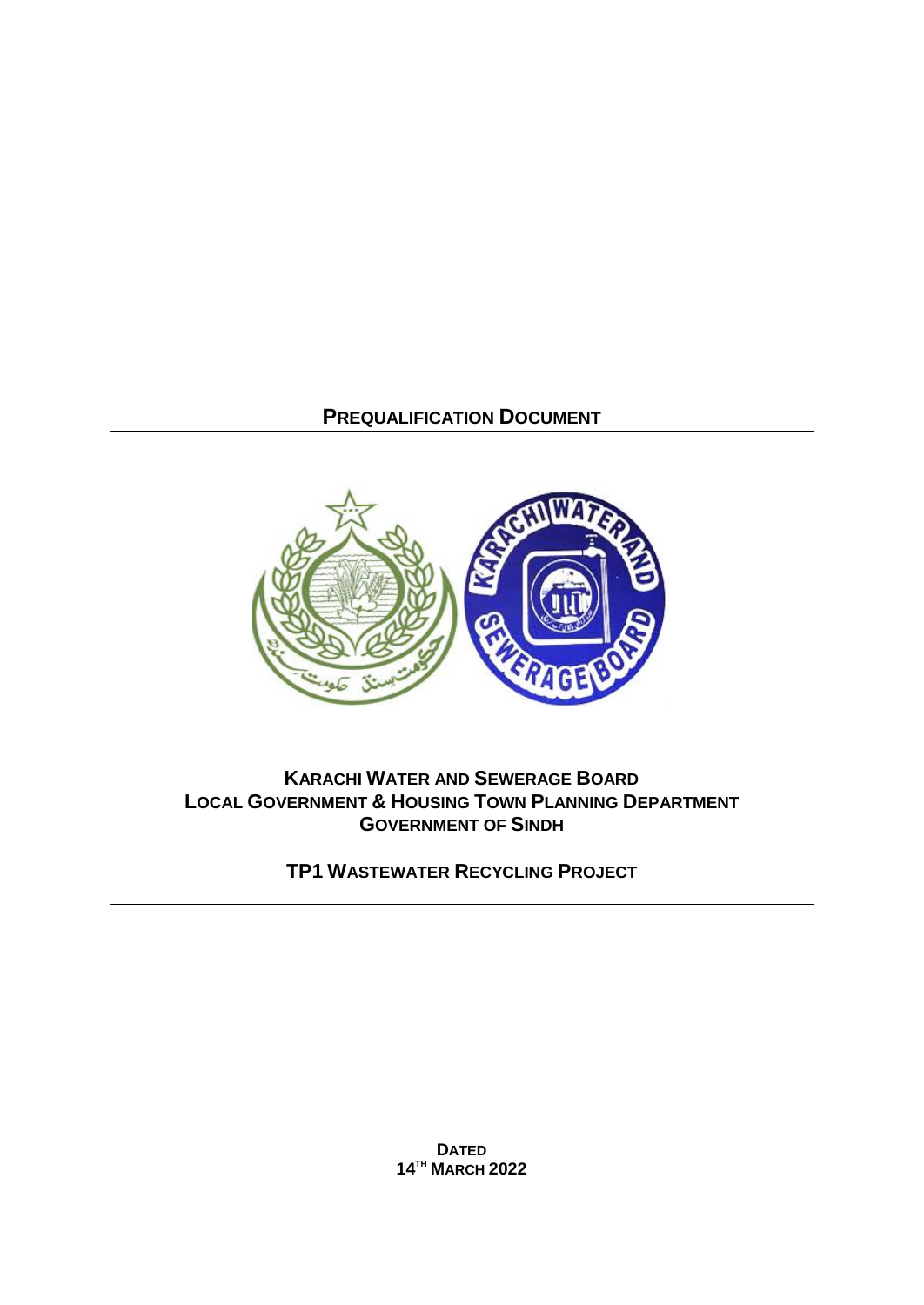## **IMPORTANT NOTICE/DISCLAIMER**

*This Prequalification Document is provided to the recipient solely for use in preparing and submitting a Prequalification Application in connection with the Project. This Prequalification Document is being issued by the Authority, supported by the Government of Sindh, solely for use by Prospective Bidders in considering the Project. This Prequalification Document has been prepared with the assistance of ADB as a Transaction Advisor on the Project. Unless expressly specified otherwise, all capitalized terms used herein shall bear the meaning ascribed thereto in the Glossary of this Prequalification Document.*

*The evaluation criteria was determined by the Authority and approved by the Technical and Financial Evaluation Committee. Neither of these entities or bodies, nor the Government nor their consultants, advisors (including the Transaction Advisor and its employees, personnel, agents, consultants, advisors and contractors etc.), employees, personnel, agents, make any representations (expressed or implied) or warranties as to the accuracy or completeness of the information contained herein, or in any other document made available to a person in connection with the RFQ Stage, the RFP Stage and the tender process for the Project and the same shall have no liability for this Prequalification Document or for any other written or oral communication transmitted to the Prospective Bidder in the course of the Prospective Bidder's evaluation of the Project. None of these entities or bodies, nor their employees, personnel, agents, consultants, advisors and contractors etc. will be liable to reimburse or compensate the Prospective Bidder for any costs, fees, damages or expenses incurred by the Prospective Bidder in evaluating or acting upon this Prequalification Document or otherwise in connection with the RFQ Stage, the RFP Stage or the Project as contemplated herein.*

*The Prequalification Application submitted in response to this Prequalification Document by any of the Prospective Bidders shall be submitted with the full understanding and agreement of any and all terms of this Prequalification Document and such submission shall be deemed as an acceptance to all the terms and conditions stated in this Prequalification Document.* 

*Any Prequalification Application in response to this Prequalification Document submitted by any Prospective Bidder shall be construed based on the understanding that the Prospective Bidder has done a complete and careful examination of this Prequalification Document and*  has independently verified all the information contained within it and received (whether *written or oral) from the Government, the Authority, and the Transaction Adviser (including from its employees, personnel, agents, consultants, advisors and contractors etc.).*

*This Prequalification Document shall neither constitute a solicitation to invest, or otherwise participate, in the Project, nor shall it constitute a guarantee or commitment of any manner on the part of the Authority or the Government that the Project will be awarded. The Authority and the Government reserves its right, in its full discretion, to modify the Prequalification Document, the RFQ Stage, the RFP Stage and/or the Project at any time to the fullest extent permitted by law, and shall not be liable to reimburse or compensate the Prospective Bidder*  for any costs, taxes, expenses or damages incurred by the Prospective Bidder in such an *event. The Authority may, in its sole and absolute discretion, cancel, suspend and/ or otherwise terminate the RFQ process at any time in accordance with the applicable laws.*

*This Important Notice/Disclaimer section forms part of the Prequalification Document.*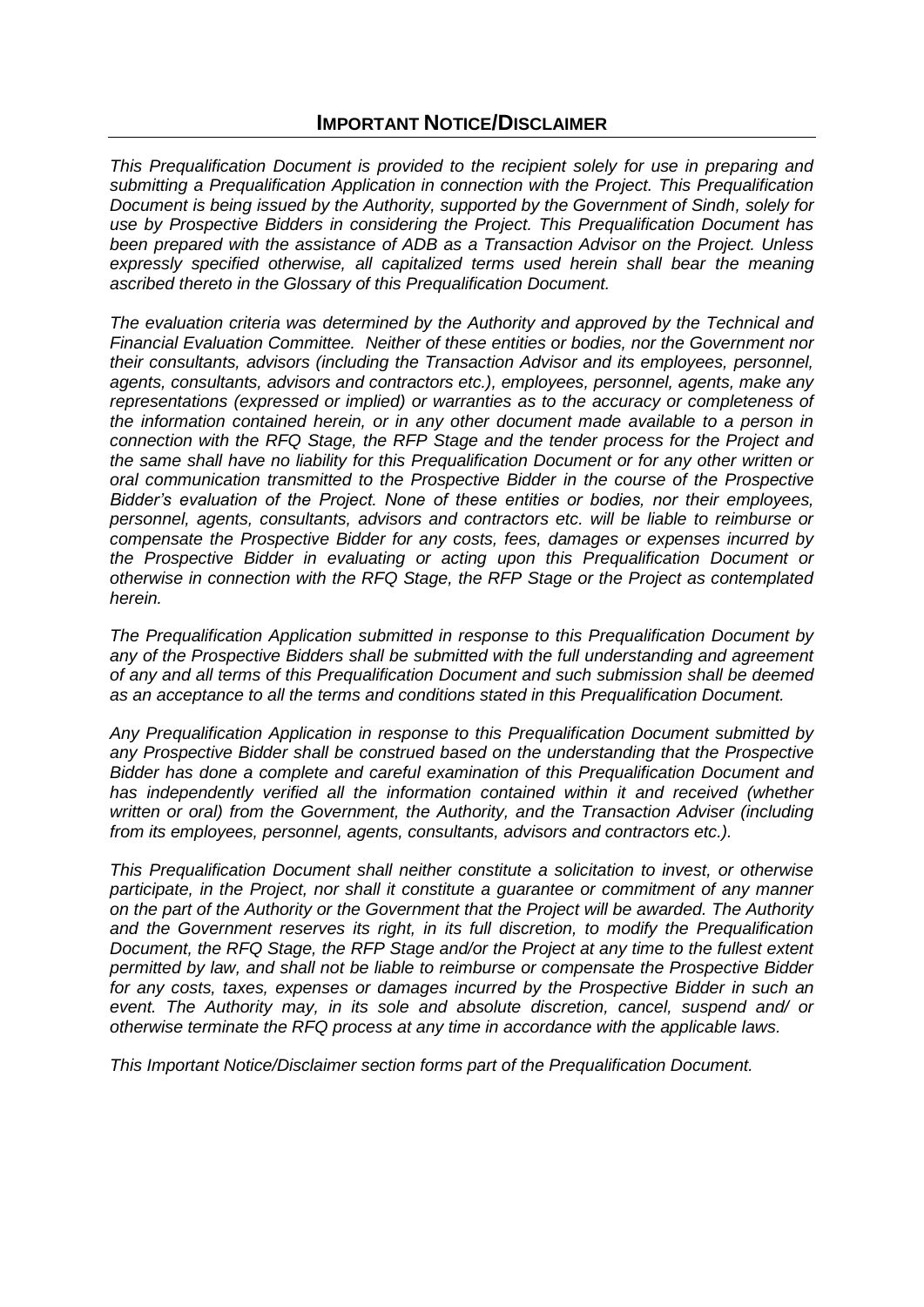# **GLOSSARY**

| <b>ADB</b>                                 | Asian Development Bank.                                                                                                                                                                                                                                                                                                                                                                                                                                                                                                                                                                                                                                              |
|--------------------------------------------|----------------------------------------------------------------------------------------------------------------------------------------------------------------------------------------------------------------------------------------------------------------------------------------------------------------------------------------------------------------------------------------------------------------------------------------------------------------------------------------------------------------------------------------------------------------------------------------------------------------------------------------------------------------------|
| <b>AFFILIATE</b>                           | In relation to (i) a Prospective Bidder; (ii) a Consortium<br>Member; (iii) Financial Nominee; or (iv) Lead Member, a<br>person who Controls or is Controlled by, or under the<br>common Control with, such Prospective Bidder, Consortium<br>Member, Financial Nominee or Lead Member.                                                                                                                                                                                                                                                                                                                                                                              |
| <b>ANNEXURE</b>                            | The term shall mean an annexure to this Prequalification<br>Document.                                                                                                                                                                                                                                                                                                                                                                                                                                                                                                                                                                                                |
| <b>ANTI-CORRUPTION</b><br><b>PRACTICES</b> | Means one or more of: Coercive Practice, Corrupt Practice,<br>Fraudulent Practice, Obstructive Practice, Money Laundering<br>and Terrorist Activities, Restrictive Practice, Collusive<br>Practice and Undesirable Practice.                                                                                                                                                                                                                                                                                                                                                                                                                                         |
| <b>AUTHORITY</b>                           | The 'KARACHI WATER AND SEWERAGE BOARD'.                                                                                                                                                                                                                                                                                                                                                                                                                                                                                                                                                                                                                              |
| <b>BOARD OF DIRECTORS</b>                  | The board of directors (or equivalent body) of an entity.                                                                                                                                                                                                                                                                                                                                                                                                                                                                                                                                                                                                            |
| <b>COERCIVE PRACTICE</b>                   | The term shall bear the meaning ascribed thereto in Section<br>3.2.7.                                                                                                                                                                                                                                                                                                                                                                                                                                                                                                                                                                                                |
| <b>CONCESSION AGREEMENT</b>                | The term shall bear the meaning ascribed thereto in Section<br>2.2.2.                                                                                                                                                                                                                                                                                                                                                                                                                                                                                                                                                                                                |
| <b>CONCESSIONAIRE</b>                      | The special purpose vehicle/company to be incorporated<br>under the applicable laws of Pakistan for the purposes of the<br>Project by the Prequalified Bidder that is awarded the<br>Project.                                                                                                                                                                                                                                                                                                                                                                                                                                                                        |
| <b>CONFLICT OF INTEREST</b>                | The term shall bear the meaning ascribed thereto in Section<br>3.2.3.                                                                                                                                                                                                                                                                                                                                                                                                                                                                                                                                                                                                |
| <b>CONNECTED PERSON</b>                    | Any Affiliate of a Prospective Bidder or Consortium Member<br>or Financial Nominee or Parent Company, any director,<br>senior executive or manager (or positions of similar rank and<br>authority) of such Prospective Bidder, Consortium Member<br>or Financial Nominee or Parent Company or an Affiliate of<br>any of the foregoing, or any person having an ultimate<br>beneficial interest of at least five per cent (5%) of the share<br>capital or ownership interest in a Prospective Bidder,<br>Consortium Member, Financial Nominee or Parent Company<br>or Affiliate of a Prospective Bidder, a Consortium Member,<br>Financial Nominee or Parent Company. |
| <b>CONSORTIUM</b>                          | The term shall bear the meaning ascribed thereto in Section<br>3.1.1.                                                                                                                                                                                                                                                                                                                                                                                                                                                                                                                                                                                                |
| <b>CONSORTIUM MEMBERS</b>                  | The members of a Consortium and includes the Lead<br>Member and all Non-Lead Members.                                                                                                                                                                                                                                                                                                                                                                                                                                                                                                                                                                                |
| <b>CONSTITUTIONAL</b>                      | constitutional documents of an<br>The<br>entity being<br>the                                                                                                                                                                                                                                                                                                                                                                                                                                                                                                                                                                                                         |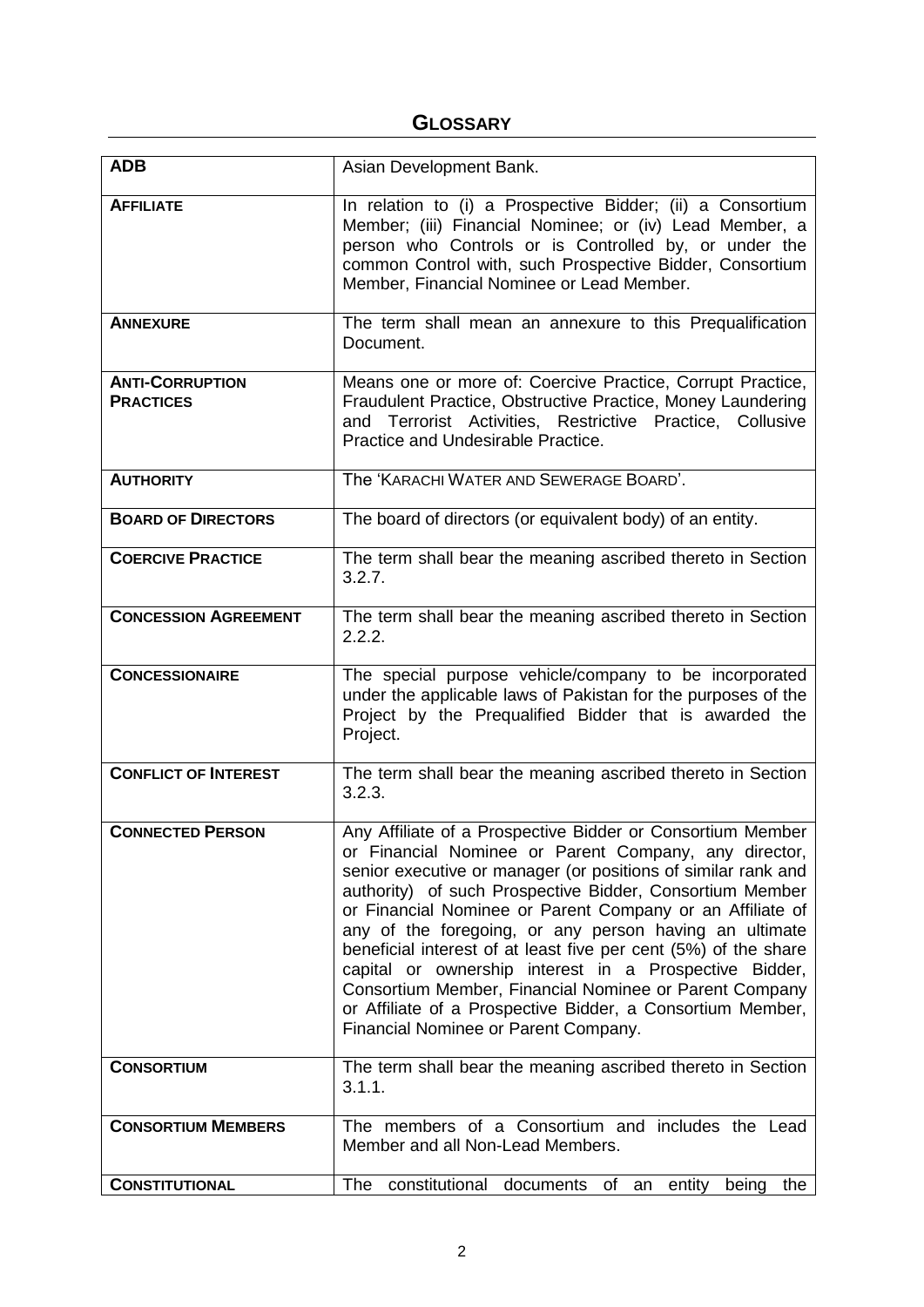| <b>DOCUMENTS</b>             | memorandum of association, articles of association or<br>equivalent charter documents.                                                                                                                                                                                                                                                                                                                                                         |
|------------------------------|------------------------------------------------------------------------------------------------------------------------------------------------------------------------------------------------------------------------------------------------------------------------------------------------------------------------------------------------------------------------------------------------------------------------------------------------|
| <b>CONTROL OR CONTROLLED</b> | Having the right to appoint, approve or remove a majority of<br>the Board of Directors of an entity by virtue of directly or<br>indirectly holding a majority of the voting securities of such<br>entity, or the ability or right, including a contractual right,<br>(direct or indirect) to direct or cause the direction of the votes<br>attaching to the majority of the issued shares or interests<br>carrying voting rights of an entity. |
| <b>CORRUPT PRACTICE</b>      | The term shall bear the meaning ascribed thereto in Section<br>3.2.7.                                                                                                                                                                                                                                                                                                                                                                          |
| <b>DFBOMT</b>                | Design, finance, build, operate, maintain and transfer.                                                                                                                                                                                                                                                                                                                                                                                        |
| <b>ELIGIBLE PROJECT</b>      | Means a project that is:                                                                                                                                                                                                                                                                                                                                                                                                                       |
|                              | (a) in the infrastructure sector including but not limited to rail,<br>water, roads, bridges, ports and similar projects;                                                                                                                                                                                                                                                                                                                      |
|                              | (b) in the power sector, including but not limited to<br>generation and transmission projects; or                                                                                                                                                                                                                                                                                                                                              |
|                              | (c) the industrial sector including but not limited to cement,<br>logistics, manufacturing or similar projects.                                                                                                                                                                                                                                                                                                                                |
| <b>ESTIMATED TIMETABLE</b>   | The term shall bear the meaning ascribed thereto in Section<br>4.8.1.                                                                                                                                                                                                                                                                                                                                                                          |
| <b>FINANCE DEPARTMENT</b>    | 'THE FINANCE DEPARTMENT,' Government of Sindh.                                                                                                                                                                                                                                                                                                                                                                                                 |
| <b>FINANCIAL CRITERIA</b>    | The Financial Criterion 1 & Financial Criterion 2 ascribed in<br>Section 4.3.                                                                                                                                                                                                                                                                                                                                                                  |
| <b>FINANCIAL CRITERION 1</b> | The term shall bear the meaning ascribed thereto in Section<br>4.3.                                                                                                                                                                                                                                                                                                                                                                            |
| <b>FINANCIAL CRITERION 2</b> | The term shall bear the meaning ascribed thereto in Section<br>4.3.                                                                                                                                                                                                                                                                                                                                                                            |
| <b>FINANCIAL NOMINEE</b>     | Means either:                                                                                                                                                                                                                                                                                                                                                                                                                                  |
|                              | a) an Affiliate of the Prospective Bidder, or where the<br>Prospective Bidder is a Consortium, the Lead Member; or                                                                                                                                                                                                                                                                                                                             |
|                              | b) a Parent Company,                                                                                                                                                                                                                                                                                                                                                                                                                           |
|                              | which the Prospective Bidder may put forward to satisfy the<br>Financial Criterion 1 in accordance with Section 4.3.2.                                                                                                                                                                                                                                                                                                                         |
| <b>FRAUDULENT PRACTICE</b>   | The term shall bear the meaning ascribed thereto Section<br>3.2.7.                                                                                                                                                                                                                                                                                                                                                                             |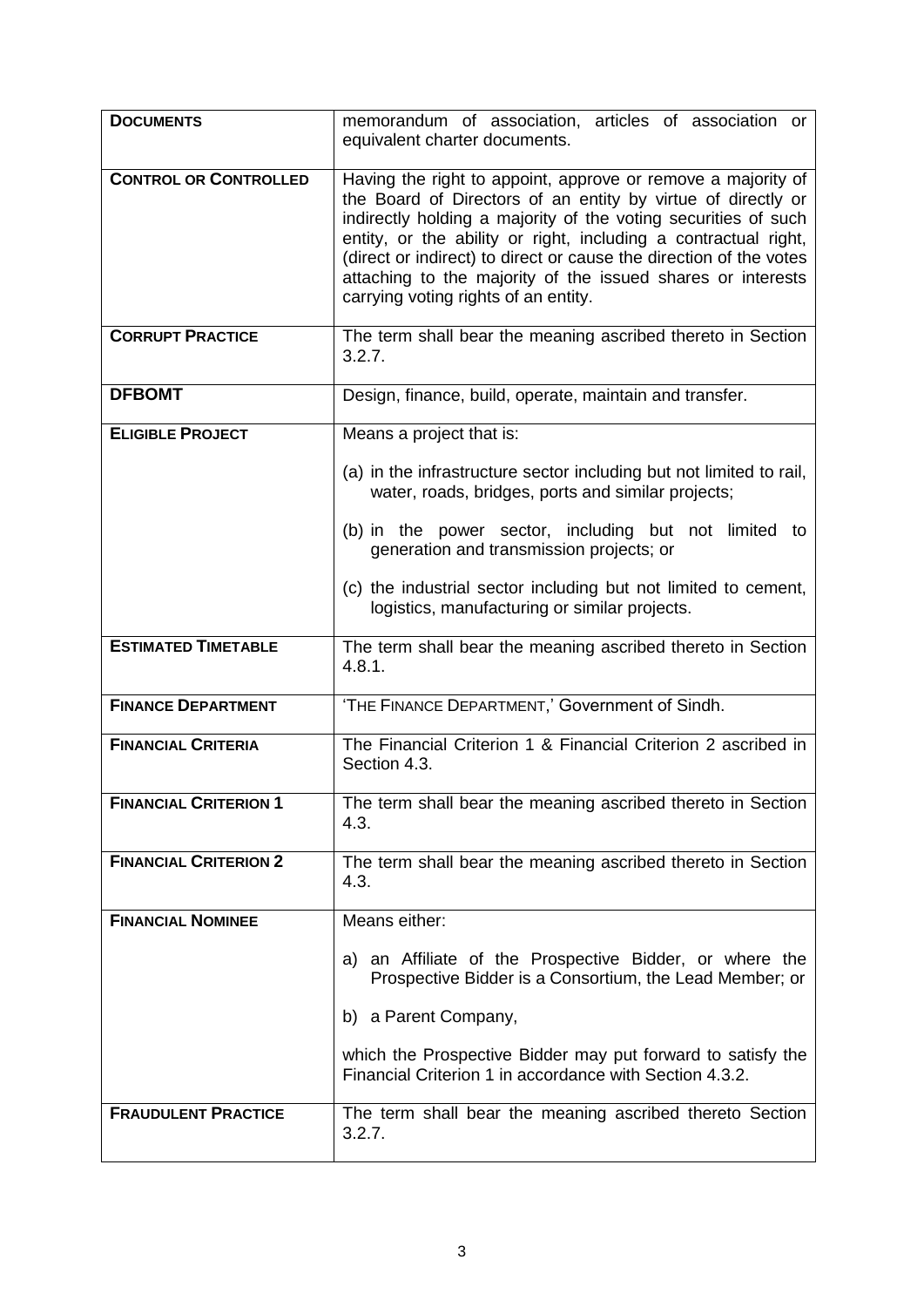| <b>GOVERNMENT AGENCY</b>                                  | The term shall bear the meaning ascribed to the term<br>'Agency' under the PPP Act.                                                                                                                                                                                                                                         |  |  |
|-----------------------------------------------------------|-----------------------------------------------------------------------------------------------------------------------------------------------------------------------------------------------------------------------------------------------------------------------------------------------------------------------------|--|--|
| <b>GOVERNMENT/GOVERNMENT</b><br>OF SINDH                  | The term shall bear the meaning ascribed to the term<br>'Government' under the PPP Act, the same being the<br>'Government of Sindh'.                                                                                                                                                                                        |  |  |
| <b>INDEPENDENT AUDITOR</b>                                | Any one of the 'Big Four' (4) accounting firms or a reputable<br>national accounting firm in Pakistan.                                                                                                                                                                                                                      |  |  |
| <b>INDEPENDENT TECHNICAL</b><br><b>ADVISER</b>            | A reputable, independent technical adviser engaged by the<br>Prospective Bidder and which shall be responsible for<br>independently confirming satisfaction of the Technical<br>Criterion set out in Section 4.3 (Part I - Prequalification<br>Criteria).                                                                   |  |  |
| <b>INVITATION FOR</b><br><b>PREQUALIFICATION</b>          | The term shall bear the meaning ascribed thereto in Section<br>2.3.3.                                                                                                                                                                                                                                                       |  |  |
| <b>LEAD MEMBER</b>                                        | The term shall bear the meaning ascribed thereto in Section<br>3.1.3.                                                                                                                                                                                                                                                       |  |  |
| <b>MIGD</b>                                               | Million Imperial Gallons per Day and for the purposes of this<br>Prequalification Document, one $(1)$ imperial gallon = 4.546<br>litres = $0.004546$ cubic meters.                                                                                                                                                          |  |  |
| <b>MONEY LAUNDERING OR</b><br><b>TERRORIST ACTIVITIES</b> | The term shall bear the meaning ascribed thereto in Section<br>3.2.7.                                                                                                                                                                                                                                                       |  |  |
| <b>NON-DISCLOSURE</b><br><b>AGREEMENT OR NDA</b>          | The non-disclosure agreement signed by each Prospective<br>Bidder in respect of the Project and the Prequalification<br>Application, and which is in the form set out in ANNEXURE I<br>(NON-DISCLOSURE AGREEMENT) of this Prequalification<br>Document that governs confidentiality and access to the<br>Virtual Data Room. |  |  |
| <b>NON-LEAD MEMBER</b>                                    | A Consortium Member that is not the Lead Member.                                                                                                                                                                                                                                                                            |  |  |
| <b>NON-PREQUALIFIED BIDDER</b>                            | The term shall bear the meaning ascribed thereto in Section<br>6.2.4.                                                                                                                                                                                                                                                       |  |  |
| <b>OBSTRUCTIVE PRACTICE</b>                               | The term shall bear the meaning ascribed thereto in Section<br>3.2.7.                                                                                                                                                                                                                                                       |  |  |
| <b>ORIGINAL PROPONENT</b>                                 | The original proponent that has lodged an Unsolicited<br>Proposal with the Authority in respect of the Project and<br>which Original Proponent is automatically a Prequalified<br>Bidder in respect of the Project.                                                                                                         |  |  |
| <b>PKR</b>                                                | Pakistani Rupees, being the lawful currency of Pakistan.                                                                                                                                                                                                                                                                    |  |  |
| <b>PAKISTAN</b>                                           | The Islamic Republic of Pakistan.                                                                                                                                                                                                                                                                                           |  |  |
| <b>PARENT COMPANY</b>                                     | A corporate entity that exercises Parent Company Control<br>over a Prospective Bidder, or if the Prospective Bidder is a                                                                                                                                                                                                    |  |  |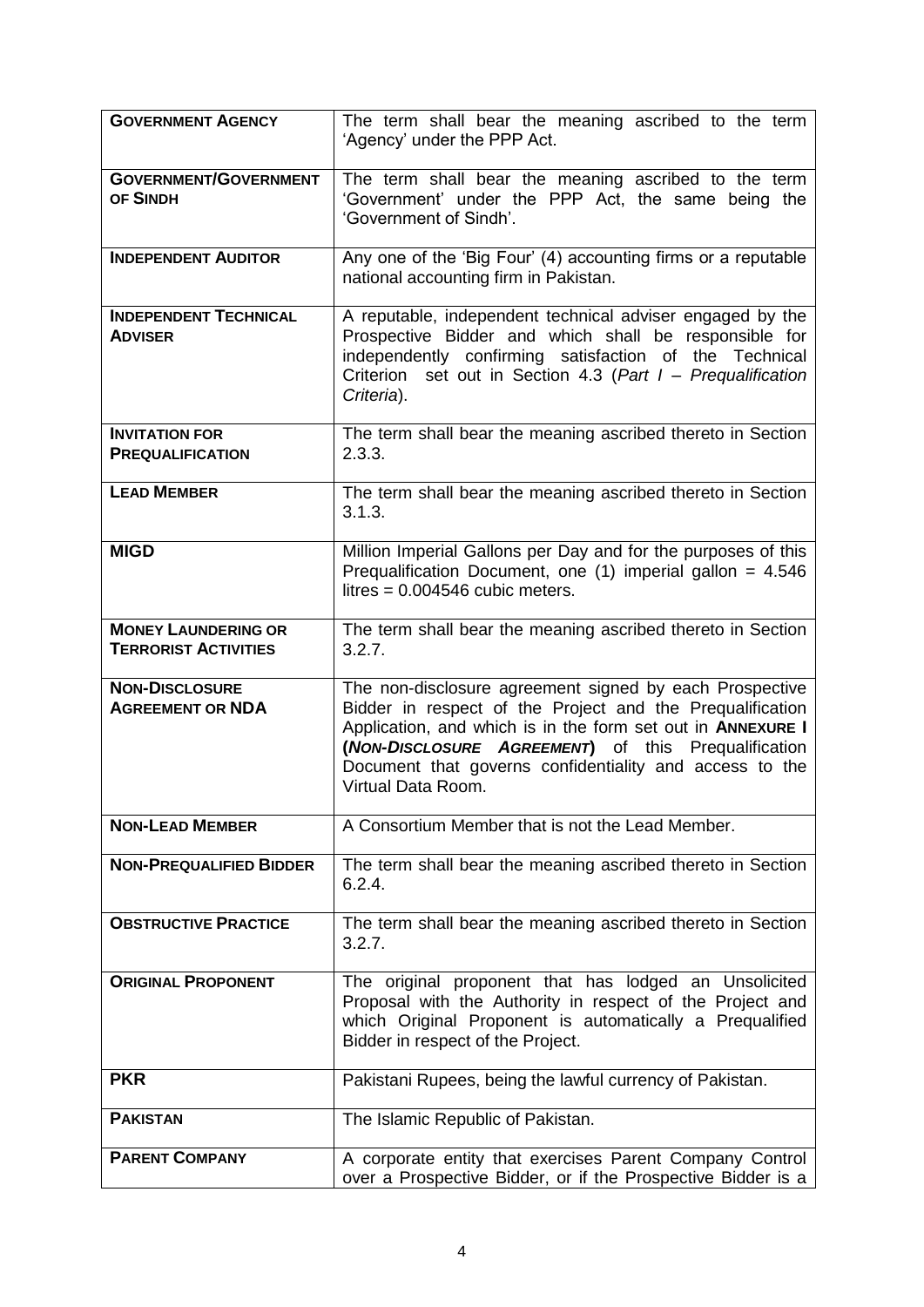|                                                                             | Consortium, the Lead Member.                                                                                                                                                                                                                                                                      |  |
|-----------------------------------------------------------------------------|---------------------------------------------------------------------------------------------------------------------------------------------------------------------------------------------------------------------------------------------------------------------------------------------------|--|
| <b>PARENT COMPANY CONTROL</b>                                               | In relation to a Prospective Bidder, or if the Prospective<br>Bidder is a Consortium, the Lead Member:                                                                                                                                                                                            |  |
|                                                                             | the right to appoint, approve or remove a majority of<br>(a)<br>the Board of Directors of the Prospective Bidder, or if<br>the Prospective Bidder is a Consortium, the Lead<br>Member; or                                                                                                         |  |
|                                                                             | holding at least fifty-one percent (51%) of the voting<br>(b)<br>securities of the Prospective Bidder or if the<br>Prospective Bidder is a Consortium, the Lead Member.                                                                                                                           |  |
| <b>POWER OF ATTORNEY</b>                                                    | The Power of Attorney to be provided by the Prospective<br>Bidder in the form prescribed in ANNEXURE D (POWER OF<br>ATTORNEY).                                                                                                                                                                    |  |
| <b>PPP</b>                                                                  | Public Private Partnership.                                                                                                                                                                                                                                                                       |  |
| <b>PPP ACT</b>                                                              | The Sindh Public Private Partnership Act, 2010 (as amended<br>from time to time).                                                                                                                                                                                                                 |  |
| <b>PPP UNIT</b>                                                             | The term shall bear the meaning ascribed to the term 'Unit'<br>under the PPP Act, the same being the Public-Private<br>Partnership Unit established under Section 6 of the PPP Act.                                                                                                               |  |
| <b>PREQUALIFICATION</b><br><b>APPLICATION</b>                               | The prequalification application including all Annexures and<br>documents required to be submitted by a Prospective Bidder<br>in terms of and in accordance with this Prequalification<br>Document.                                                                                               |  |
| <b>PREQUALIFICATION</b><br><b>APPLICATION FORM</b>                          | An application duly executed by the duly authorized<br>representative of the Prospective Bidder (or if the<br>Prospective Bidder is a Consortium, the duly authorized<br>representative of the Lead Member), in the form attached<br>hereto at ANNEXURE B (PREQUALIFICATION APPLICATION<br>FORM). |  |
| <b>PREQUALIFICATION</b><br><b>APPLICATION SUBMISSION</b><br><b>DEADLINE</b> | The term shall bear the meaning ascribed thereto in Section<br>5.3.1.                                                                                                                                                                                                                             |  |
| <b>PREQUALIFIED BIDDER</b>                                                  | The term shall bear the meaning ascribed thereto in Section<br>6.2.3 and the Prequalified Bidder shall include the Original<br>Proponent.                                                                                                                                                         |  |
| <b>PREQUALIFICATION CRITERIA</b>                                            | The term shall bear the meaning ascribed thereto in Section<br>4.3 (Part I – Prequalification Criteria).                                                                                                                                                                                          |  |
| <b>PREQUALIFICATION</b><br><b>DOCUMENT OR RFQ</b>                           | This 'Prequalification Document', including the Important<br>Notice/Disclaimer and including all Annexures attached<br>hereto, as amended, modified, corrected or clarified and/or<br>supplemented from time to time which, once issued, shall be                                                 |  |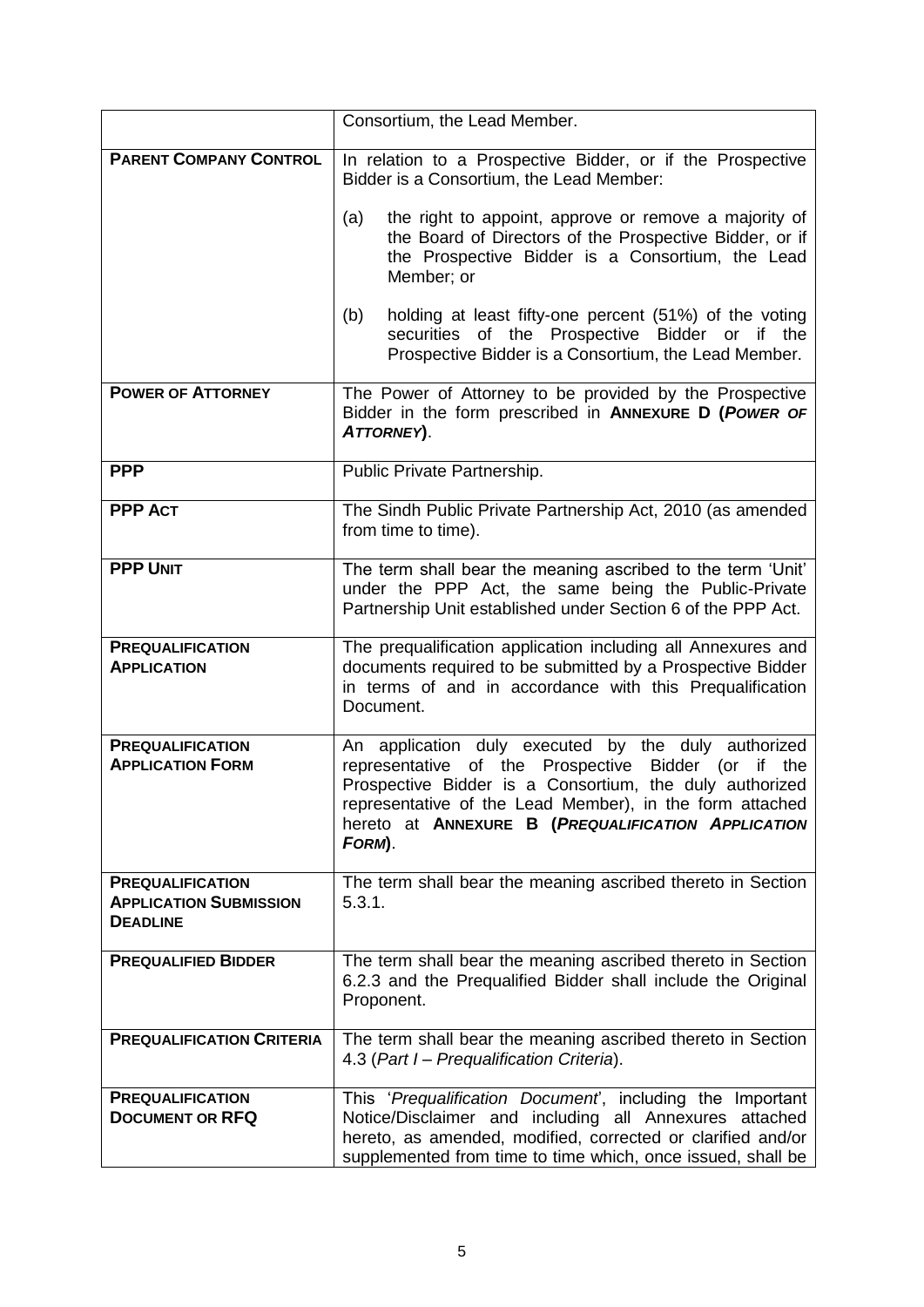|                                                               | read together with and as part of this RFQ.                                                                                                                                                                                                                                       |  |
|---------------------------------------------------------------|-----------------------------------------------------------------------------------------------------------------------------------------------------------------------------------------------------------------------------------------------------------------------------------|--|
| <b>PROJECT</b>                                                | The 'TP1 WASTEWATER RECYCLING PROJECT,' as described in<br>Section 2.1 (General).                                                                                                                                                                                                 |  |
| <b>PROJECT COST</b>                                           | The total of the debt and equity investment in the Project.                                                                                                                                                                                                                       |  |
| <b>PROSPECTIVE BIDDER</b>                                     | An entity or Consortium (represented by the Lead Member)<br>established in accordance with Section 3.1.1 that submits the<br>Prequalification<br>Application<br>in<br>this<br>response<br>to<br>Prequalification Document.                                                        |  |
| <b>PSF</b>                                                    | The term shall bear the meaning ascribed thereto in Section<br>2.2.4.                                                                                                                                                                                                             |  |
| <b>RESPONSE TO QUESTIONS</b><br><b>DOCUMENT</b>               | The term shall bear the meaning ascribed thereto in Section<br>4.7.2.                                                                                                                                                                                                             |  |
| <b>RESTRICTIVE PRACTICE</b>                                   | The term shall bear the meaning ascribed thereto in Section<br>3.2.7.                                                                                                                                                                                                             |  |
| <b>REQUEST FOR PROPOSAL OR</b><br><b>RFP</b>                  | The request for proposal issued by the Authority which shall<br>be provided to Prequalified Bidders during the RFP Stage.                                                                                                                                                         |  |
| <b>RFP STAGE</b>                                              | The stage of the bidding process for the Project where the<br>Prequalified Bidders submit their proposals in response to<br>the RFP.                                                                                                                                              |  |
| <b>RFQ STAGE</b>                                              | This stage of the bidding process for the Project where the<br>Prospective Bidder submits its Prequalification Application<br>and which commences on the issue of this Prequalification<br>Document and ends upon identification by the Authority of<br>the Prequalified Bidders. |  |
| <b>SECTION</b>                                                | Any section of this Prequalification Document.                                                                                                                                                                                                                                    |  |
| <b>S.I.T.E.</b>                                               | The Sindh Industrial Trading Estate, being the entity<br>responsible for the industrial site at which the consumers to<br>whom the industrial water from the Project shall be sold are<br>located.                                                                                |  |
| <b>SPP RULES</b>                                              | The Sindh Public Procurement Rules, 2010 (as amended<br>from time to time).                                                                                                                                                                                                       |  |
| <b>SUBSIDIARY COMPANY</b>                                     | A company that is under the Control of the Prospective<br>Bidder, Financial Nominee, Lead Member or Consortium<br>Member, as relevant.                                                                                                                                            |  |
| <b>TECHNICAL CRITERION</b>                                    | The technical criterion prescribed in Section 4.3 (Part $I -$<br>Prequalification Criteria).                                                                                                                                                                                      |  |
| <b>TECHNICAL AND FINANCIAL</b><br><b>EVALUATION COMMITTEE</b> | The 'TECHNICAL AND FINANCIAL EVALUATION COMMITTEE' duly<br>constituted in accordance with the applicable laws of<br>Pakistan in respect of the Project.                                                                                                                           |  |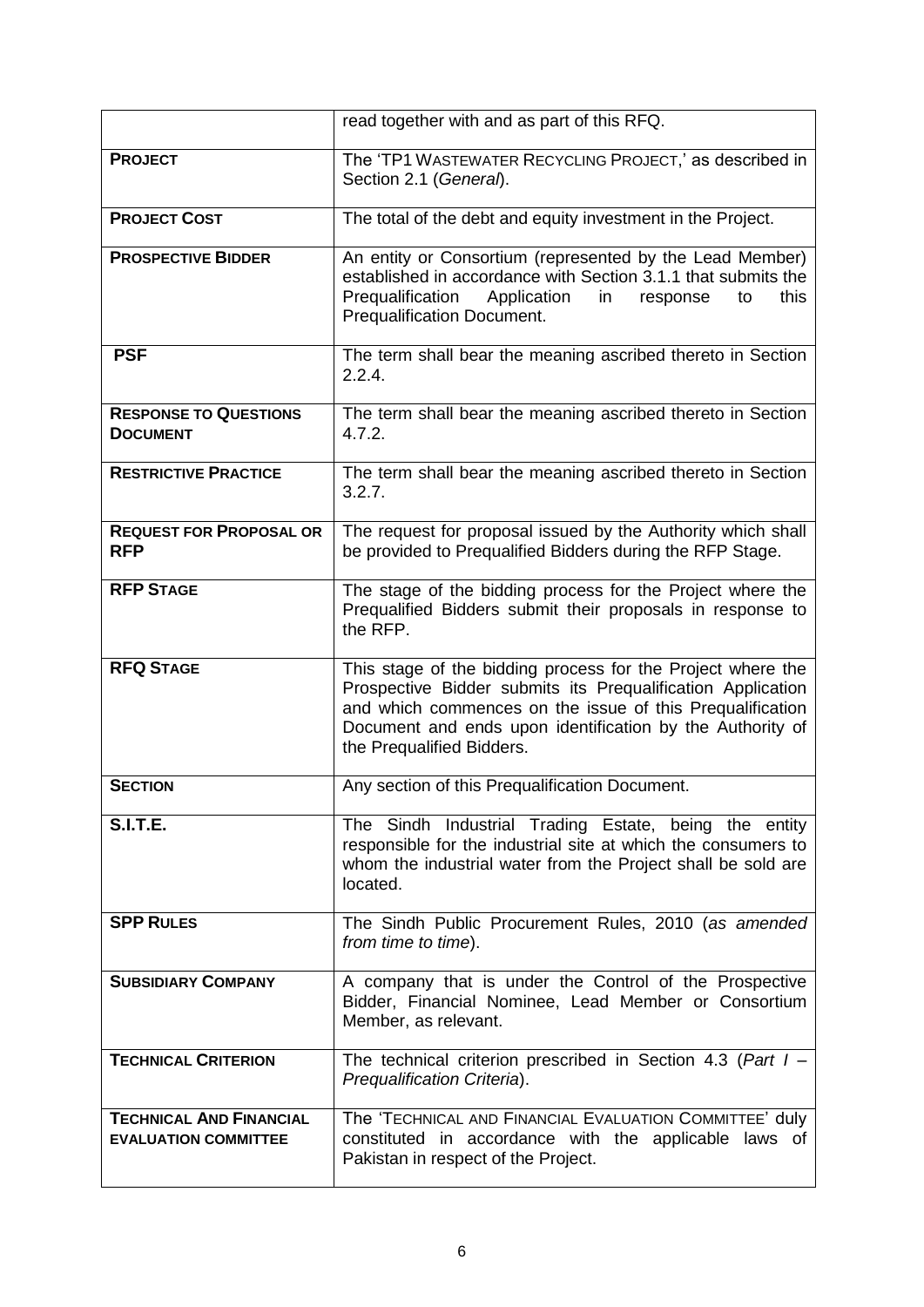| <b>TOTAL DISSOLVED SOLIDS</b><br>OR TDS        | A measure of the salinity of water or wastewater.                                                                                                             |
|------------------------------------------------|---------------------------------------------------------------------------------------------------------------------------------------------------------------|
| <b>TRANSACTION ADVISOR</b>                     | The Asian Development Bank through the Office of Public-<br>Private Partnership.                                                                              |
| <b>UNDESIRABLE PRACTICE</b>                    | The term shall bear the meaning ascribed thereto in Section<br>3.2.7.                                                                                         |
| <b>UNSOLICITED PROPOSAL</b>                    | The unsolicited proposal received by the Authority in respect<br>of the Project from the Original Proponent in accordance with<br>Section 2.3.1.              |
| <b>VIRTUAL DATA ROOM</b>                       | The online virtual data room located at the web link <sup>1</sup> and<br>providing certain information and documents relevant to the<br>Project and this RFQ. |
| <b>VIRTUAL DATA ROOM</b><br><b>UNDERTAKING</b> | The agreement regulating the rules of access to the Virtual<br>Data Room to be executed by the Prospective Bidder and the<br>Authority.                       |

 1 <https://urlzs.com/XdGh8>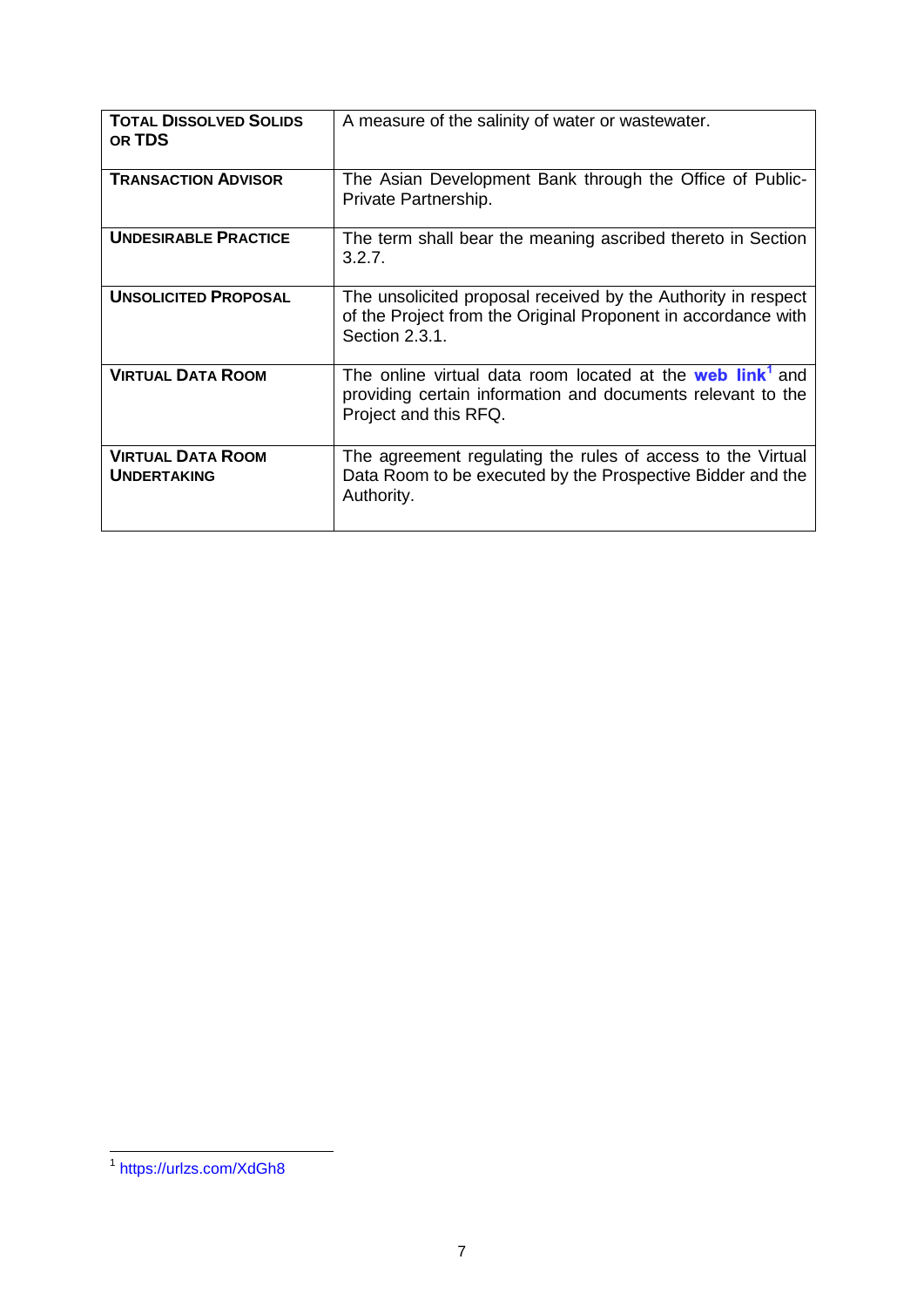# **TABLE OF CONTENTS**

| 1.             |                                                         |  |
|----------------|---------------------------------------------------------|--|
| 2.             |                                                         |  |
| 3.             |                                                         |  |
| 4.             |                                                         |  |
| 5 <sub>1</sub> |                                                         |  |
| 6.             | PREQUALIFICATION APPLICATION: OPENING AND EVALUATION 32 |  |
| 7.             |                                                         |  |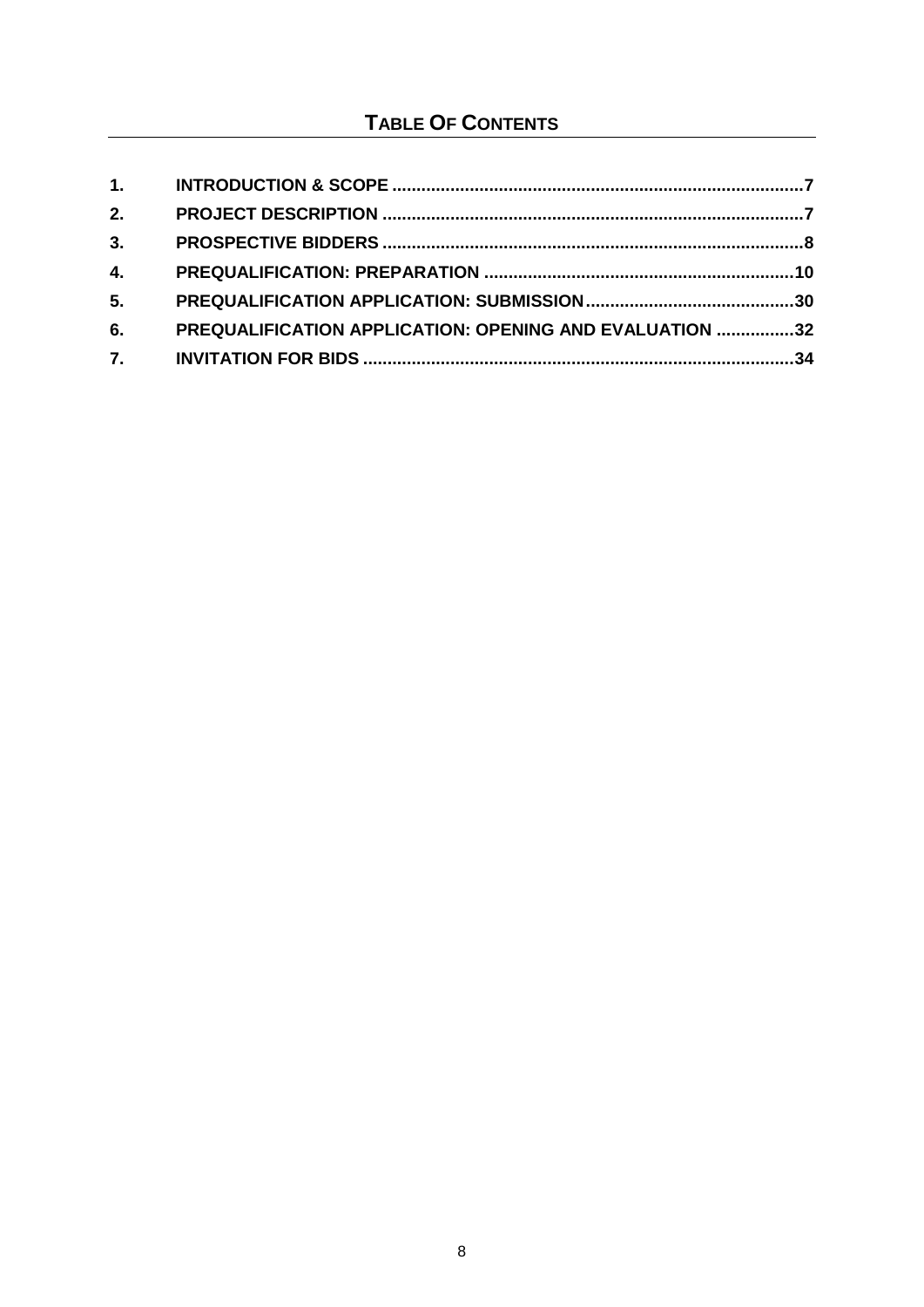## **LIST OF ANNEXURES**

ANNEXURE A – DATA SHEET

ANNEXURE B – PREQUALIFICATION APPLICATION FORM

ANNEXURE C – BASIC INFORMATION FORM

ANNEXURE D – POWER OF ATTORNEY

ANNEXURE E – TECHNICAL DATA FORM (DQC1)

ANNEXURE F – FINANCIAL DATA FORM (DQC2)

ANNEXURE G – FINANCIAL NOMINEE LETTER OF COMFORT

ANNEXURE H – AFFIDAVIT

ANNEXURE H/1 – AFFIDAVIT FROM GOVERNMENT OWNED ENTERPRISES

ANNEXURE I – NON-DISCLOSURE AGREEMENT

ANNEXURE J – LITIGATION HISTORY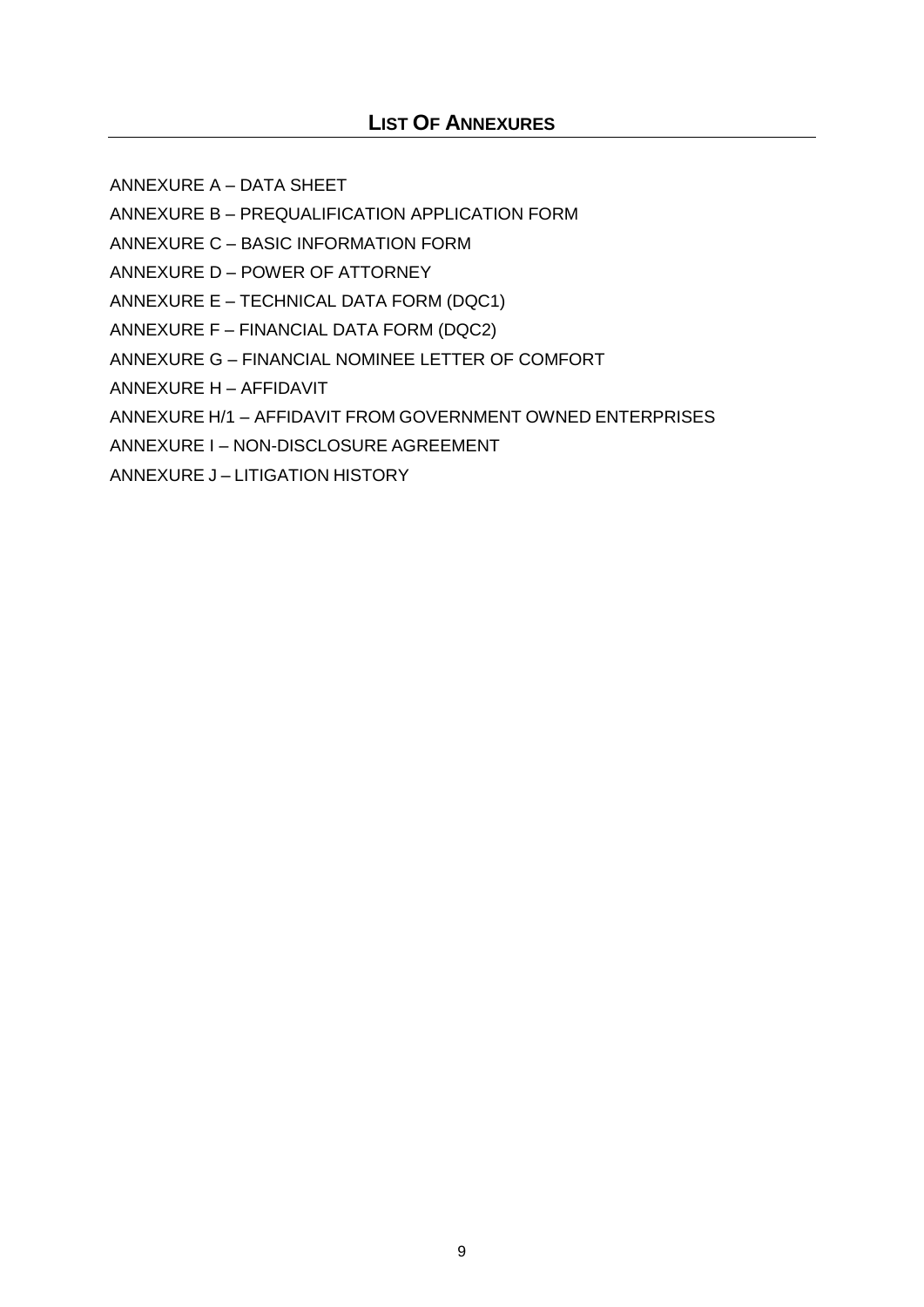# <span id="page-10-0"></span>**1 INTRODUCTION**

### 1.1 **INTRODUCTION**

- 1.1.1 The Authority, supported by the Government of Sindh, invites Prequalification Applications from Prospective Bidders for the execution, delivery and completion of the Project for which it has received an Unsolicited Proposal.
- 1.1.2 The Project has been launched pursuant to the Unsolicited Proposal received by the Authority, to DFBOMT the Project under PPP mode. As per Rule 15(A) of the SPP Rules and applicable laws of Pakistan, the Original Proponent is entitled to certain advantages including exemption from the Prequalification Application.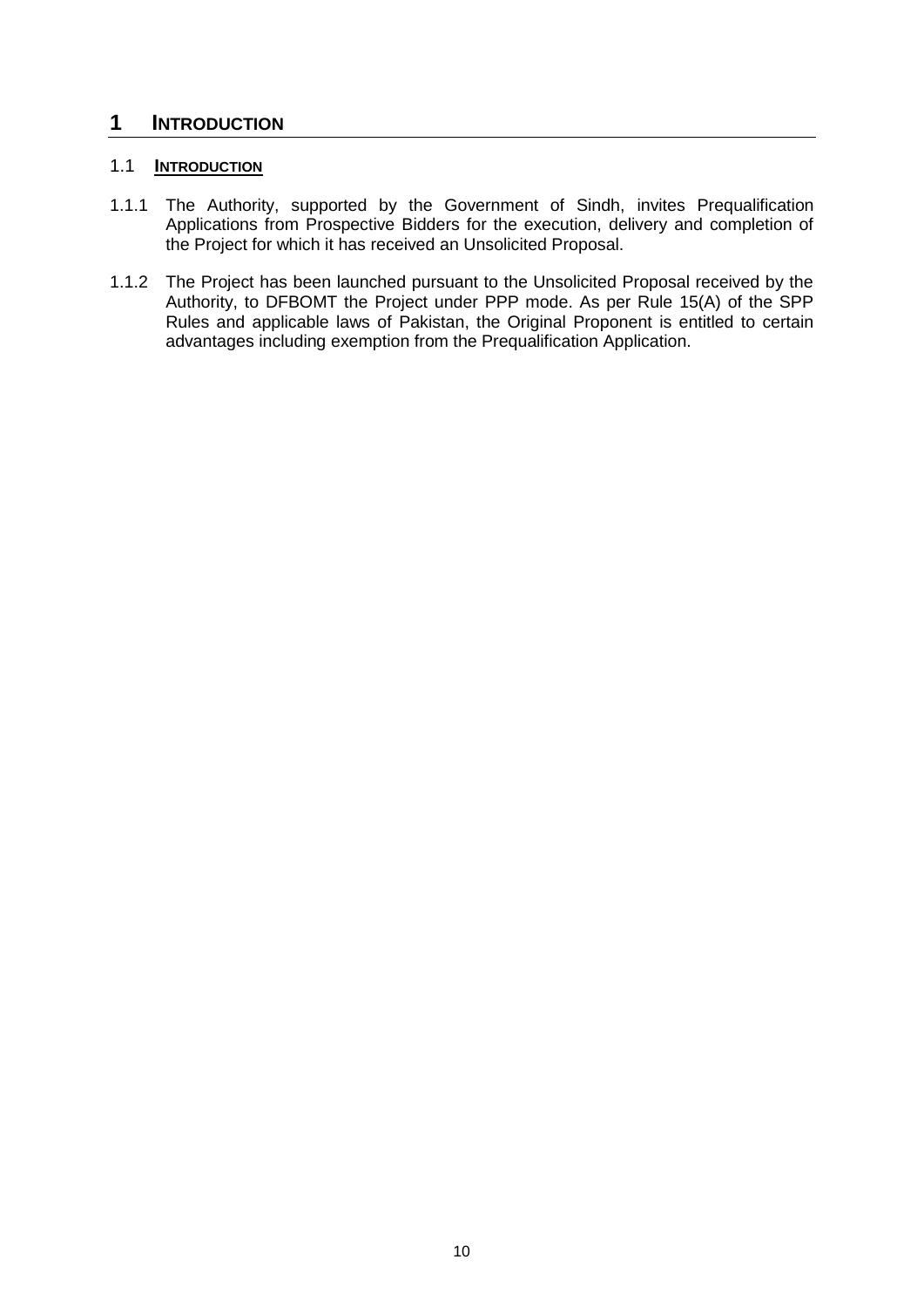# <span id="page-11-0"></span>**2 PROJECT DESCRIPTION**

### **2.1 GENERAL**

- 2.1.1 Karachi, the business and economic hub of Pakistan, is also one of the most waterstressed cities in the world. Presently, industries in an industrial area managed by S.I.T.E. are either using potable water or treated brackish water, although their current and future demand could easily be met with recycled water. The brackish water which the industry is currently using is not sustainable and has potential environmental impacts. Despite using brackish water in addition to the available potable water, the S.I.T.E. consumers are facing acute water shortages. This has impacted industrial activity and has restricted various planned expansions. A sustainable supply of industrial grade water would enhance industrial production and ultimately increase revenue for the industries and taxes for the Government. Moreover, since the majority of the industries are export oriented, the exports would also increase resulting in an improved balance of trade for the country.
- 2.1.2 The ultimate design capacity of wastewater treatment facilities on TP1 site is 100 MIGD and the Government is currently financing 65 MIGD capacity with construction in progress. The Project is to provide through the PPP modality the remaining 35 MIGD of municipal wastewater treatment and a recycling plant with desalination to utilize the 35 MIGD effluent and distribute high grade industrial water to consumers in S.I.T.E.
- 2.1.3 The scope of the Project entails:

On a DFBOMT basis:

- (a) Complete partially constructed inlet civil works (coarse screen, wastewater pumping station and common inlet chamber) for 100 MIGD design capacity;
- (b) Inspect and install inlet pumps, screens and other mechanical equipment already delivered to site for the 100 MIGD inlet works and procure and install any additional mechanical equipment required for commissioning;
- (c) Design, procure and install new electrical equipment for commissioning of the 100 MIGD inlet works and integration with the Project power supply system;
- (d) Design and implement 35 MIGD WWTP incorporating biological nutrient removal (BNR);
- (e) Design and implement treated effluent recycling facility incorporating any additional processing and desalination necessary to supply not less than 28 MIGD of high-grade industrial water*, inter alia,* with TDS not exceeding 1000 mg/L to consumers in S.I.T.E.;
- (f) Design and implement on-site bypass to the WWTP;
- (g) Design and implement reverse osmosis (RO) concentrate discharge pipeline to Lyari river with TDS dilution for regulatory compliance;
- (h) Design and implement recycled water pumping station(s), storage (if required), distribution network and smart consumer meters within SITE for 50 MIGD industrial water demand;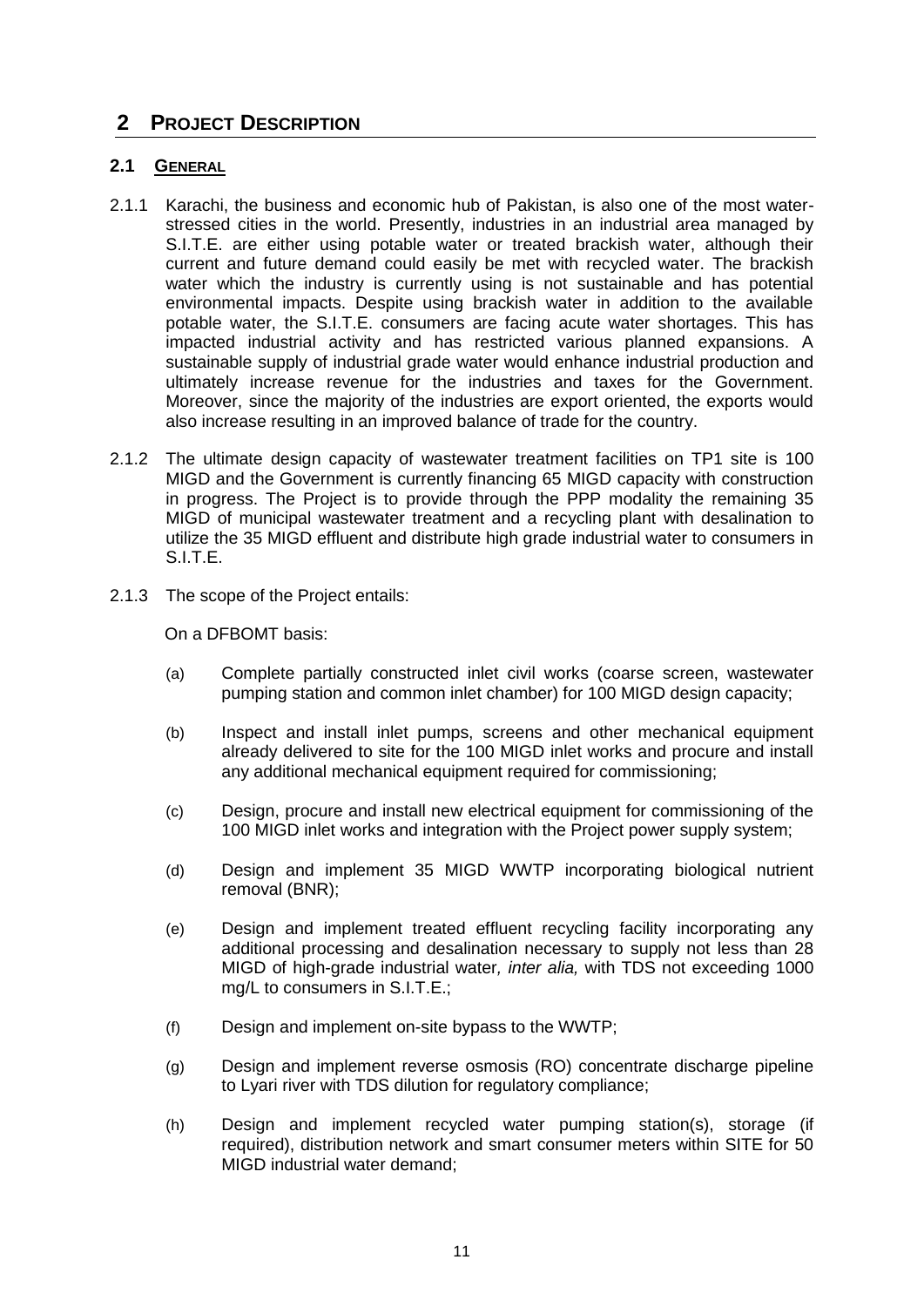- (i) Metering, billing and collection of payment for water supplied to S.I.T.E. industries; and
- (j) O&M of the entire system comprising inlet works, WWTP, recycling facility, onsite bypass, RO concentrate discharge, distribution network and consumer meters.
- 2.1.4 The Project is an important part of the Government"s strategy towards developing Sindh"s water infrastructure and amenities.
- 2.1.5 The Authority"s key objectives for the Project include:
	- a) to conserve potable water resources in Karachi by providing industries with an alternative supply of recycled water;
	- b) to produce industrial grade water from the wastewater flowing to the inlet works and supply the recycled water to the industrial consumers of S.I.T.E;
	- c) to reduce the environmental impact of effluent discharged to water bodies;
	- d) to regulate and control development and management of recycled water from wastewater resources;
	- e) to promote the re-use of water through recycling and treatment of wastewater;
	- f) to ensure provision of reliable and sustainable long-term supply of industrial grade water; and
	- g) to attract private capital investment in the water treatment and bulk supply projects.
- 2.1.6 The following will be the key guiding principles for successful delivery of the Project:
	- a) transparency of the procurement process;
	- b) timeliness of delivery;
	- c) appropriate risk allocation;
	- d) affordability of tariff and value for money for the Authority; and
	- e) Government support which may be provided in the form and the amount of the PSF as set out in Section 2.2.4.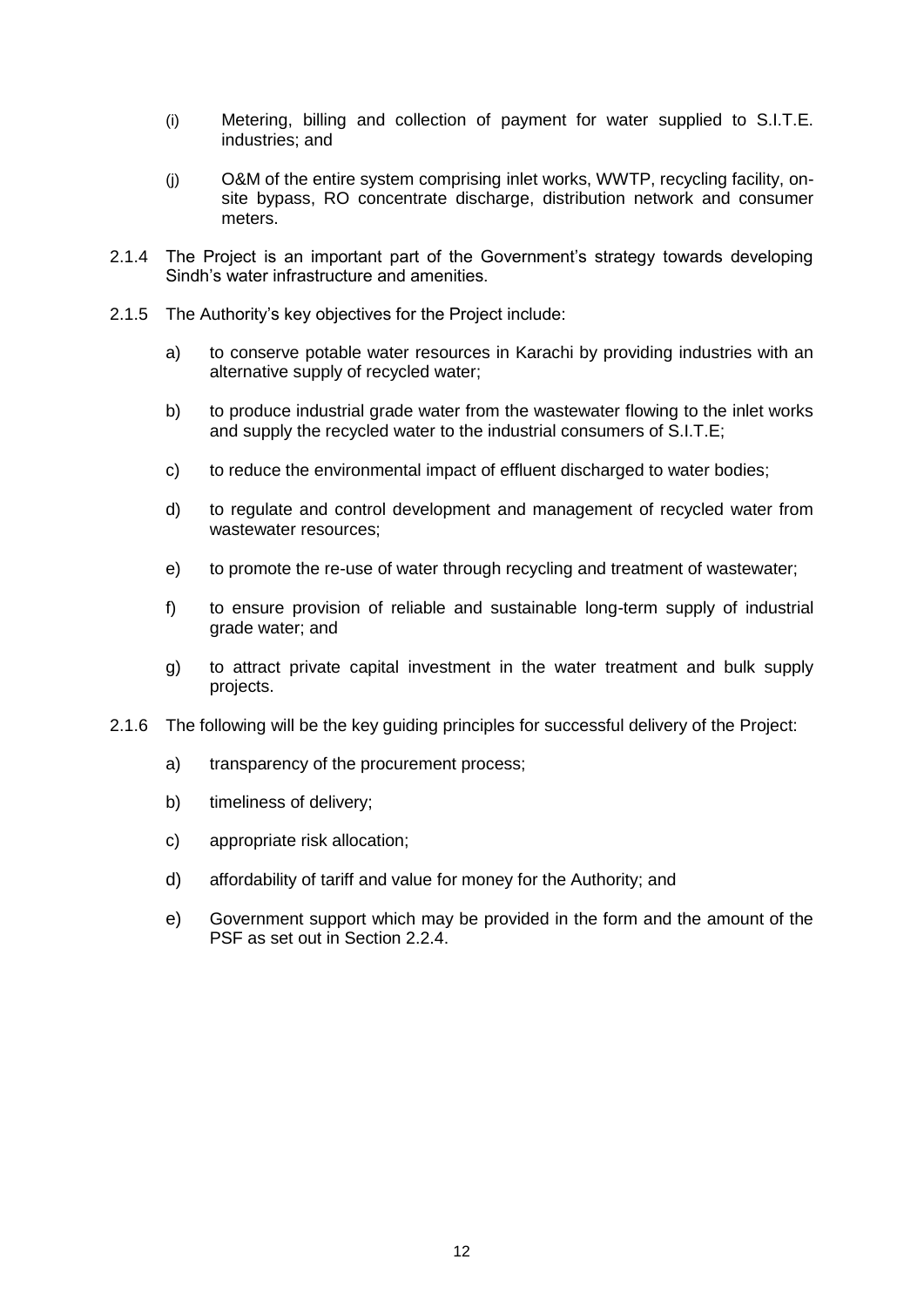### **2.2 PROJECT STRUCTURE**

- 2.2.1 The Authority's objective is to implement the Project for not less than 28 MIGD of recycled water to be delivered to S.I.T.E consumers.
- 2.2.2 The Project shall be structured and documented as a twenty-seven (27) year DFBOMT contract which includes, *inter alia*, a construction period of up to two (2) years (a "**Concession Agreement**"). At the end of the term under the Concession Agreement, ownership of the Project shall transfer to the Authority/Government from the Concessionaire, who will have no further obligations to the Authority/Government, unless the Concession Agreement is extended on mutually agreed terms.
- 2.2.3 For the duration of the Concession Agreement, the Concessionaire will be responsible for the DFBOMT of the Project. Further details on the technical parameters, including the performance specifications to be met by the Concessionaire, shall be provided to Prequalified Bidders at the RFP Stage.
- 2.2.4 Having a strong commitment towards making the Project a successful PPP, and in order to provide Prospective Bidders additional comfort, the Government is considering a number of supporting mechanisms, which may include contributing towards the Project Cost of the Concessionaire from its Project Support Facility (the "**PSF**"). Details of the possible PSF contribution, as well as any other credit enhancement mechanisms to be made available under the Project shall be communicated to Prequalified Bidders at the RFP Stage.

### **2.3 BID PROCESS**

- 2.3.1 The Authority received an Unsolicited Proposal from the Original Proponent, which was subsequently evaluated and accepted in accordance with applicable laws of Pakistan. In accordance with SPP Rules, the Authority and the Government have initiated the RFQ Stage in respect of the Project to identify Prospective Bidders for the Project and to select Prequalified Bidders.
- 2.3.2 The Authority has engaged ADB as the Transaction Advisor for the Project which shall advise the Authority on an international competitive bidding process for the Project comprising the RFQ Stage and the RFP Stage until financial close for the Project.
- 2.3.3 The Authority has published an *'Invitation for Prequalification of Bidders'* dated 06<sup>th</sup> March 2022 (the "**Invitation for Prequalification**") in newspapers and on the websites of the Authority [http://www.kwsb.gos.pk,](http://www.kwsb.gos.pk/) Sindh PPP Unit, [http://www.pppunitsindh.gov.pk](http://www.pppunitsindh.gov.pk/) and Sindh Public Procurement Regulatory Authority, [https://ppms.pprasindh.gov.pk/PPMS/.](https://ppms.pprasindh.gov.pk/PPMS/) This Prequalification Document has been prepared in accordance with the Invitation for Prequalification.
- 2.3.4 The Prospective Bidder shall prepare a Prequalification Application in response to this Prequalification Document. The Prequalification Application shall include the completed Annexures including a signed NDA and shall be submitted in accordance with this Prequalification Document.
- 2.3.5 The Prequalification Applications shall be assessed by the Authority on the basis of the Prequalification Criteria and the requirements of this Prequalification Document. If the Prospective Bidder is determined by the Authority to be a Prequalified Bidder, then such Prospective Bidder shall proceed to the RFP Stage.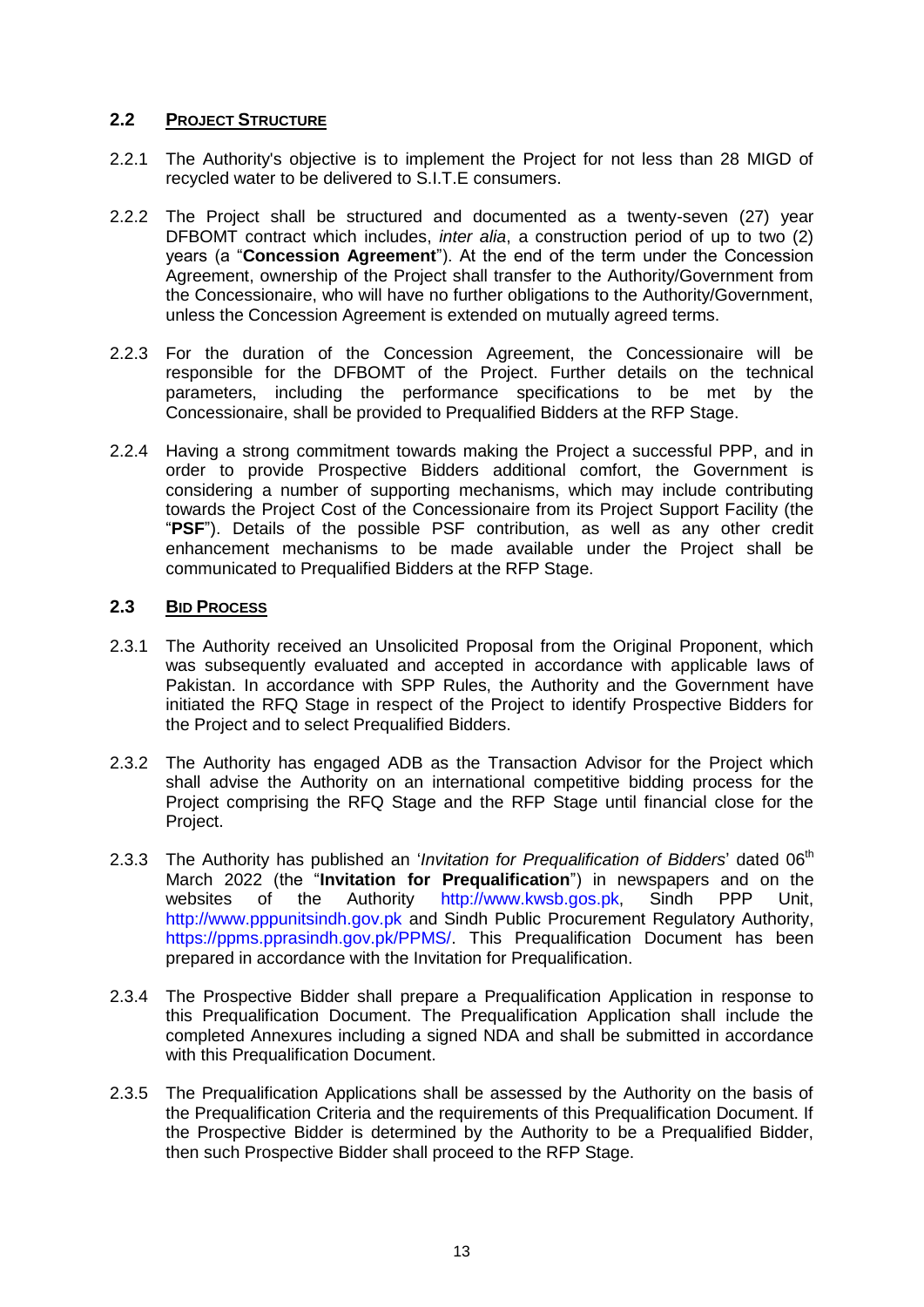- 2.3.6 During the RFP Stage, Prequalified Bidders shall be invited to obtain the RFP which will provide legal, commercial, technical and financial background for the Project and set out the instructions and guidelines under which the proposals must be prepared and submitted. The RFP will also describe the methodology for the evaluation of the proposals.
- 2.3.7 The Project is being procured in response to an Unsolicited Proposal. The Original Proponent shall benefit from rights set out in the SPP Rules and other applicable laws of Pakistan, including rule 15(A) of the SPP Rules. These laws contemplate the following benefits for the Original Proponent as part of the RFQ Stage and RFP Stage:
	- a) the right of the Original Proponent to automatically qualify as a Prospective Bidder;
	- b) if the Original Proponent is not the best evaluated bidder, the right of first refusal to match the bid set out in a proposal from another Prequalified Bidder; and
	- c) the Original Proponent shall be given five percent additional weightage over the combined score attained in respect of the technical and financial parts of their proposal,

and rights of the Original Proponent vis-à-vis award of the Project will be set out in more detail in the RFP in accordance with the applicable laws of Pakistan.

### **2.4 NDA, REGISTRATION AND VIRTUAL DATA ROOM**

- 2.4.1 All interested parties are required to execute an NDA and to register via the Virtual Data Room to participate in the bidding process. Registration shall be performed in accordance with the instructions set out in the NDA.
- 2.4.2 The Authority has set up a Virtual Data Room for the Project to share documents and communicate with the Prospective Bidders. During the RFQ Stage, only registered entities shall be given access to the Virtual Data Room subject to execution of a Virtual Data Room Undertaking. The Virtual Data Room will contain this RFQ, any addenda or corrigenda, and any other relevant information for the RFQ Stage of the bidding process.
- 2.4.3 Access to the Virtual Data Room for Non-Prequalified Bidders will be terminated at the end of the RFQ Stage. Prequalified Bidders will continue using the same Virtual Data Room for information sharing at the RFP Stage and will be notified of the publication of the RFP in the Virtual Data Room. The Authority shall publicize the mandatory information relating to the bidding process in a manner prescribed under the applicable laws of Pakistan.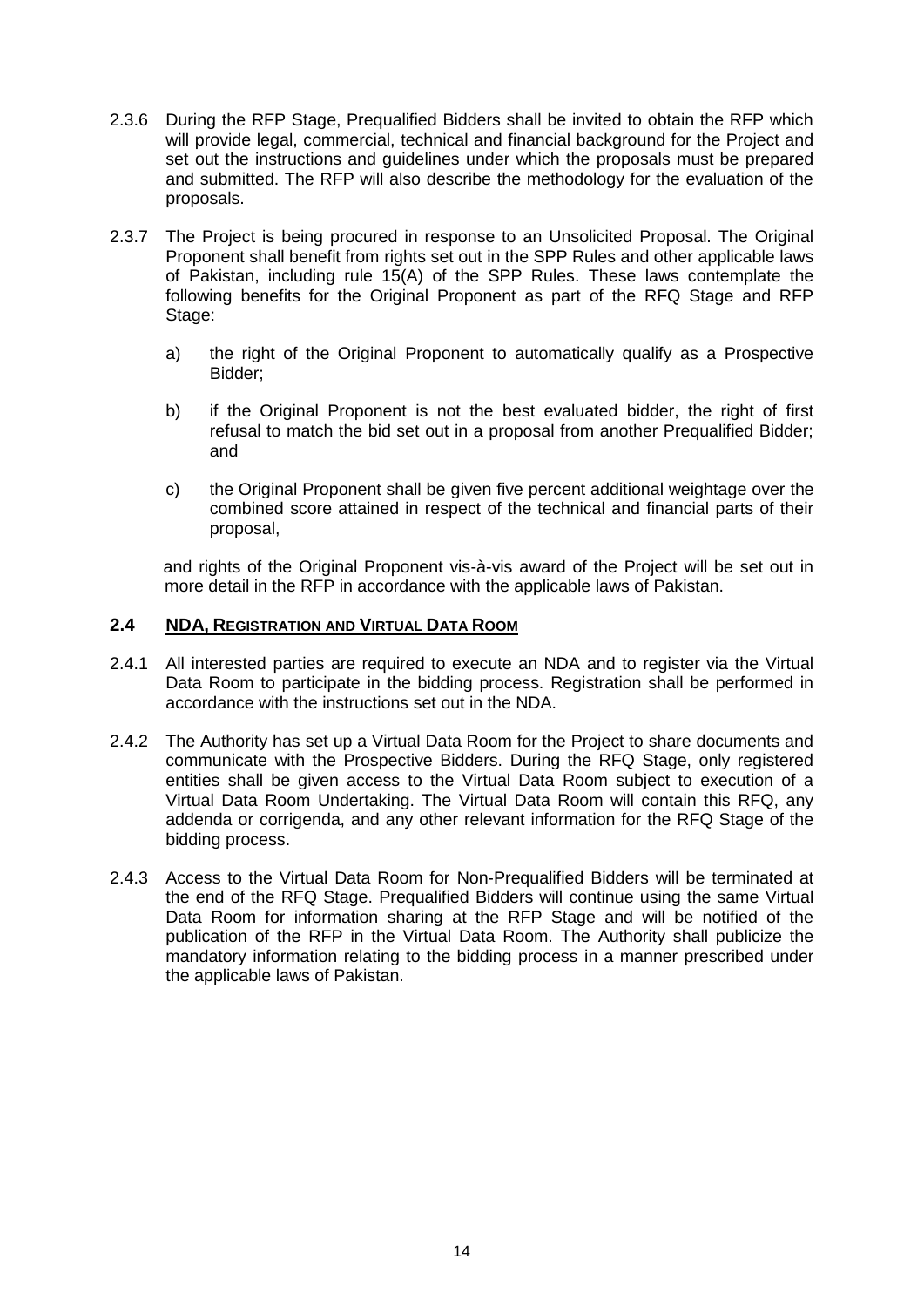## <span id="page-15-0"></span>**3 PROSPECTIVE BIDDERS**

### **3.1 PROSPECTIVE BIDDER-LEAD MEMBERS**

- 3.1.1 A Prospective Bidder for the Project may be a single entity or may take the form of a consortium (a "**Consortium**") comprising of Consortium Members, in each case, that are companies, firms, corporate bodies or other legal entities as defined and registered under applicable laws of the respective country.
- 3.1.2 If a Prequalified Bidder is awarded the Project, the Prequalified Bidder shall establish the Concessionaire in Pakistan in accordance with the Companies Act, 2017.
- 3.1.3 Each Prospective Bidder that is a Consortium shall appoint and authorize one (1) lead member (the "**Lead Member**") who shall represent and irrevocably bind all Consortium Members in all matters connected with the RFQ Stage and the RFP Stage including but not limited to the submission of the Prequalification Application on behalf of the Consortium.
- 3.1.4 In the case of a Prospective Bidder that is a Consortium, there shall be no more than five Consortium Members and each Consortium Member shall hold not less than a five percent (5%) interest in the Concessionaire.
- 3.1.5 The Prospective Bidder/ Lead Member (including its Subsidiary Companies / Parent Company) must be an experienced owner and developer of Eligible Project(s) in accordance with the Prequalification Criteria set out in Section 4.3 (*Prequalification Criteria*).
- 3.1.6 The Lead Member (in the case of a Consortium) and the Prospective Bidder shall undertake that during the period set out in Section 7.2.1, that:
	- a) the Lead Member, shall directly or indirectly hold an interest in the Concessionaire of above fifty percent (50%) and the Lead Member"s shareholding shall not change and there shall not be a change of Control;
	- b) there shall not be a change of Control of a Consortium Member or a change of the identity of the Consortium Members;
	- c) there shall not be a change of Control of the Prospective Bidder;
	- d) there shall not be a change of Control of a Financial Nominee;
	- e) there shall not be a change of Control of each Subsidiary Company that is evaluated as part of the Prequalification Criteria; and
	- f) there shall not be a change of Parent Company Control of the Parent Company in case the Parent Company is evaluated as part of the Prequalification Criteria.
- 3.1.7 A Prospective Bidder shall clearly indicate in its Prequalification Application which entity, being the Lead Member, the Prospective Bidder, the Consortium Member, the Subsidiary Company, the Parent Company or the Financial Nominee is to be evaluated for each such Prequalification Criteria.

### **3.2 PROSPECTIVE BIDDER PARTICIPATION RESTRICTIONS AND INELIGIBILITY**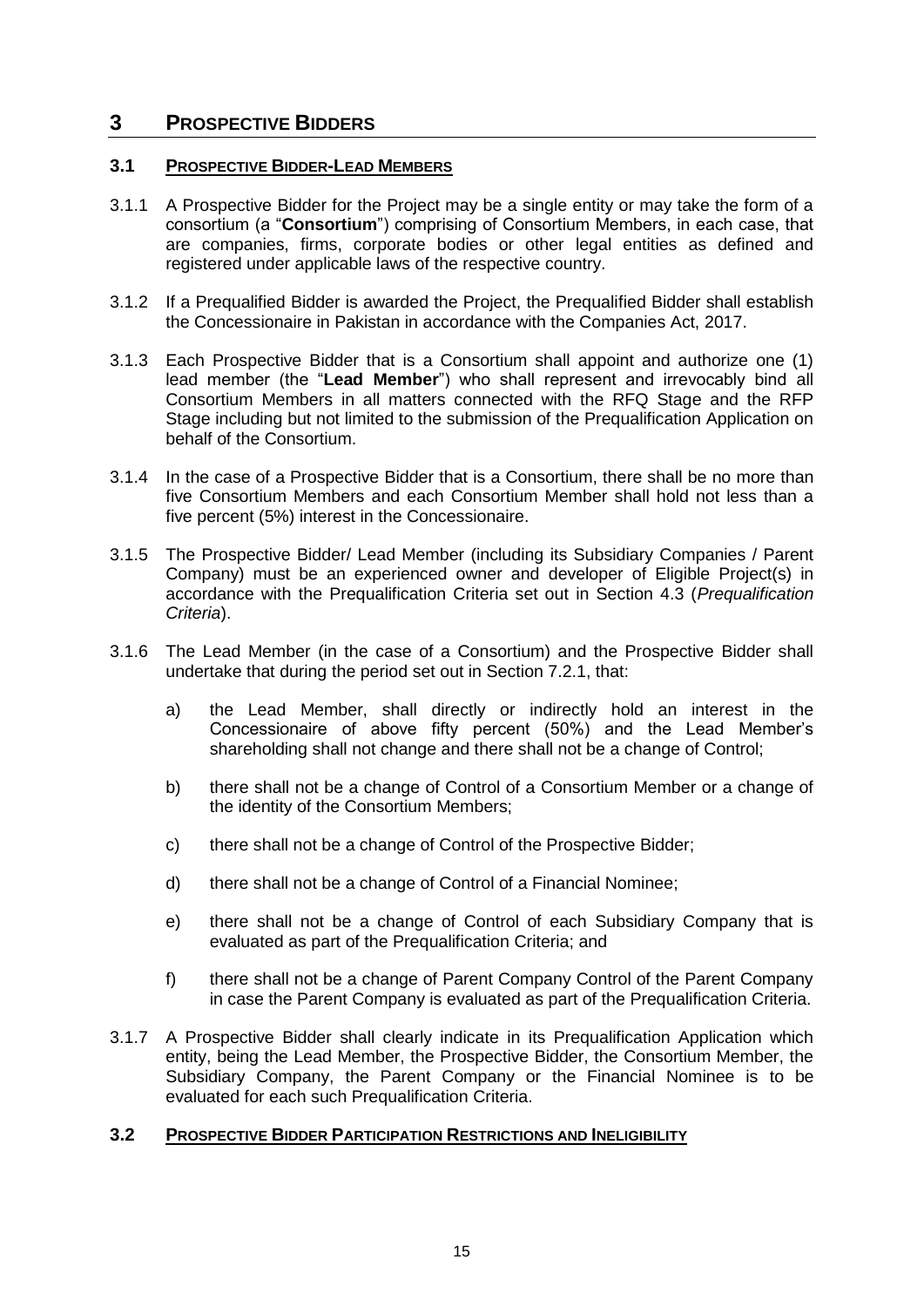- 3.2.1 No Prospective Bidder may prequalify if that Prospective Bidder, or where the Prospective Bidder is a Consortium, a Consortium Member of that Consortium:
	- a) directly or indirectly owns any interest in another Prospective Bidder or a Consortium Member of another Consortium;
	- b) has established a partnership or alliance with another Prospective Bidder or a Consortium Member of another Consortium in respect of the Project;
	- c) has a representative on the Board of Directors of another Prospective Bidder or a Consortium Member of another Consortium; or
	- d) has a representative on the Board of Directors of a company that Controls another Prospective Bidder or a Consortium Member of another Consortium.
- 3.2.2 No Prospective Bidder may prequalify if that Prospective Bidder, or where the Prospective Bidder is a Consortium a Consortium Member of that Consortium has a Conflict of Interest in respect of the Project.
- 3.2.3 For the purposes of this Prequalification Document, "**Conflict of Interest**" means, in respect of any Prospective Bidder (or where the Prospective Bidder is a Consortium a Consortium Member):
	- a) such Prospective Bidder (or where the Prospective Bidder is a Consortium, a Consortium Member of that Consortium) has, either directly or indirectly, the right to direct any other Prospective Bidder"s or Consortium Member"s management and policies by operation of law or legal agreement;
	- b) such Prospective Bidder (or where the Prospective Bidder is a Consortium, a Consortium Member of that Consortium) receives or has received any direct or indirect subsidy, grant, loan from any other Prospective Bidder (or a Consortium Member from another Consortium) or has provided any such direct or indirect subsidy, grant, loan to any other Prospective Bidder (or Consortium Member of another Consortium);
	- c) such Prospective Bidder (or where the Prospective Bidder is a Consortium, a Consortium Member of that Consortium) has a relationship with another Prospective Bidder (or Consortium Member from another Consortium), either directly or through common third parties, that puts them in a position to have access to each other"s information or influence the Prequalification Application of the other Prospective Bidder (or Consortium Member of another Consortium);
	- d) such Prospective Bidder (or where the Prospective Bidder is a Consortium, a Consortium Member of that Consortium) has participated as a consultant(s) and/ or adviser(s) or has directly assisted the Government or Authority in the preparation of any documents, design or technical specifications of the Project, except that for the avoidance of doubt, this requirement in Section 3.2.3 (d) shall not apply to the Original Proponent;
	- e) such Prospective Bidder (or where the Prospective Bidder is a Consortium, a Consortium Member of that Consortium) employs or has employed or engaged as contractor an officer or employee of the Government or Authority for matters related to or incidental to the Project, the RFQ Stage, the RFP Stage or the Prequalification Document; or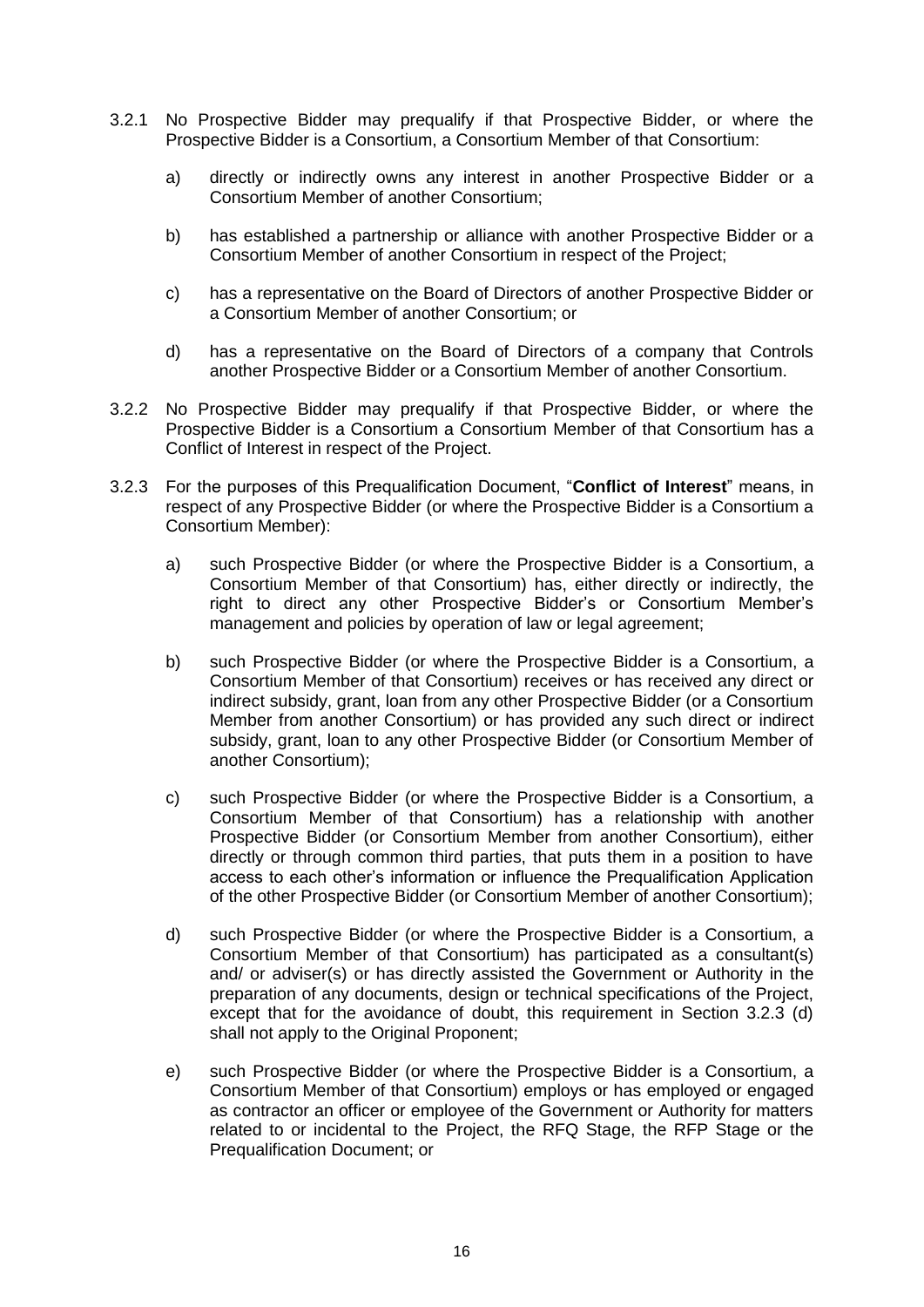- f) such Prospective Bidder (or where the Prospective Bidder is a Consortium, a Consortium Member of that Consortium) appoints any legal, financial or technical adviser engaged by the Government or Authority in relation to the Project for matters related to or incidental to the Project, the RFP Stage, the RFQ Stage or the Prequalification Document.
- 3.2.4 Prospective Bidders (or where the Prospective Bidder is a Consortium, a Consortium Member of that Consortium) or their agents and/or employees shall not engage in discussions or other communications with any other Prospective Bidder (or Consortium Member from another Consortium) or their agents and/or employees regarding the preparation or submission of their Prequalification Application. Breach of this provision may result in disqualification of the Prospective Bidder from the RFQ Stage and the RFP Stage or determination as a Non-Prequalified Bidder in accordance with Section 6.2.4.
- 3.2.5 Prospective Bidders (and where the Prospective Bidder is a Consortium, each Consortium Member of that Consortium), each Connected Person and their respective partners, suppliers, sub-contractors, sub-consultants, officers, employees, agents, service providers and advisers shall observe the highest standard of ethics and transparency during the RFQ Stage and RFP Stage and in respect of the Prequalification Application. Notwithstanding anything to the contrary contained herein, the Authority shall reject a Prequalification Application without being liable in any manner whatsoever to the Prospective Bidder (or Consortium Member) if it determines that the Prospective Bidder (or a Consortium Member) or a Connected Person has directly or indirectly or through an agent, engaged in or breached any Anti-Corruption Practice.
- 3.2.6 Furthermore, a Prospective Bidder (and where the Prospective Bidder is a Consortium, each Consortium Member of that Consortium) understands and acknowledges that it shall not be eligible to participate in any request for prequalification or request for proposal for any other project of the Government or Authority for a period of three (3) years from the date such Prospective Bidder, or Consortium Member or a Connected Person is considered by the Government or Authority to have directly or indirectly or through an agent, engaged or indulged in or breached Anti-Corruption Practices.
- <span id="page-17-0"></span>3.2.7 For the purposes of this RFQ, the following terms shall have the meaning hereinafter respectively assigned to them:
	- a) "**Corrupt Practice**" means the offering, giving, receiving, or soliciting, directly or indirectly, of a bribe or anything of value to influence the actions of any persons connected with the RFQ Stage or RFP Stage or the Prequalification Application for or on behalf of the Government or Authority, including their respective representatives;
	- b) "**Coercive Practice**" means impairing or harming or threatening to impair or harm, directly or indirectly, any person or the property of that person to influence improperly the actions of a person involved in the RFQ Stage or RFP Stage or the Prequalification Application;
	- c) "**Collusive Practice**" means an arrangement between two or more persons involved in the RFQ Stage or RFP Stage or the Prequalification Application designed to achieve an improper purpose, including influencing improperly or unlawfully the actions of another person;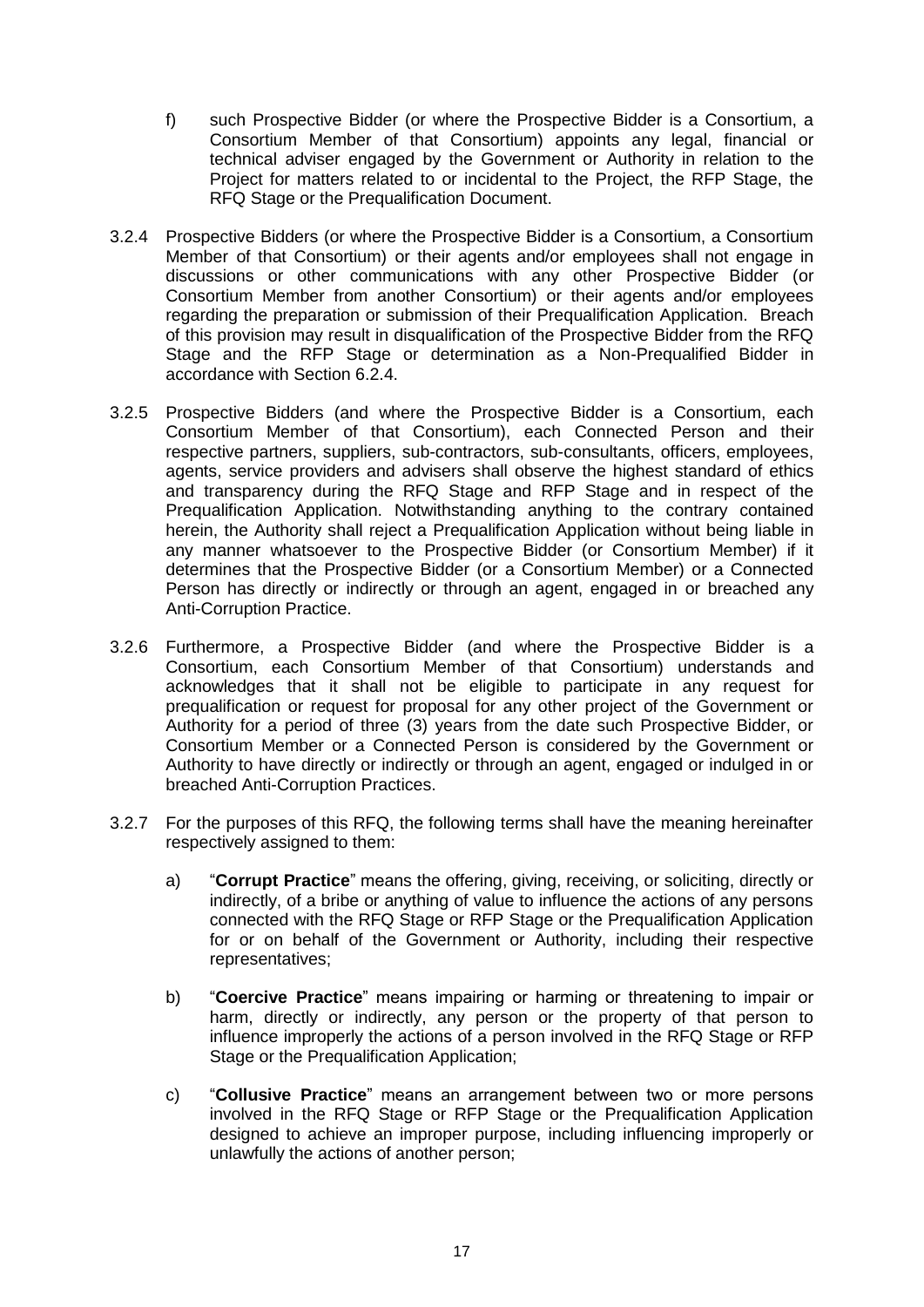- d) "**Fraudulent Practice**" means any act or omission including a misrepresentation that knowingly or recklessly misleads or attempts to mislead a person involved in the RFQ Stage or RFP Stage or the Prequalification Application to obtain a financial or other benefit or to avoid an obligation;
- e) "**Obstructive Practice**" means:
	- (1) Harming or threatening to harm, directly or indirectly, persons or their property to influence their participation in a procurement process or affect the execution of a contract or deliberately destroying, falsifying, altering or concealing of evidence material to the investigation or making false statements to investigators in order to materially impede an investigation into allegations of a corrupt, fraudulent, coercive or collusive practice; and/or threatening, harassing or intimidating any party to prevent it from disclosing its knowledge of matters relevant to the investigation or from pursuing the investigation, or
	- (2) acts intended to materially impede the exercise of the inspection and audit rights of the Government, or Authority and their respective representatives or financiers of the Project including any development partner of the financiers; and
- f) "**Restrictive Practice**" means forming a cartel or arriving at any understanding or arrangement among the Prospective Bidders (or in the case of a Consortium among Consortium Members of different Consortiums) with the objective of restricting or manipulating a full and fair competition in the RFQ Stage or RFP Stage;
- g) "**Undesirable Practice**" means (i) establishing contact with any member of the Authority or Government or any person connected with or employed or engaged by the Government or Authority with the objective of canvassing, lobbying or in any manner influencing or attempting to influence the RFQ Stage or RFP Stage or the Prequalification Application; or (ii) having a Conflict of Interest; and
- h) "**Money Laundering or Terrorist Activities**" means engaging in or facilitating any form of money laundering or terrorist financing.
- 3.2.8 The Prospective Bidder (and where the Prospective Bidder is a Consortium each Consortium Member) represents, warrants and covenants that as on the date of the Prequalification Application:
	- a) neither it nor, to the best of its knowledge, any Connected Person:
		- (1) has breached any Anti-Corruption Practices; and
		- (2) in the period of three (3) years prior to the date of this Prequalification Application has breached any obligations substantially similar to the Anti-Corruption Practices in respect of a project that is not the Project.
	- b) it shall not breach, and shall not cause any Connected Person to breach, any Anti-Corruption Practices;
	- c) it has not procured, and will not procure, any other person to commit or otherwise be involved with any breach of Anti-Corruption Practices on its or any other person or entity"s behalf;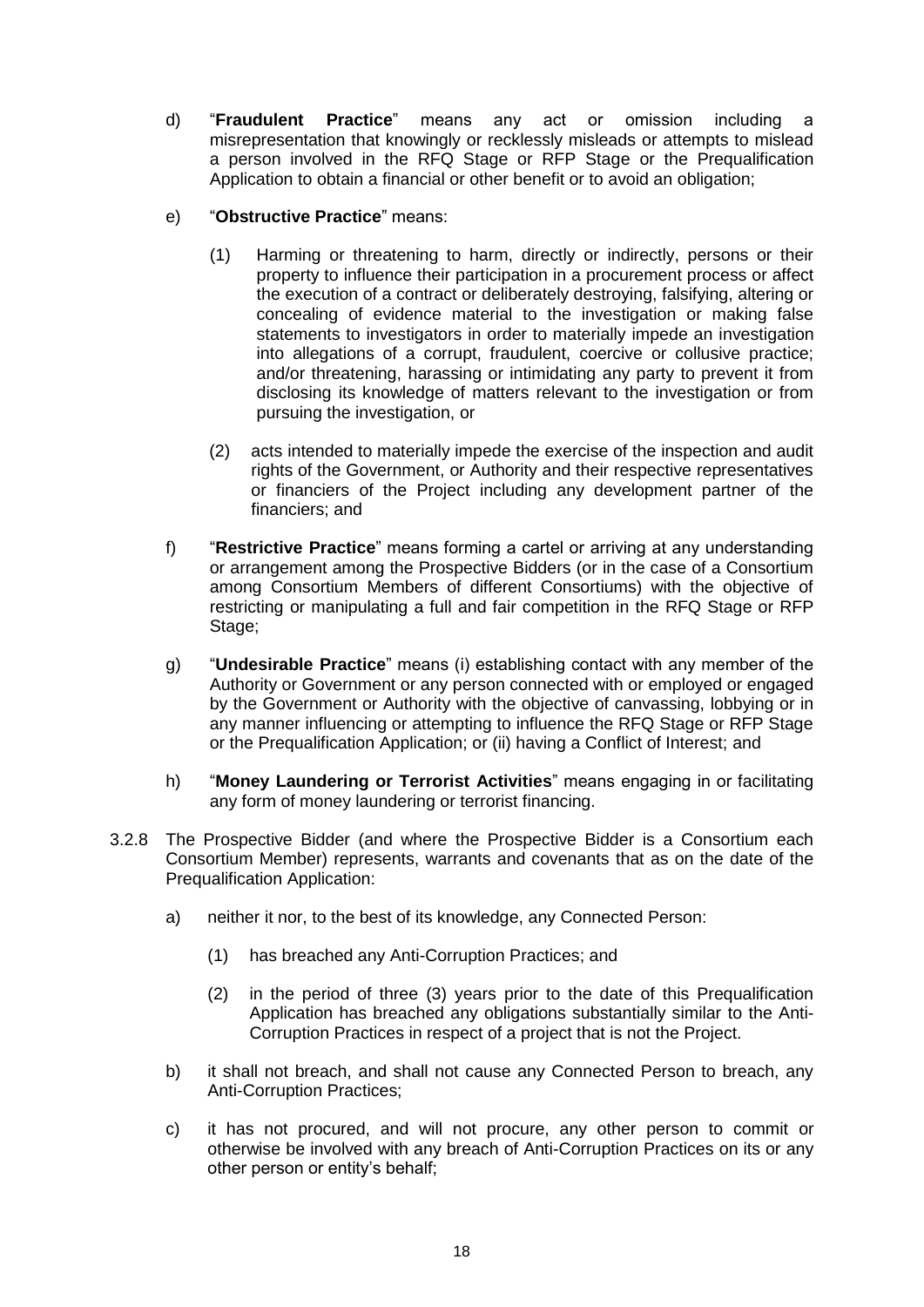- d) neither it nor anyone engaged by it in connection with this RFQ or the Project, including any Connected Person has been, or is, subject to:
	- (1) a conviction in any court for any offence involving any breach of Anti-Corruption Practices; or
	- (2) a dismissal or resignation from any employment on the grounds of being implicated in any breach of Anti-Corruption Practices;
- e) neither it nor any Connected Person has been, or is, subject to:
	- (1) being debarred or cross-debarred by multilateral development banks under the agreement for mutual recognition of debarment decisions (including African Development Bank, Asian Development Bank, European Bank For Reconstruction And Development, Inter-American Development Bank or World Bank Group) on the grounds of any breach of obligations substantially similar to the Anti-Corruption Practices; or
	- (2) an adverse order in any judgment, award, decree by any court, tribunal or judicial forum, or enforcement proceedings (as the case may be) by any government authority with regard to any breach of any obligations substantially similar to the Anti-Corruption Practices.
- 3.2.9 Without limiting any other obligation of the Prospective Bidder (and where the Prospective Bidder is a Consortium each Consortium Member) the Prospective Bidder (and where the Prospective Bidder is a Consortium each Consortium Member) shall:
	- a) keep the Authority informed on an on-going basis as to the initiation, progress and disposition of any investigations or proceedings relating to any matter connected to the Prospective Bidder (and where the Prospective Bidder is a Consortium each Consortium Member) or a Connected Person in relation to compliance with Anti-Corruption Practices;
	- b) promptly notify and provide full details to the Authority if the Prospective Bidder (or where the Prospective Bidder is a Consortium each Consortium Member) becomes aware of:
		- (1) any breach of Anti-Corruption Practices by a Connected Person;
		- (2) any solicitation, directly or indirectly, of a bribe or anything of value by an officer, employee, consultant or agent or the Government or Authority; or
		- (3) a Conflict of Interest;
	- c) in the event of a breach of the provisions under Section 3.2 or 3.3, provide full details of such breach.
- 3.2.10 The Prospective Bidder (and where the Prospective Bidder is a Consortium each Consortium Member) shall:
	- a) use its best endeavours to incorporate the Anti-Corruption Practices set out in Sections 3.2.7 to 3.2.10 (inclusive) into any contract entered into by the Prospective Bidder (and where the Prospective Bidder is a Consortium each Consortium Member) with a third party for the purpose of implementing any portion of the Project; and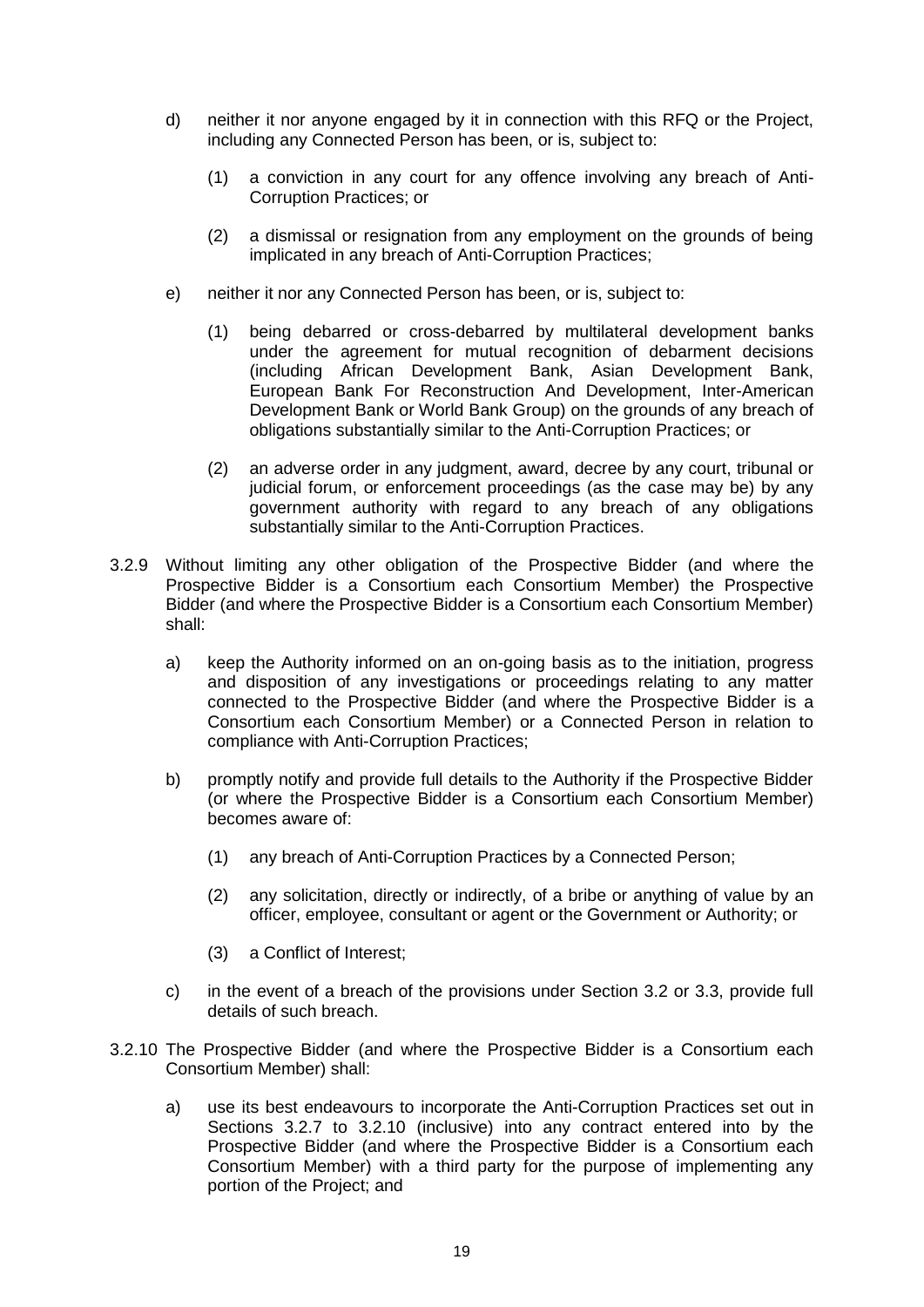- b) use reasonable endeavours to procure that any third party contracted for the purpose of implementing any portion of the Project incorporates the Anti-Corruption Practices set out in Sections 3.2.7 to 3.2.10 (inclusive) into any contract that third party enters with any other third party for the purpose of implementing any portion of the Project.
- 3.2.11 Necessary action will be taken by the Authority or Government against a Prospective Bidder or Consortium Member should they or a Connected Person engage, indulge in or breach any Anti-Corruption Practices under the applicable laws of Pakistan.

### **3.3 INELIGIBILITY OF A PROSPECTIVE BIDDER**

- 3.3.1 Without prejudice to the Prospective Bidder"s obligations under Section 3.1 and 3.2, a Prospective Bidder shall not be eligible to submit a Prequalification Application where that Prospective Bidder or where the Prospective Bidder is a Consortium, a Consortium Member of that Consortium:
	- a) has been: (A) barred by any central, state or local government or government instrumentality in Pakistan, or in any other jurisdiction to which the Prospective Bidder or a Consortium Member belongs or in which the Prospective Bidder or a Consortium Member conducts its business, or (B) debarred by any multilateral financial institution (including World Bank or Asian Development Bank), from participating in any project on a private participation basis and the bar subsists as on the Prequalification Application Submission Deadline;
	- b) is from or is incorporated in a country with which, as a matter of law or official regulations, commercial relations are prohibited by the federal government;
	- c) is a person listed on, or owned or controlled by, or acting on behalf of, a person on any Sanctions List or a Connected Person is listed on, or owned or controlled by, or acting on behalf of a person on any Sanctions List. For the purposes of this Section 3.3.1 Sanctions List means any list issued or maintained by any Sanctions Authority from time to time including, without limitation, the Specially Designated Nationals and Blocked Persons list maintained by the Office of Foreign Assets Control of the US Department of Treasury, the Denied Persons List maintained by the US Department of Commerce, the Consolidated List of Financial Sanctions Targets maintained by Her Majesty"s Treasury in the UK and Sanctions Authority means any governmental or other institution or agency with responsibility for the imposition of financial or economic sanctions or trade embargoes (or related restrictions) from time to time including, without limitation, the United Nations Security Council, the US government, the UK government, the European Union, the Pakistan government, and their respective institutions or agencies; or
	- d) is subject to an adverse order in any judgment, award, decree by any court, tribunal or judicial forum, or enforcement proceedings (as the case may be) for any act of fraud, corruption, collusion or money laundering or a criminal act involving dishonesty, physical violence or harm to human life.
- 3.3.2 A Prospective Bidder (and in the case of a Consortium, a Consortium Member) should not have, in the three (3) years preceding the Prequalification Application Submission Deadline:
	- a) entered into a contract with the Government, Authority, federal or local or provincial government of Pakistan and the contract was terminated due to an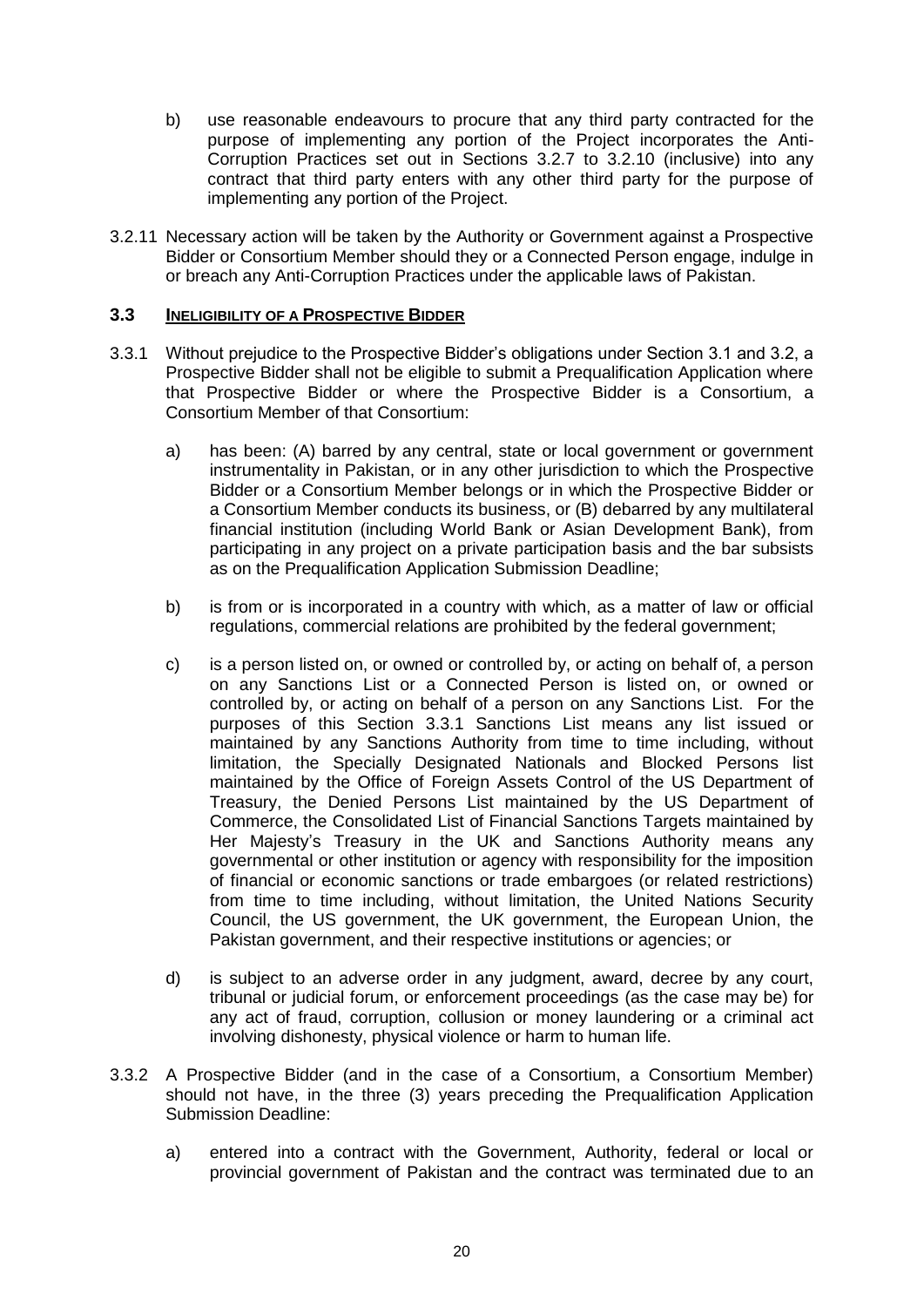event of default on the part of the Prospective Bidder or Consortium Member;

- b) been required to pay a penalty, compensation or damages by an arbitral or judicial authority or under a judicial pronouncement or decision, or arbitration award in connection with any contract it has entered with the Government, the Authority, federal government or local or provincial government of Pakistan;
- c) been convicted (or any of its Connected Persons have been convicted) of fraud, corruption, collusion or money laundering or from a criminal act involving dishonesty, physical violence or harm to human life.

### **3.4 COSTS**

3.4.1 The Prospective Bidder shall bear all costs, fees and expenses associated with the preparation and submission of its Prequalification Application, including, without limitation, all costs and expenses related to the Prospective Bidder"s preparation of responses to questions or requests for clarification.

### **3.5 NO OBLIGATION TO SELECT OR PROCEED**

- 3.5.1 Notwithstanding any other section in this Prequalification Document, by submission of a Prequalification Application by a Prospective Bidder, such Prospective Bidder and, in case of a Consortium, Consortium Member of such Consortium acknowledges and agrees that:
	- a) The Authority may, at its sole discretion and at any stage, refuse to consider and completely withdraw from the RFQ Stage; or decide to terminate the entire bidding process, in accordance with the applicable laws of Pakistan; or decide to proceed with the Project under a new procurement process (including any new PPP procurement process); or decide to proceed with the Project in some manner other than as a PPP; or reject any Prequalification Application that, in the sole opinion of the Authority, is incomplete or irregular, contains exceptions or deviations that are unacceptable to the Authority, or contains false or misleading statements, claims, or information, or omits any material information that must be submitted under this Prequalification Document, or for any other reason whatsoever;
	- b) the Authority's decision with respect to the compliance or non-compliance of a Prequalification Application shall be final and binding, in accordance with the applicable laws of Pakistan and that the Authority shall in no way be obliged to consult the Prospective Bidder and, in case of a Consortium, Consortium Member of such Consortium in making its decisions; and
	- c) any Prequalification Application submitted in response to this Prequalification Document is submitted upon a full understanding and agreement of the terms related to the aforementioned points (a) and (b) and therefore the submission of a Prequalification Application in response to this Prequalification Document would be deemed as an acceptance to the aforesaid terms.

#### **3.6 AMENDMENTS & MODIFICATIONS**

3.6.1 To the extent permitted under the applicable laws of Pakistan, the Authority may, at its sole discretion, at any time, and for any reason whatsoever, without becoming liable to any Prospective Bidder or in case of a Consortium, to any Consortium Member or to any other party, by way of addenda, modify, amend, or otherwise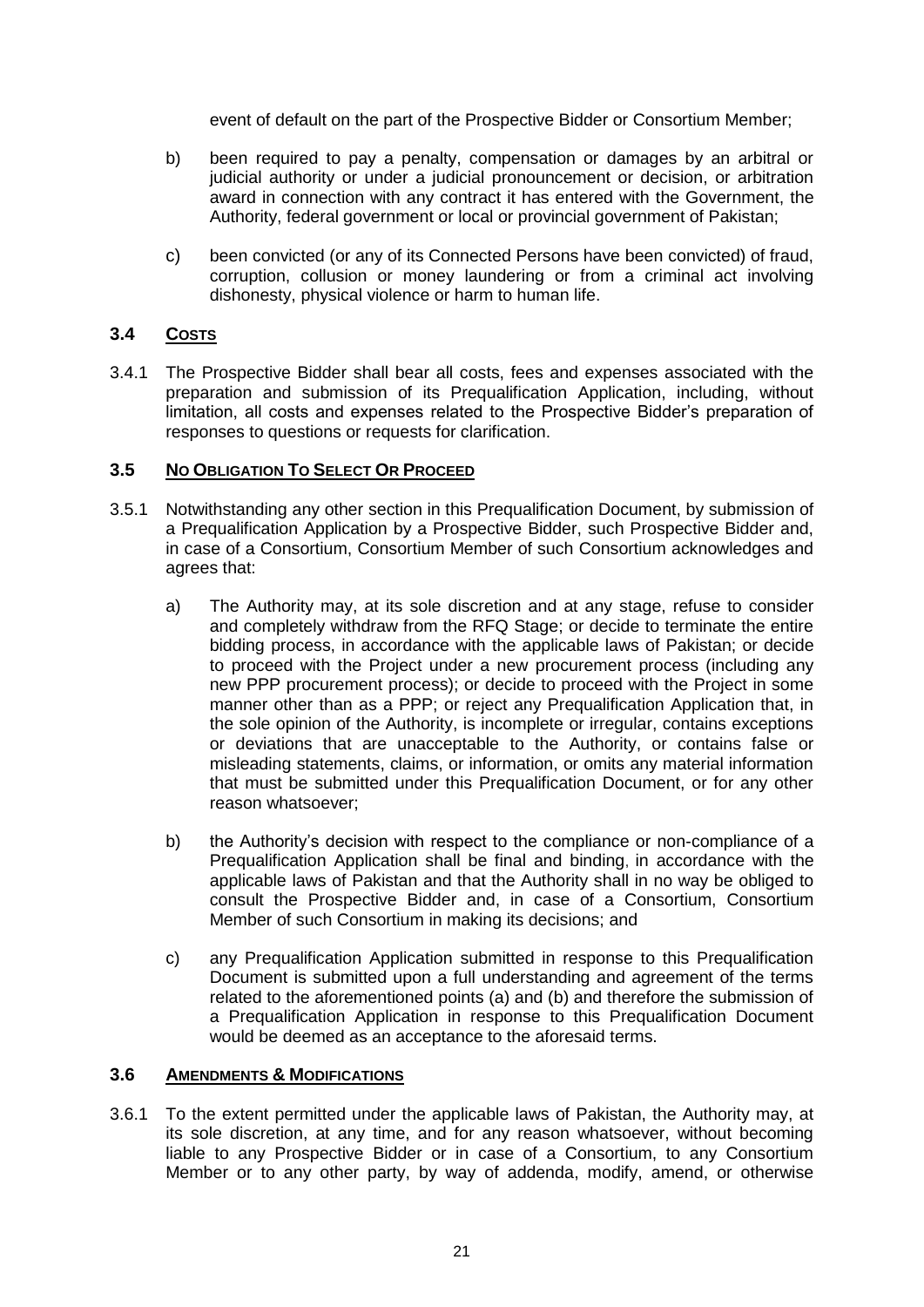change all or any part of this Prequalification Document, including suspending, postponing, or terminating all or any part of the tendering process. Without limitation and notwithstanding anything else in this RFQ, this Section 3.6.1 shall expressly apply to the MIGD figures in Sections 2.1.2, 2.1.3 and 2.2 (*Project Structure*) of this Prequalification Document. Any addendum shall be issued by the Authority in writing by publishing the same in newspapers, as prescribed, and uploaded on Sindh Public Procurement Regulatory Authority's website: [https://ppms.pprasindh.gov.pk/PPMS/,](https://ppms.pprasindh.gov.pk/PPMS/) and the same will be explicitly identified as an addendum to this Prequalification Document. Any such amendments and modifications shall be binding on each Prospective Bidder or in case of a Consortium, any Consortium Member or any other party.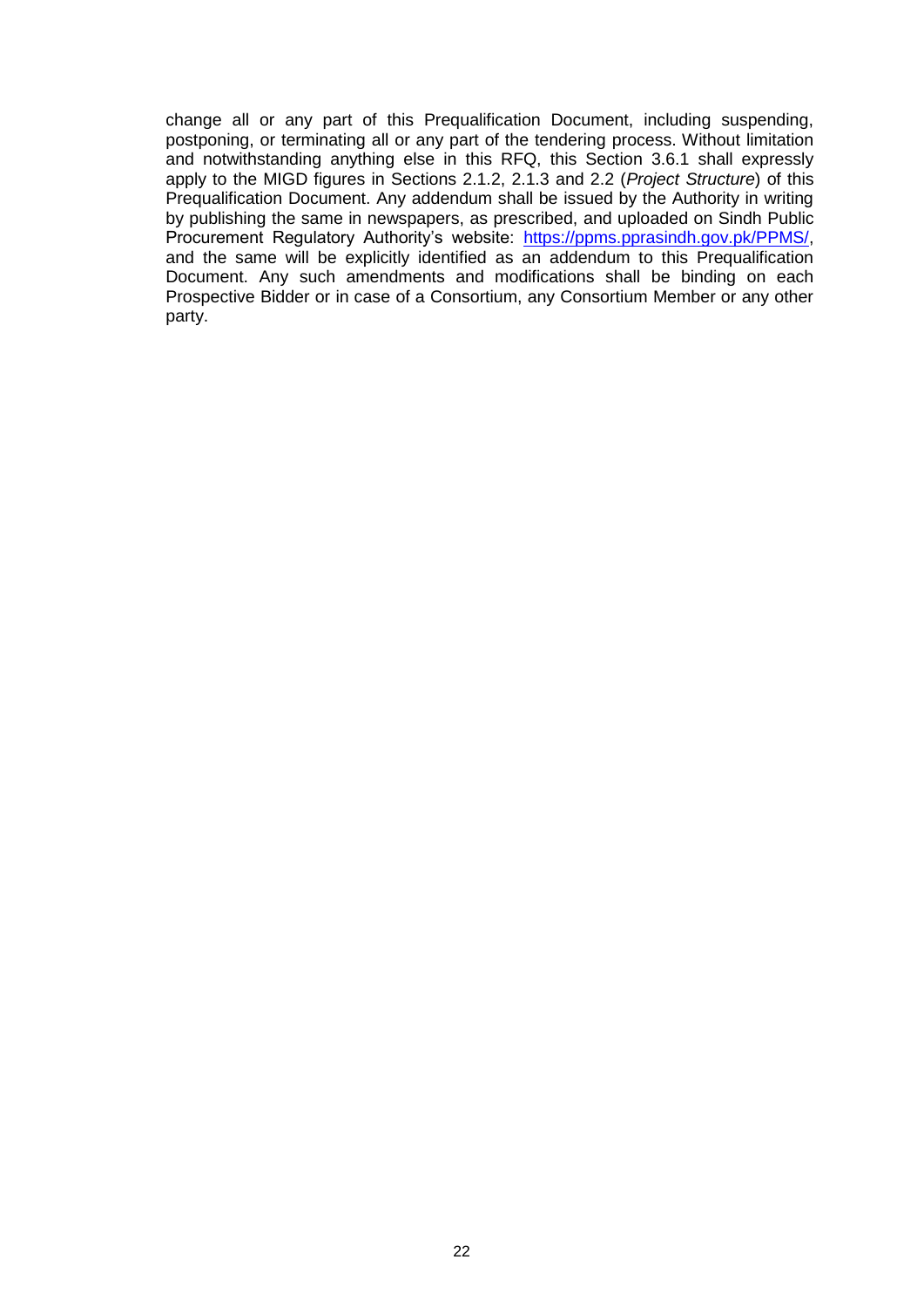# <span id="page-23-0"></span>**4 PREQUALIFICATION: PREPARATION**

## **4.1 LANGUAGE OF PREQUALIFICATION APPLICATION**

4.1.1 The Prequalification Application prepared by the Prospective Bidder, and all correspondence and documents related to the Prequalification Applications shall be submitted in English, as specified in **ANNEXURE A (***DATA SHEET***)**. In case any document / information furnished by the Prospective Bidder is in a language other than English, it will need to be accompanied by an English translation (duly notarized by Notary Public and attested by Pakistan Embassy / Consulate and Ministry of Foreign Affairs, Pakistan in the country of origin) of its pertinent passages for the purposes of interpretation of the Prequalification Application. In case of any discrepancy, the English translation shall prevail.

### <span id="page-23-1"></span>**4.2 DOCUMENTS COMPRISING THE PREQUALIFICATION APPLICATION**

- 4.2.1 The Prequalification Applications submitted by Prospective Bidders shall comprise the following documents:
	- i. Part I the information required by Section 4.3 *(PART I – PREQUALIFICATION CRITERIA)*;
	- ii. Part II the documents or information required by Section [4.4](#page-26-0) *(PART II – PREQUALIFICATION FORM AND OTHER DOCUMENTS)*;
	- iii. Part III where the Prospective Bidder is a Consortium, the documents required by Section [4.5](#page-28-0) (*PART III – CONSORTIUM DOCUMENTS AND REQUIREMENTS*); and
	- iv. Part IV the Power of Attorney required by Section [4.6](#page-28-1) *(PART IV – POWER OF ATTORNEY)*.

The Prequalification Applications shall contain no fees or fees schedules or other reference to rates and fees for undertaking the Project. Prequalification Applications containing such fee related information will be rejected.

## **4.3 PART I – PREQUALIFICATION CRITERIA**

In Part I of the Prequalification Application, the Prospective Bidder shall submit proof that it (together with the Subsidiary Company, the Parent Company, the Lead Member, Non-Lead Members and the Financial Nominee, as relevant) meets the prequalification criteria set out below (the "**Prequalification Criteria**").

| <b>Qualification Criteria</b> <sup>2</sup> | <b>Required Documents/Forms</b>                                                                                                                                                                                                                                                                           |  |
|--------------------------------------------|-----------------------------------------------------------------------------------------------------------------------------------------------------------------------------------------------------------------------------------------------------------------------------------------------------------|--|
| <b>QC1: Technical Criterion</b>            | <b>DQC1: Experience</b>                                                                                                                                                                                                                                                                                   |  |
| Companies and / or the Parent              | The Prospective Bidder, or if the The Prospective Bidder, or if the Prospective<br>Prospective Bidder is a Bidder is a Consortium, the Lead Member shall<br>Consortium, the Lead Member, complete Form DQC1 in ANNEXURE<br>Е<br>(together with their Subsidiary   (TECHNICAL DATA FORM) for each project. |  |
| Company)<br>shall                          | have The Prospective Bidder and the Lead Member                                                                                                                                                                                                                                                           |  |

 2 To be further discussed and developed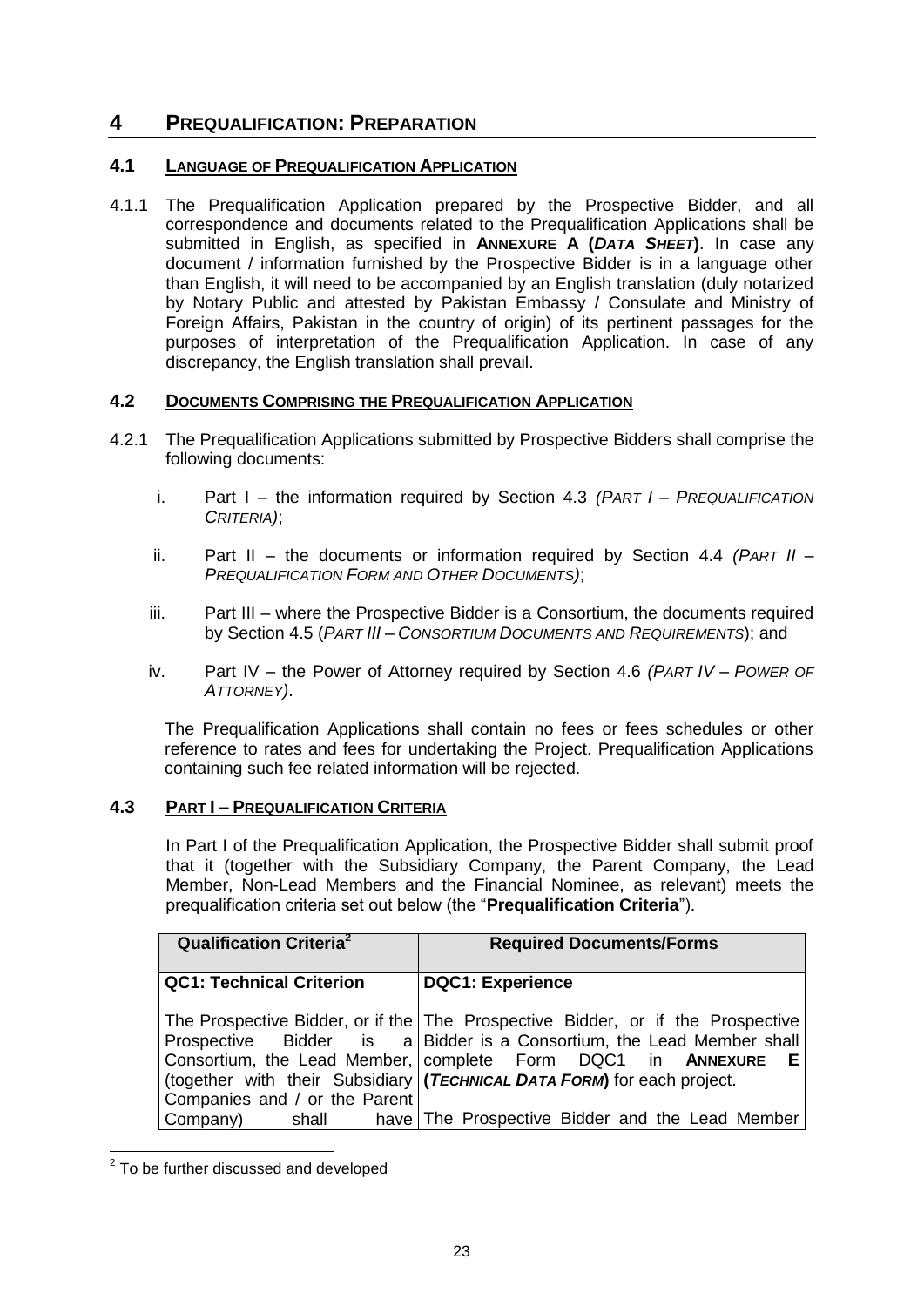| <b>Qualification Criteria<sup>2</sup></b>                                                                                                                                                                                                                                                  | <b>Required Documents/Forms</b>                                                                                                                                                                                                                                                                            |  |
|--------------------------------------------------------------------------------------------------------------------------------------------------------------------------------------------------------------------------------------------------------------------------------------------|------------------------------------------------------------------------------------------------------------------------------------------------------------------------------------------------------------------------------------------------------------------------------------------------------------|--|
| experience of development,<br>commissioning,<br>financing,<br>owning and successful operation<br>of at least one (1) Eligible<br>Project that meets the following<br>criteria:                                                                                                             | shall also include supporting documentation in<br>the form of a confirmation letter issued to the<br>Authority on a non-reliance basis from<br>an<br>Independent Technical Adviser confirming that<br>the experience submitted by the Prospective<br>Bidder/ Lead Member meets the Technical<br>Criterion. |  |
| a) the minimum Project Cost of<br>PKR 5 billion;                                                                                                                                                                                                                                           |                                                                                                                                                                                                                                                                                                            |  |
| b) the<br>Lead<br>Member/Prospective<br>Bidder/Subsidiary<br>Company/Parent<br>Company<br>have<br>minimum<br>must<br>of<br>ownership<br>than<br>more<br>twenty five percent (25%) of<br>the issued capital of the<br>project<br>company<br>that<br>developed and owned the<br>project; and |                                                                                                                                                                                                                                                                                                            |  |
| c) commercial operation for the<br>project<br>must<br>have<br>been<br>achieved within the last ten<br>(10)<br>years prior to<br>the<br>Prequalification Application<br>Submission Deadline.                                                                                                |                                                                                                                                                                                                                                                                                                            |  |
| In all cases the Prospective<br>Bidder/<br>Lead<br>Member/<br>Subsidiary Company/Parent<br>Company must also Control the<br>project company that developed<br>and owned each project that is<br>submitted<br>satisfaction<br>in<br>0f<br><b>Technical Criterion.</b>                       |                                                                                                                                                                                                                                                                                                            |  |
| QC2: Financial Criterion<br>$\mathbf 1$                                                                                                                                                                                                                                                    | <b>DQC2: Audited Financial Statements</b>                                                                                                                                                                                                                                                                  |  |
| (Financial Criterion 1)<br>The Prospective Bidder (or if the<br>Prospective<br>Bidder<br>is<br>a<br>Consortium, the Lead Member),<br>shall<br>together<br>with<br>their<br>Subsidiary Companies have a                                                                                     | The Prospective Bidder, or if the Prospective<br>Bidder is a Consortium, the Lead Member shall<br>provide the required financial data in the forms<br>presented in ANNEXURE F (FINANCIAL DATA<br>FORM), along with:                                                                                        |  |
|                                                                                                                                                                                                                                                                                            | Net Worth <sup>3</sup> of at least PKR $4/(i)$ audited financial statements, duly certified by a                                                                                                                                                                                                           |  |

 3 "**Net Worth**" means the value of total assets less total liabilities of the entity (and Subsidiary Companies) concerned at the end of a financial year, which will be assessed on a consolidated basis so that it includes the Prospective Bidder or Lead Member and each Subsidiary Company of that Prospective Bidder or Lead Member.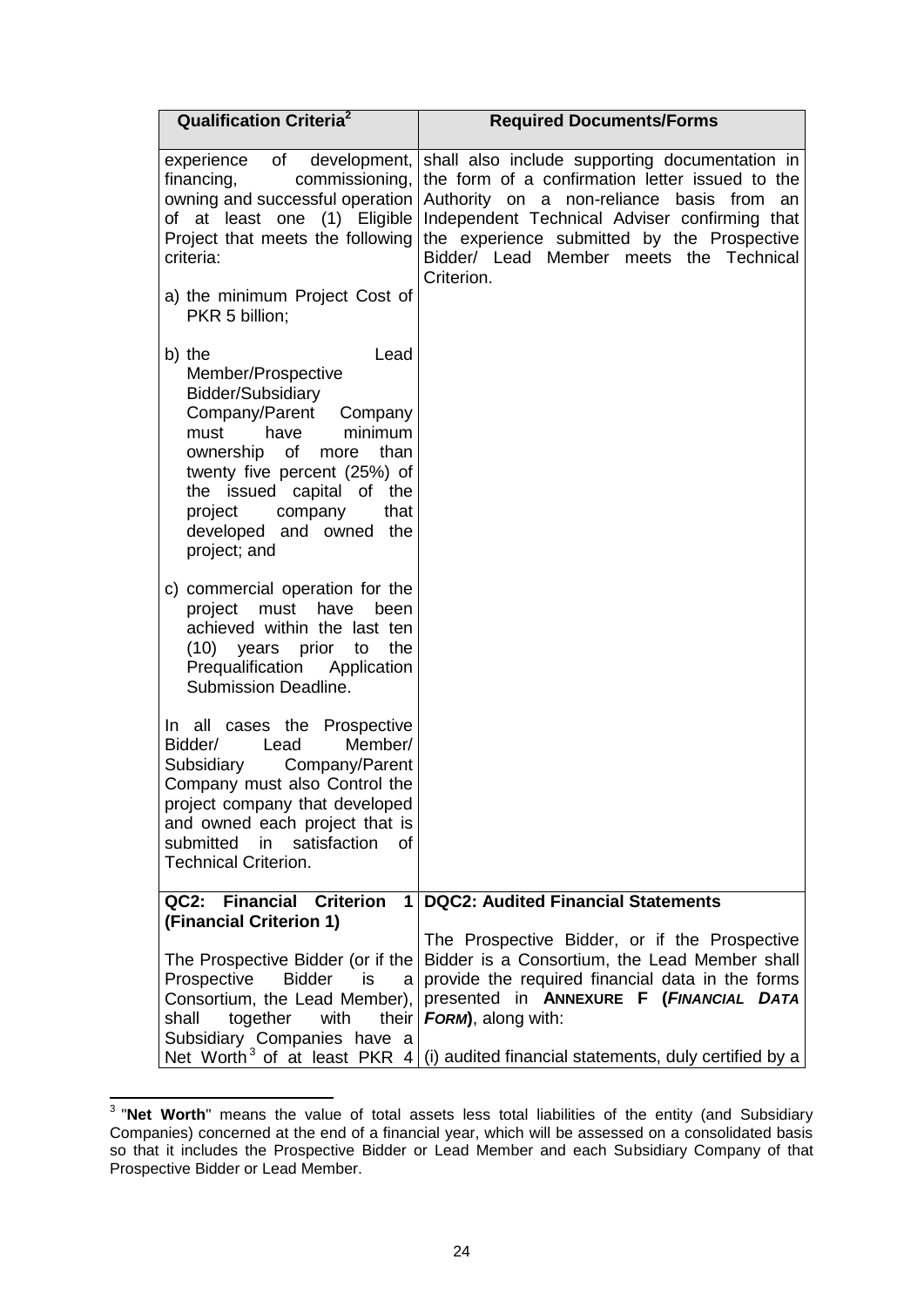| <b>Qualification Criteria</b> <sup>2</sup>                                                                                                                                                                                                                                                                                                          | <b>Required Documents/Forms</b>                                                                                                                                                                                                                                                                                                                                                                                                                                                                                                                                                                                                                                                                                                                                                                                                                                                                                                                                                                                                                                                                                                                       |  |
|-----------------------------------------------------------------------------------------------------------------------------------------------------------------------------------------------------------------------------------------------------------------------------------------------------------------------------------------------------|-------------------------------------------------------------------------------------------------------------------------------------------------------------------------------------------------------------------------------------------------------------------------------------------------------------------------------------------------------------------------------------------------------------------------------------------------------------------------------------------------------------------------------------------------------------------------------------------------------------------------------------------------------------------------------------------------------------------------------------------------------------------------------------------------------------------------------------------------------------------------------------------------------------------------------------------------------------------------------------------------------------------------------------------------------------------------------------------------------------------------------------------------------|--|
| least PKR 12 billion at the end of<br>each of the last three (3) full<br>financial years.                                                                                                                                                                                                                                                           | billion and have assets of at certified chartered accountant, for the most<br>recent three (3) full financial years, including the<br>consolidated group balance<br>sheet,<br>income<br>statement, statement of cash flows and the<br>accompanying notes; and                                                                                                                                                                                                                                                                                                                                                                                                                                                                                                                                                                                                                                                                                                                                                                                                                                                                                         |  |
| that<br>the<br>Prospective<br><b>Note</b><br>Bidder/ Lead Member can select<br>a Financial Nominee to satisfy<br>the Financial<br>Criterion<br>$1$ in<br>accordance with Section 4.3.2.                                                                                                                                                             | (ii) a confirmation letter from an Independent<br>Auditor, to demonstrate that it satisfies the<br>relevant Financial Criterion 1.                                                                                                                                                                                                                                                                                                                                                                                                                                                                                                                                                                                                                                                                                                                                                                                                                                                                                                                                                                                                                    |  |
| QC2: Financial Criterion<br>(Financial Criterion 2)<br>If the Prospective Bidder is a<br>Consortium then each Non-Lead<br>Member shall, together with their<br>Subsidiary Companies, have a<br>Net Worth of at least PKR 1<br>billion and assets of at least<br>PKR 3 billion at the end of each<br>of the last three (03) full financial<br>years. | 2 The Lead Member shall provide the required<br>financial data for each Non-Lead Member and<br>their Subsidiary Companies in the forms<br>presented in ANNEXURE F (FINANCIAL DATA<br>FORM), along with:<br>(i) audited financial statements, duly certified by a<br>certified chartered accountant, for the most<br>recent three (3) full financial years, including the<br>consolidated group balance sheet,<br>income<br>statement, statement of cash flows and the<br>accompanying notes; and                                                                                                                                                                                                                                                                                                                                                                                                                                                                                                                                                                                                                                                      |  |
|                                                                                                                                                                                                                                                                                                                                                     | (ii) a confirmation letter from an Independent<br>Auditor, to demonstrate that each Non-Lead<br>Member satisfies the relevant Financial Criterion<br>2.                                                                                                                                                                                                                                                                                                                                                                                                                                                                                                                                                                                                                                                                                                                                                                                                                                                                                                                                                                                               |  |
|                                                                                                                                                                                                                                                                                                                                                     | In the event: (A) the Prospective Bidder (or in<br>case of a Consortium, the relevant Consortium<br>Member) is incorporated in a jurisdiction which<br>does not require the auditing of financial<br>statements; and / or (B) such Prospective Bidder<br>(or in case of a Consortium, the relevant<br>Consortium Member) has not in fact had its<br>financial statements audited, on such Prospective<br>Bidder's (or in case of a Consortium, the relevant<br>Consortium Member's) non-audited consolidated<br>financial statements, accompanied by a written<br>opinion issued by an independent certified public<br>accountant or auditor certifying the relevant<br>Prospective Bidder's (or in case of a Consortium,<br>the relevant Consortium Member's) Net Worth for<br>the three (3) most recent full financial years for<br>which such financial statements are available at<br>Prequalification Application Submission<br>the<br>Deadline, provided that, the non-audited financial<br>statements submitted by an entity, which by<br>applicable law is required to prepare audited<br>financial statements, shall not be accepted for the |  |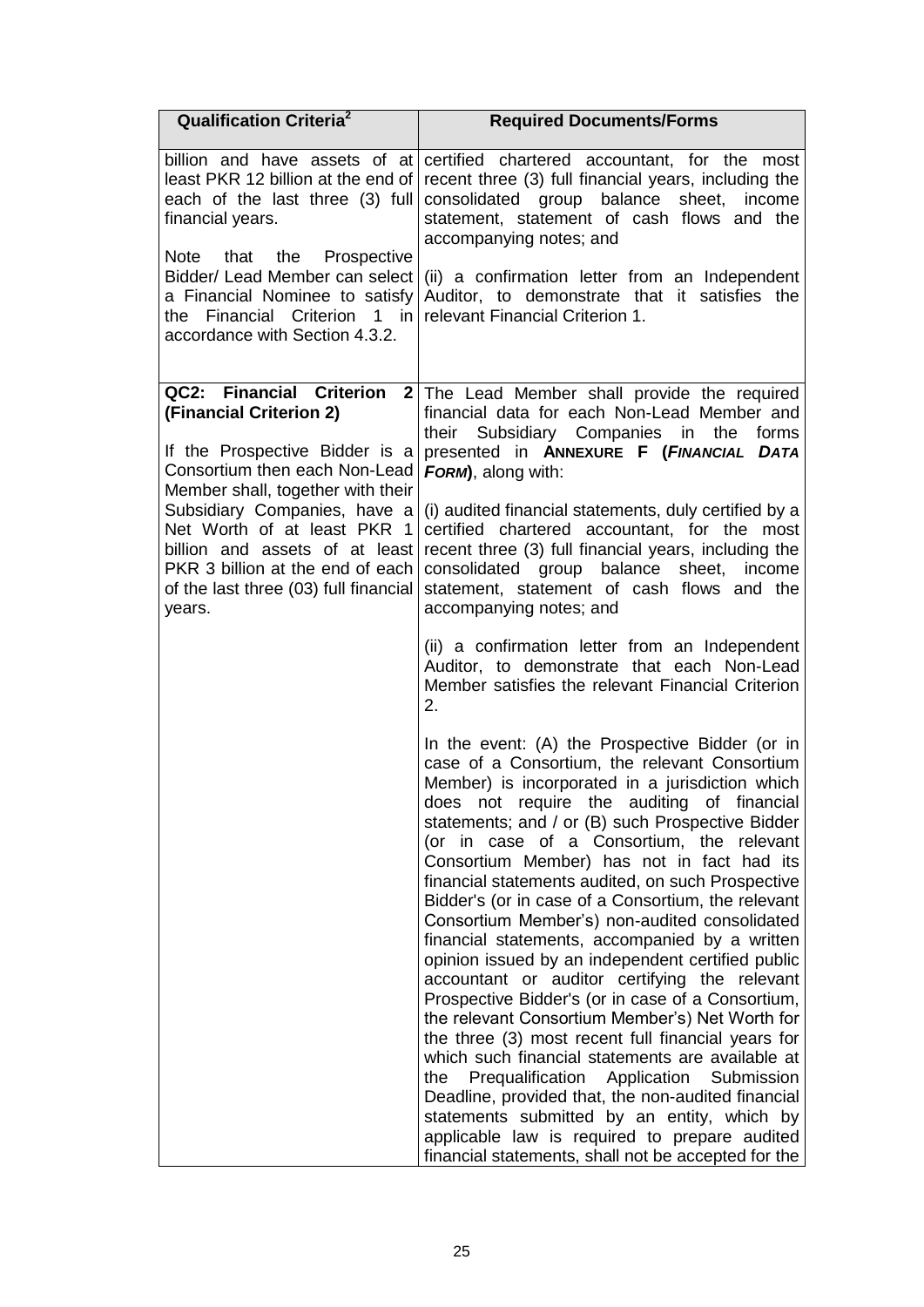| <b>Qualification Criteria</b> <sup>2</sup> | <b>Required Documents/Forms</b> |
|--------------------------------------------|---------------------------------|
|                                            | purposes of evaluation.         |

### 4.3.1 TECHNICAL CRITERION – SUBMISSION OF EVIDENCE FROM SUBSIDIARY COMPANIES

The Prospective Bidder shall provide evidence of project(s) to satisfy the Technical Criterion.

The Prospective Bidder may also include evidence of Eligible Projects undertaken by one or more Subsidiary Companies / Parent Company to satisfy the Technical Criterion. In each case the evidence shall clearly set out whether the Eligible Projects involved the Prospective Bidder, the Lead Member, the Parent Company or the Subsidiary Company.

For the avoidance of doubt, in the case of the Prospective Bidder, projects undertaken by other companies of the same corporate group, which are not Subsidiary Companies or the Parent Company shall not be taken into account to satisfy the Technical Criterion.

In case the Prospective Bidder, or if the Prospective Bidder is a Consortium, the Lead Member, includes evidence of Eligible Projects undertaken by one or more Subsidiary Companies or the Parent Company, it shall submit, in addition to all other documentation required by this Prequalification Document, the documentation specified in Section [4.4.2](#page-27-0) with respect to each relevant Subsidiary Company or the Parent Company.

### <span id="page-26-1"></span>4.3.2 FINANCIAL CRITERIA – SUBMISSION OF EVIDENCE FROM FINANCIAL NOMINEE

The Prospective Bidder or where the Prospective Bidder is a Consortium, the Lead Member shall satisfy the requirements of Financial Criterion 1. In addition, where the Prospective Bidder is a Consortium then each Non-Lead Member shall satisfy Financial Criterion 2.

The Prospective Bidder, or if the Prospective Bidder is a Consortium, the Lead Member, may choose to present financial statements from a Financial Nominee on the basis that the Financial Nominee shall satisfy Financial Criterion 1 in place of the Prospective Bidder/Lead Member.

In case the Prospective Bidder, or if the Prospective Bidder is a Consortium, the Lead Member, chooses to elect to have the Financial Nominee satisfy Financial Criterion 1, it shall submit, in addition to all other documentation required by this Prequalification Document, the documentation specified in Section [4.4.2](#page-27-0) with respect to the Financial Nominee. In addition, the Financial Nominee shall guarantee to the Authority certain of the Prospective Bidder"s/ Lead Member"s obligations in the form set out in the Financial Nominee Letter of Comfort in **ANNEXURE G (***FINANCIAL NOMINEE LETTER OF COMFORT***)**. The Financial Nominee shall provide an executed letter of support in the form attached in **ANNEXURE G (***FINANCIAL NOMINEE LETTER OF COMFORT***)**.

### <span id="page-26-0"></span>**4.4 PART II – PREQUALIFICATION FORM AND OTHER DOCUMENTS**

In Part II of the Prequalification Application, each Prospective Bidder shall provide the following: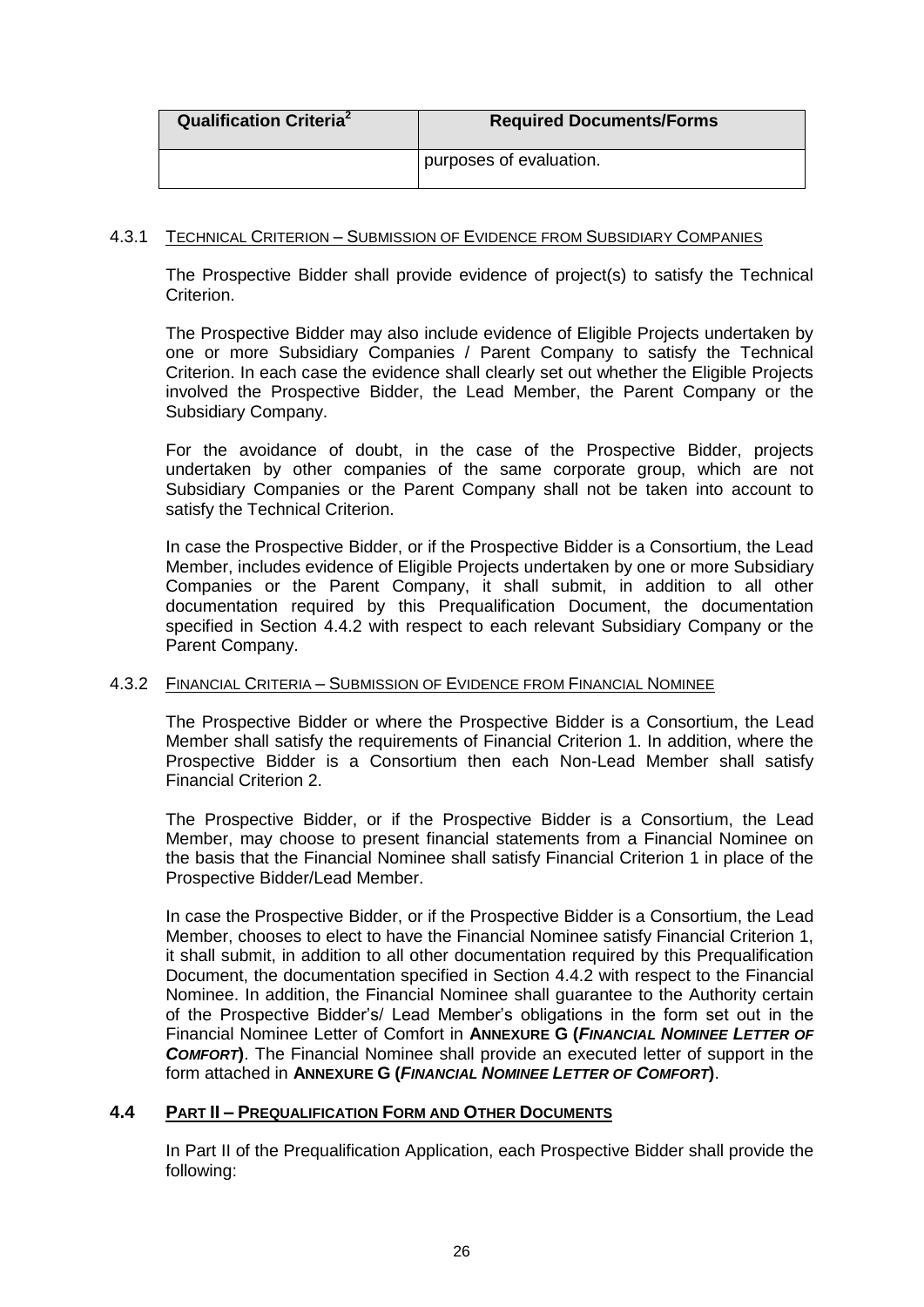- 4.4.1 A Prequalification Application signed by the Prospective Bidder (or if the Prospective Bidder is a Consortium, the Lead Member of that Consortium) in the form of **ANNEXURE B (***PREQUALIFICATION APPLICATION FORM***).**
- <span id="page-27-0"></span>4.4.2 The following legal documents and background information:
	- a) basic information on the Prospective Bidder (or if the Prospective Bidder is a Consortium, each Consortium Member of that Consortium), as detailed in **ANNEXURE C (***BASIC INFORMATION FORM***)**, including an up-to-date list of shareholders of the Prospective Bidder (or if the Prospective Bidder is a Consortium an up-to-date list of shareholders for each Consortium Member);
	- b) a certified copy of the Constitutional Documents of the Prospective Bidder (or if the Prospective Bidder is a Consortium, the Constitutional Documents of each Consortium Member of that Consortium) and any amendments thereto;
	- c) a certified copy of the Prospective Bidder"s certificate of incorporation (or, if the Prospective Bidder is a Consortium, each Consortium Member of that Consortium);
	- d) a valid registration certificate from the income tax authority;
	- e) in case a Prospective Bidder (including a Consortium Member) is a government owned legal enterprise or institution, to the extent that the same is not a procuring agency, such entity shall submit an affidavit as set out in **ANNEXURE H/1** *(AFFIDAVIT FROM GOVERNMENT OWNED ENTERPRISES)* to establish that it is legally and financially autonomous and operating under commercial law; and
	- f) details of litigation in the format attached as **ANNEXURE J** *(LITIGATION HISTORY)*.
- 4.4.3 An Affidavit, in the form of **ANNEXURE H (***AFFIDAVIT***)**, confirming, *inter alia*, that the Prospective Bidder (or, if the Prospective Bidder is a Consortium, each Consortium Member of that Consortium):
	- a) is able to pay its debts as and when they fall due and is not currently involved in bankruptcy or liquidation proceedings;
	- b) has not been convicted of fraud, corruption, collusion or money laundering and is not currently involved in any fraud, corruption, collusion or money laundering investigation and has not indulged in any Anti-Corruption Practices;
	- c) is not aware of any conflict of interest or potential conflict of interest arising from prior or existing contracts or relationships which could materially affect its capability to comply with the obligations in respect of this Prequalification Document; and
	- d) is not subject to or falls within any of the circumstances listed in Section 3.2 (*Prospective Bidder Participation Restrictions and Ineligibility*) or Section 3.3 (*Ineligibility of a Prospective Bidder*).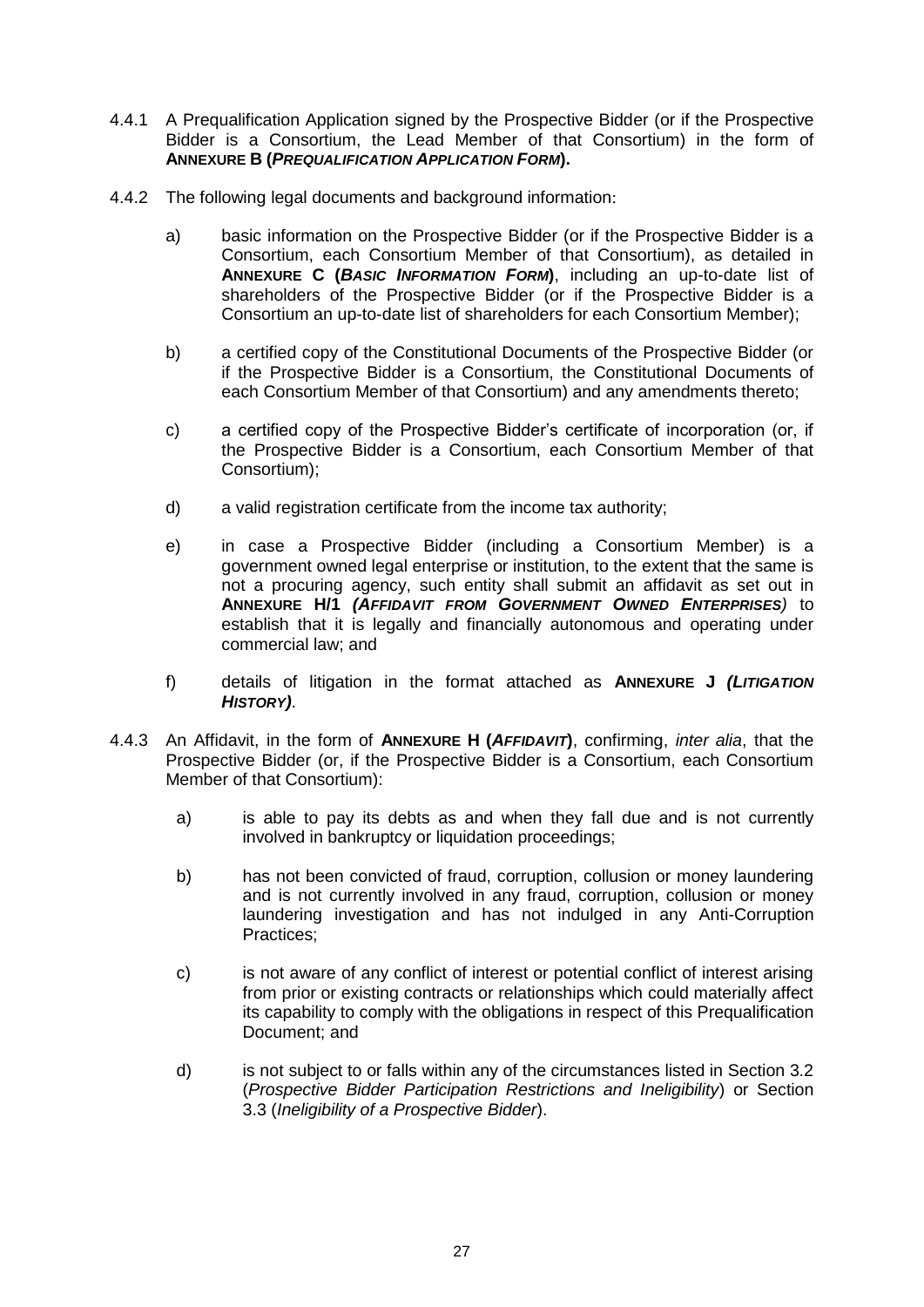4.4.4 An NDA signed by the Prospective Bidder, or if a Prospective Bidder is a Consortium each Consortium Member in the form of **ANNEXURE I (***NON-DISCLOSURE AGREEMENT***)**.

### <span id="page-28-0"></span>**4.5 PART III – CONSORTIUM DOCUMENTS AND REQUIREMENTS**

- 4.5.1 If the Prospective Bidder is a Consortium, there must be a Lead Member who is duly authorized (through a power of attorney signed in front of a notary, as described in Section [4.6](#page-28-1) (*Part IV-Power of Attorney*)) by all of the Consortium Members of that Consortium to act on their behalf.
- 4.5.2 A Prospective Bidder that is a Consortium shall submit, as Part III of the Prequalification Application, a written commitment, in the form of a letter duly executed by each Consortium Member, under which each Consortium Member of that Consortium shall undertake to and confirm to the Authority:
	- a) to provide an undertaking from each Consortium Member to contribute equity into the Concessionaire on time following the RFP Stage and so as not to delay the Project if the Prequalified Bidder is awarded the Project;
	- b) to identify the Consortium Member that will assume the role of Lead Member on behalf of the Consortium, and agrees that the Lead Member has authority to bind all Consortium Members of that Consortium; and
	- c) the agreement of each Consortium Member that they are jointly and severally liable to the Authority for the obligations, commitments and documents entered by the Lead Member in respect of matters arising in respect of the Prequalification Application and during the RFP Stage and the RFQ Stage.

### <span id="page-28-1"></span>**4.6 PART IV – POWER OF ATTORNEY**

4.6.1 Each Prospective Bidder (or if the Prospective Bidder is a Consortium, each Consortium Member of that Consortium) shall provide, as Part IV of the Prequalification Application, a written power of attorney in the form attached hereto as **ANNEXURE D (***POWER OF ATTORNEY***)**, that is duly executed, signed and notarized confirming that the person(s) signing the Prequalification Application has(ve) the authority to sign.

### **4.7 CLARIFICATIONS**

- 4.7.1 A Prospective Bidder requiring any clarification on the Prequalification Document, information to be submitted with the Prequalification Application, Prequalification Criteria or any of the requirements set out herein, may send an electronic request for clarification to the Authority with a copy to the Transaction Adviser at the e-mail addresses indicated in **ANNEXURE A (***DATA SHEET***)**. Any such request for clarification shall be submitted at least five (5) calendar days prior to the date of opening of the Prequalification Application.
- 4.7.2 Electronic copies of the response, including an explanation of the query without identification of its source (the "**Response to Questions Document**"), will be posted on the website of the Authority [\(http://www.kwsb.gos.pk](http://www.kwsb.gos.pk/) and/ or [http://www.pppunitsindh.gov.pk](http://www.pppunitsindh.gov.pk/)) and the same will be sent to all Prospective Bidders who have requested or obtained the Prequalification Document. If similar or repeated queries are made by Prospective Bidders, those queries may be listed as one query and responded to only once.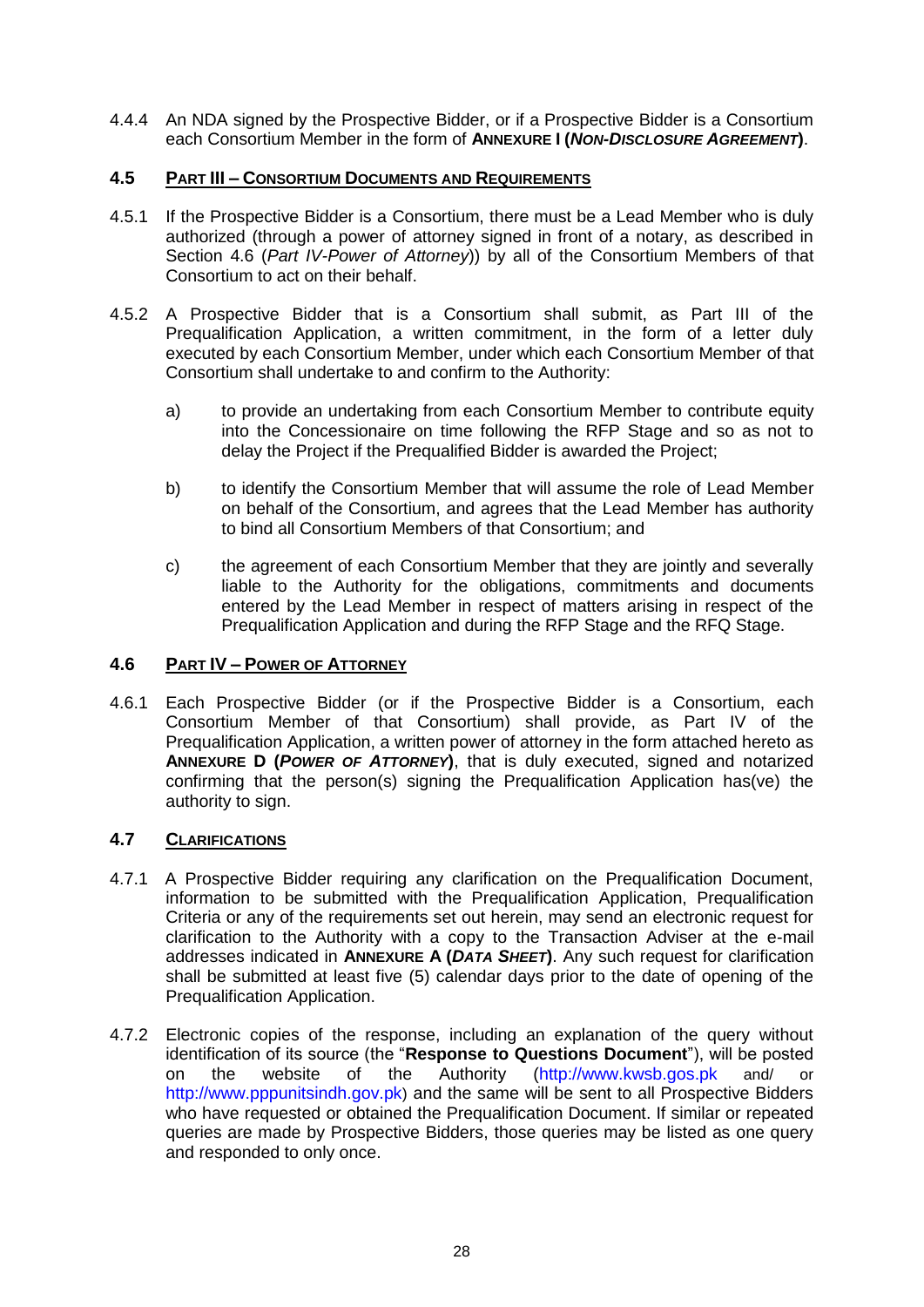### **4.8 TIMETABLE**

4.8.1 The estimated timetable in respect of the RFQ Stage and RFP Stage is as follows (the "**Estimated Timetable**"):

| <b>Activity</b>                                          | <b>Target Date</b>                              |
|----------------------------------------------------------|-------------------------------------------------|
| <b>ISSUANCE OF THE PREQUALIFICATION DOCUMENT</b>         | 14 <sup>TH</sup> MARCH 2022 TO<br>09TH MAY 2022 |
| <b>CLARIFICATION REQUESTS SUBMISSION DEADLINE</b>        | 05 <sup>TH</sup> MAY 2022                       |
| <b>PREQUALIFICATION APPLICATIONS SUBMISSION DEADLINE</b> | 10TH MAY 2022                                   |
| ANNOUNCEMENT OF PREQUALIFIED BIDDERS                     | 15 <sup>TH</sup> JUNE 2022                      |
| LAUNCH OF RFP                                            | 24TH JUNE 2022                                  |

## **Indicative Transaction Timetable\***

*\* The timetable is presented for indicative purposes only.*

The Authority may, in its sole discretion and without prior notice to the Prospective Bidders, amend the Estimated Timetable. The Prospective Bidders shall not rely in any way whatsoever on the Estimated Timetable and the Authority and Government shall not incur any liability whatsoever arising out of amendments to the Estimated Timetable. The Authority shall notify the Prospective Bidders of changes to the Estimated Timetable In accordance with the SPP Rules.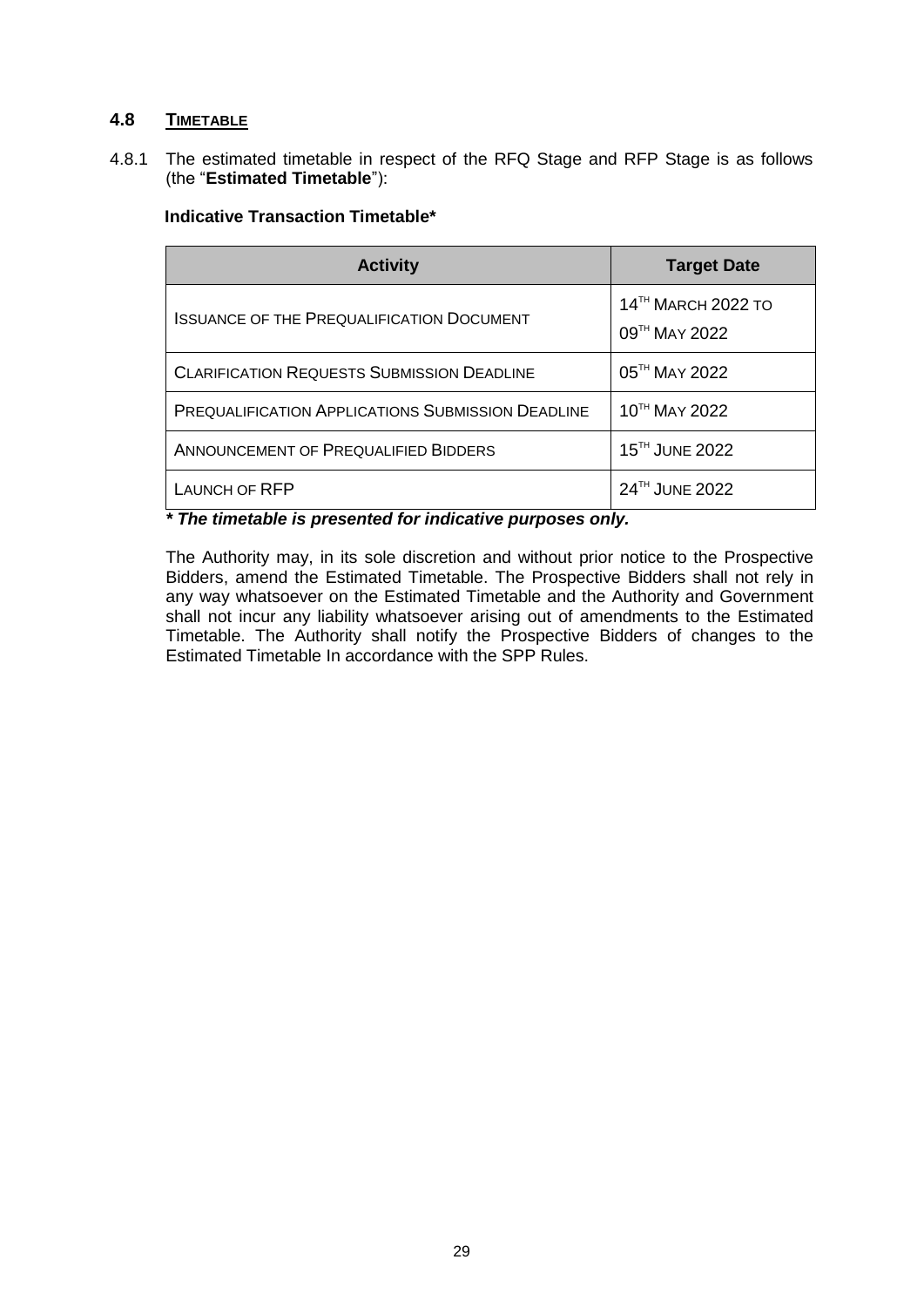# <span id="page-30-0"></span>**5 PREQUALIFICATION APPLICATION: SUBMISSION**

### **5.1 FORMAT AND SIGNING OF THE PREQUALIFICATION APPLICATION**

- 5.1.1 Each Prospective Bidder shall prepare and submit one (1) printed original, two (2) printed copies and two (2) electronic copies (**USB drives**) of its relevant Prequalification Application, as specified in **ANNEXURE A (***DATA SHEET***)**, clearly marking each one as **"ORIGINAL", "COPY NO. 1", "COPY NO. 2"**, etc., as appropriate. In the event of any discrepancy between the copies and the original, the original shall prevail.
- 5.1.2 The original and all printed copies of the Prequalification Application, each consisting of the documents listed in Section [4.2](#page-23-1) (*Documents Comprising The Prequalification Application*), shall be typed or written in indelible ink. The person or persons duly authorized to bind the Prospective Bidder shall sign the Prequalification Application by:
	- a) signing the original of the relevant Prequalification Application;
	- b) initialling all of the pages of the original of the relevant Prequalification Application; and
	- c) duly numbering, indexing and binding the relevant Prequalification Application.
- 5.1.3 The relevant Prequalification Application shall contain no alterations, omissions or additions, unless such corrections are signed by the person or persons signing the Prequalification Applications.
- 5.1.4 The USB drives requested shall include a table of contents, shall be free of any virus and shall contain non-compressed and nonprotected files in printable and reproducible formats.

### <span id="page-30-1"></span>**5.2 SEALING AND MARKING OF PREQUALIFICATION APPLICATIONS**

- 5.2.1 The Prospective Bidder shall seal the original Prequalification Application and each copy in separate envelopes, each containing the documents specified in Section [4.2](#page-23-1) (*Documents Comprising The Prequalification Application*), and shall mark the envelopes as "**PREQUALIFICATION APPLICATION – ORIGINAL"** and **"PREQUALIFICATION APPLICATION – COPIES"** (all duly marked as required herein). The envelopes shall be sealed in an outer envelope. The inner and outer envelopes shall:
	- a) be addressed to the Authority at the following address:

**ATTENTION:** SPECIAL SECRETARY (TECHNICAL) LOCAL GOVERNMENT & HOUSING TOWN PLANNING DEPARTMENT (ON BEHALF OF THE PROJECT DIRECTOR, MUNICIPAL WASTEWATER RECYCLING PROJECT AT TP1, KARACHI WATER & SEWERAGE BOARD) **ADDRESS:** GROUND FLOOR, SINDH SECRETARIAT BUILDING NO. 5 ANNEXE TUGHLAQ HOUSE, KAMAL ATATURK ROAD, KARACHI – SINDH, PAKISTAN

**TELEPHONE:**+92 21 99245154 – 6**;** and

b) bear the words: "**TP1 WASTEWATER RECYCLING PROJECT. DO NOT OPEN BEFORE 15:00 HRS. PAKISTAN TIME, TUESDAY 10TH MAY 2022**"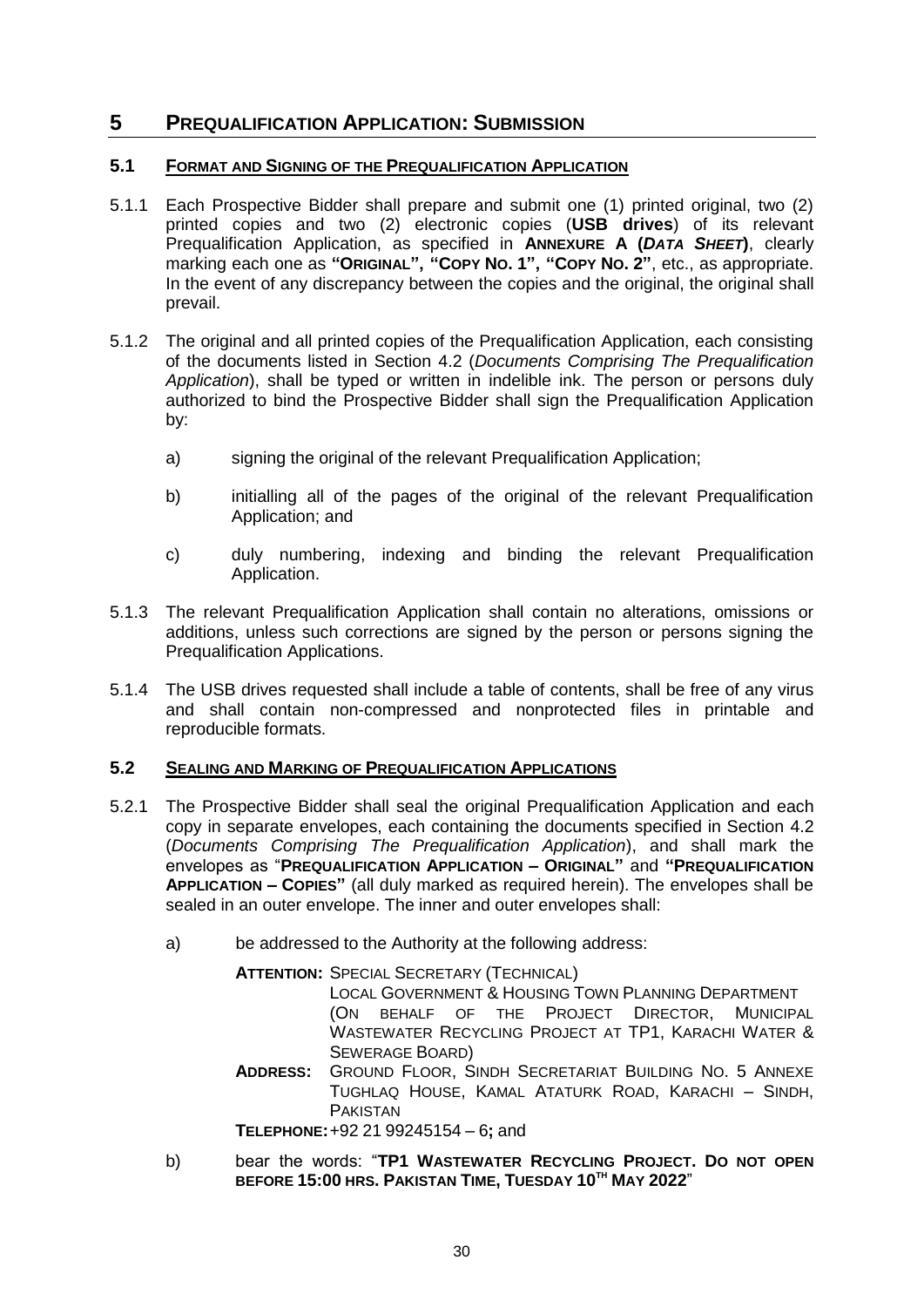The inner envelopes shall each indicate the name and address of the Prospective Bidder and (in case of a Consortium, the name and address of the Lead Member) to enable the relevant Prequalification Application to be returned unopened in the event that it is declared "late".

If the outer envelope is not sealed and marked as required in this Section [5.2](#page-30-1) (*Sealing and Marking of Prequalification Applications*), the Authority will assume no responsibility for any Prequalification Application"s misplacement or premature opening. If the outer envelope discloses the Prospective Bidder"s identity, the Authority will not guarantee the anonymity of the submission, but this disclosure will not constitute grounds for rejection.

5.2.2 The USB drives requested shall be submitted together with the printed Prequalification Application as provided in **ANNEXURE A (***DATA SHEET***)**. For the avoidance of doubt, it is expressly specified that the Prospective Bidders shall not be allowed to submit their Prequalification Applications by e-mail.

### **5.3 DEADLINE FOR SUBMISSION OF PREQUALIFICATION APPLICATIONS**

- 5.3.1 Prequalification Applications shall be submitted to the Authority at the address specified above no later than 14:00 HRS. PAKISTAN TIME, TUESDAY 10<sup>TH</sup> MAY 2022 (the "**Prequalification Application Submission Deadline**").
- 5.3.2 Any Prequalification Application submitted after the Prequalification Application Submission Deadline shall be rejected and shall be returned unopened to the Prospective Bidder (or in case of a Consortium, to the Lead Member) who sent it.

### **5.4 CURRENCY AMOUNTS**

- 5.4.1 All figures in currency amounts must be submitted in PKR.
- 5.4.2 The exchange rate in the event that the Prospective Bidder is required to convert from one currency to PKR shall be the exchange rate for the conversion of the relevant currency into PKR as set by the State Bank of Pakistan at its website, [www.sbp.org.pk](http://www.sbp.org.pk/) and which shall be calculated as at the date of the Invitation for Prequalification.
- 5.4.3 The Authority reserves the right to dismiss any Prequalification Application if there are material calculation errors.
- 5.4.4 In the event of any discrepancy between any amount in words and figures in a Prequalification Application, the amount in words shall prevail.

### **5.5 GOVERNING LAW**

5.5.1 The RFQ Stage and the RFP Stage and this Prequalification Document shall be governed by the applicable laws of Pakistan. The Parties agree to submit to the exclusive jurisdiction of the courts of Karachi, Pakistan.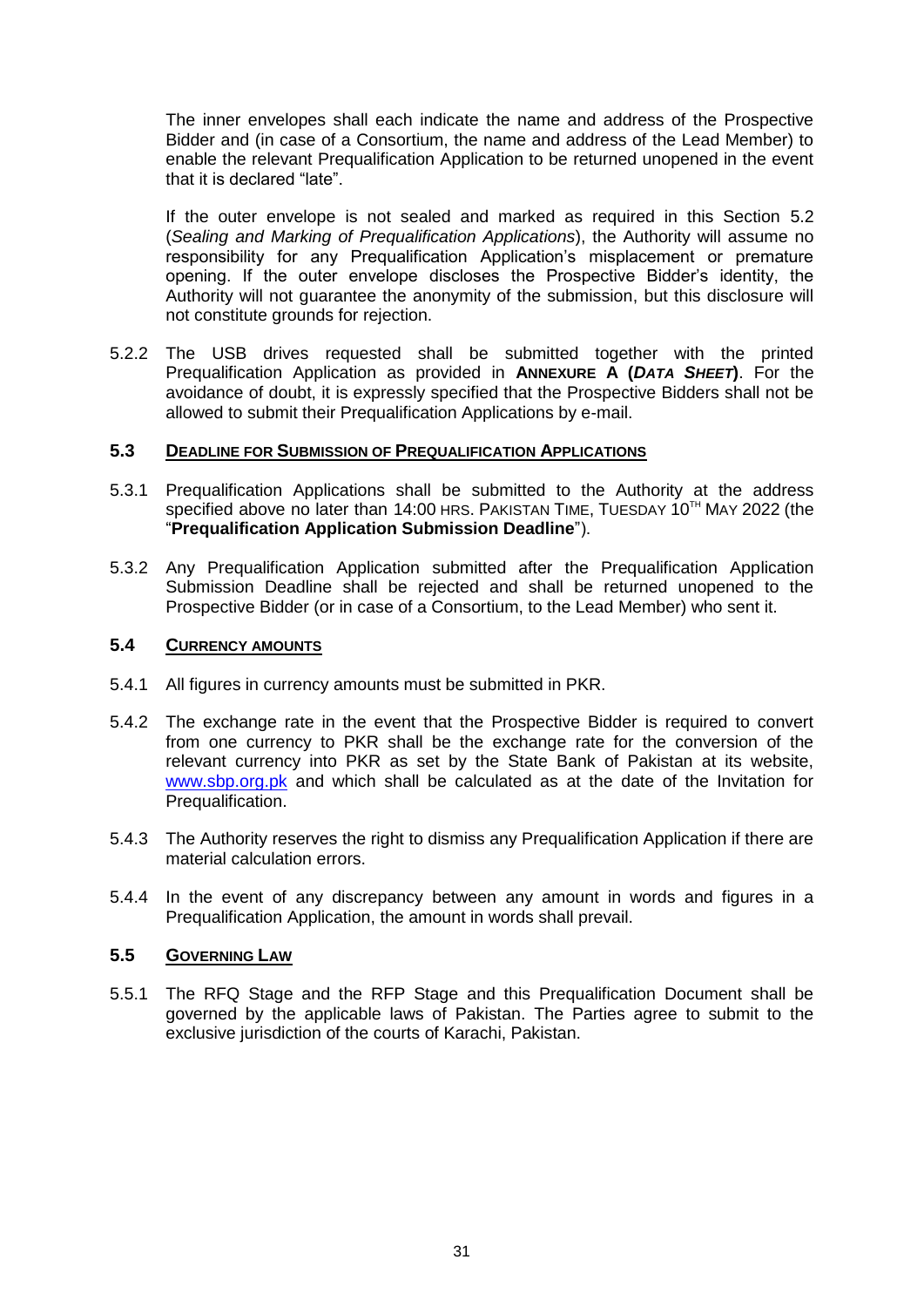## <span id="page-32-0"></span>**6 PREQUALIFICATION APPLICATION: OPENING AND EVALUATION**

### **6.1 PRELIMINARY EXAMINATION OF PREQUALIFICATION APPLICATIONS**

- 6.1.1 The Authority (acting upon the instructions of the Technical and Financial Evaluation Committee) and the Transaction Advisor will carry out a preliminary examination of each Prequalification Application to determine whether it is complete, whether the documents have been properly signed, and whether it is generally in order.
- 6.1.2 Where the Authority (acting upon the instructions of the Technical and Financial Evaluation Committee) deems it convenient or necessary, it may request supplementary information or documentation from a Prospective Bidder (including each Consortium Member). Whenever such request is made, the Prospective Bidder or Consortium Member shall provide the same to the Authority with a copy to the Transaction Adviser at the addresses specified in **ANNEXURE A (***DATA SHEET***)**, by such date as may be specified by the Authority.
- 6.1.3 Any Prequalification Application that does not meet the Prequalification Criteria specified in Section 4.3 (*Part I – Prequalification Criteria*) and the other requirements in Section 4 (*Prequalification: Preparation*) or the other requirements of this Prequalification Document will be rejected by the Authority and not included for further consideration of the substance of the application in accordance with Section 6.2.3.

### <span id="page-32-1"></span>**6.2 EVALUATION OF THE PREQUALIFICATION APPLICATION**

6.2.1 The Authority and the Transaction Advisor will carry out a detailed evaluation of the Prequalification Applications that have not been rejected after the preliminary examination in order to determine whether they meet the Prequalification Criteria and other requirements of this Prequalification Document. In order to reach such a determination, the Authority and the Transaction Advisor will examine the information supplied by the Prospective Bidders, pursuant to this Section [6.2](#page-32-1) (*Evaluation of the Prequalification Application*), and other requirements, taking into account the following factor:

### **PREQUALIFICATION CRITERIA SPECIFIED IN SECTION 4.3 (***Part I – Prequalification Criteria***) ARE BASED ON "PASS"/"FAIL" FOR EACH SUCH CRITERIA.**

- 6.2.2 For the purpose of this Prequalification Document a Prequalification Application shall be considered non-responsive where amongst other things and without limitation:
	- (a) the Prequalification Application is submitted with conditions or qualifications;
	- (b) any requirements set out in this Prequalification Document are not met or satisfied; and
	- (c) the Prequalification Application is not submitted by the due date.
- 6.2.3 For the purposes of this Prequalification Document a Prequalified Bidder shall be:
	- (a) a Prospective Bidder whose Prequalification Application, is determined by the Authority to be responsive and as meeting the Prequalification Criteria specified in Section 4.3 (*Part I – Prequalification Criteria*) and the other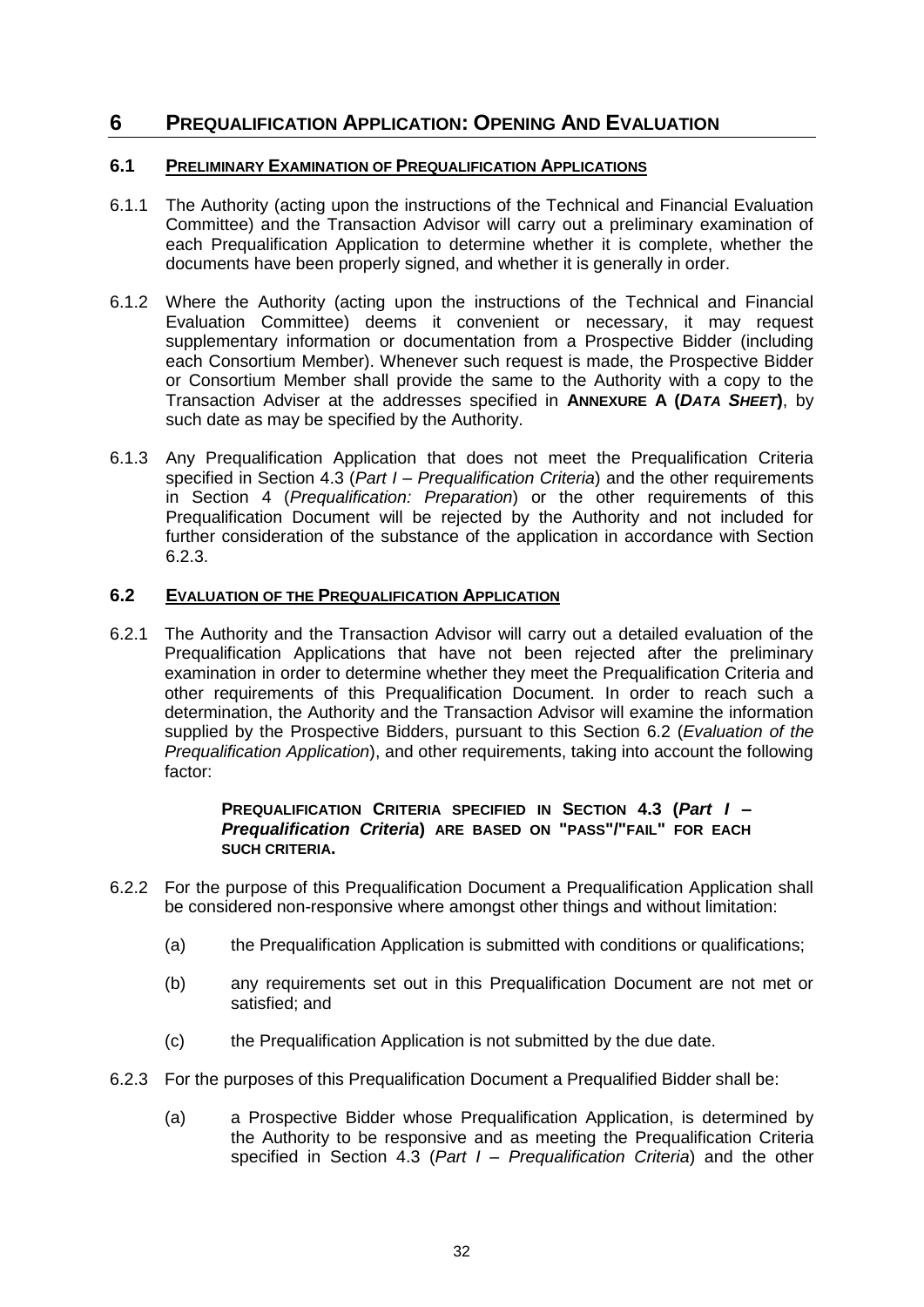requirements in Section 4 (*Prequalification: Preparation*) and the other requirements of this Prequalification Document; and

(b) the Original Proponent of the Unsolicited Proposal;

### a "**Prequalified Bidder**".

6.2.4 A Prospective Bidder whose Prequalification Application is determined by the Authority to be non-responsive or as not meeting the Prequalification Criteria specified in Section 4.3 (*Part I – Prequalification Criteria*) and the other requirements in Section 4 (*Prequalification: Preparation*) or the other requirements of this Prequalification Document, shall be designated as a "**Non-Prequalified Bidder**".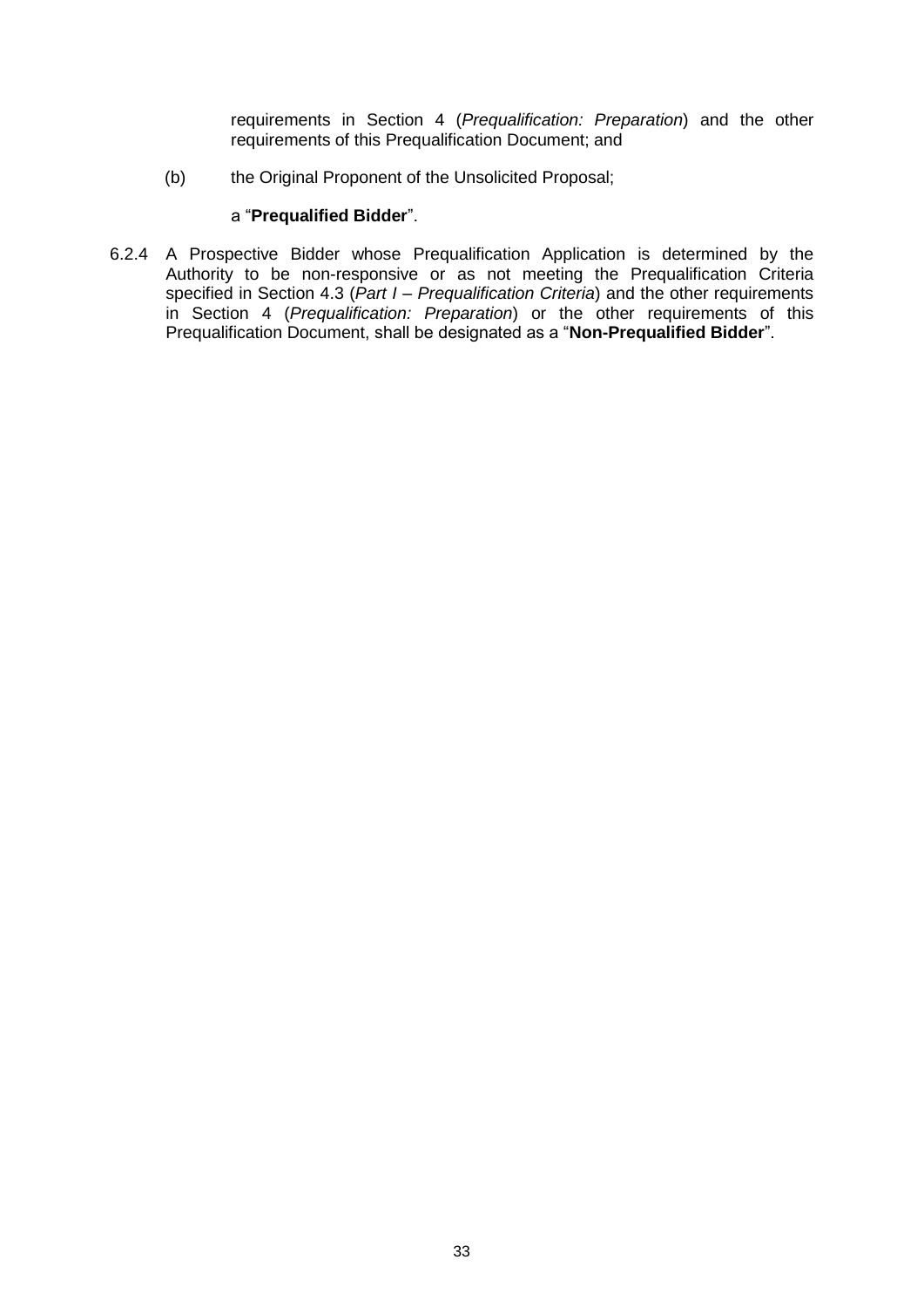# <span id="page-34-0"></span>**7 INVITATION FOR BIDS**

### **7.1 INVITATION**

- <span id="page-34-1"></span>7.1.1 At the end of the evaluation of the Prequalification Applications, the Authority will announce the results in the form of a report, which will be posted on the website of the Authority and Sindh Public Procurement Regulatory Authority. The Authority will also communicate the results to all Prospective Bidders at least seven (7) days prior to the launch of the RFP, wherein the Authority will either:
	- (a) notify a Prospective Bidder that it has been designated as being a Non-Prequalified Bidder as its Prequalification Application has been rejected on the grounds of being non-responsive, or that it does not meet the Prequalification Criteria and other requirements set forth in Section 4 (*Prequalification: Preparation*) or the requirements of this Prequalification Document; or
	- (b) notify a Prospective Bidder that it has been designated as being a Prequalified Bidder and will receive an invitation for bids.
- <span id="page-34-3"></span><span id="page-34-2"></span>7.1.2 Subject to Section 7.2.1, the Prospective Bidder (and where the Prospective Bidder is a Consortium each Consortium Member) undertakes that without the prior written consent of the Authority for the period set out in the RFP:
	- (a) the Lead Member shall continue to Control the Consortium;
	- (b) there shall be no change of Control of a Consortium Member;
	- (c) there shall be no change of the Consortium Members of a Consortium;
	- (d) there shall be no change of Control of the Prospective Bidder or Prequalified Bidder;
	- (e) there shall be no change of Control of the Financial Nominee;
	- (f) where a Subsidiary Company is evaluated as part of the Evaluation Criteria there shall be no change of Control of that Subsidiary Company; and
	- (g) where a Parent Company is evaluated as part of the Evaluation Criteria there shall be no change of Parent Company Control of that Parent Company

provided that if the Authority consents to a change in Sections (a), (b), (c), (d), (e), (f) or (g) then following such Authority consent the Prospective Bidder (and where the Prospective Bidder is Consortium each Consortium Member), Financial Nominee and Subsidiary Company or the Parent Company shall comply with the eligibility and other requirements set out in this Prequalification Document.

7.1.3 The specific details of the tendering process, including the deadline and content for submission of bids, will be specified in the RFP to be issued by the Authority during the RFP Stage.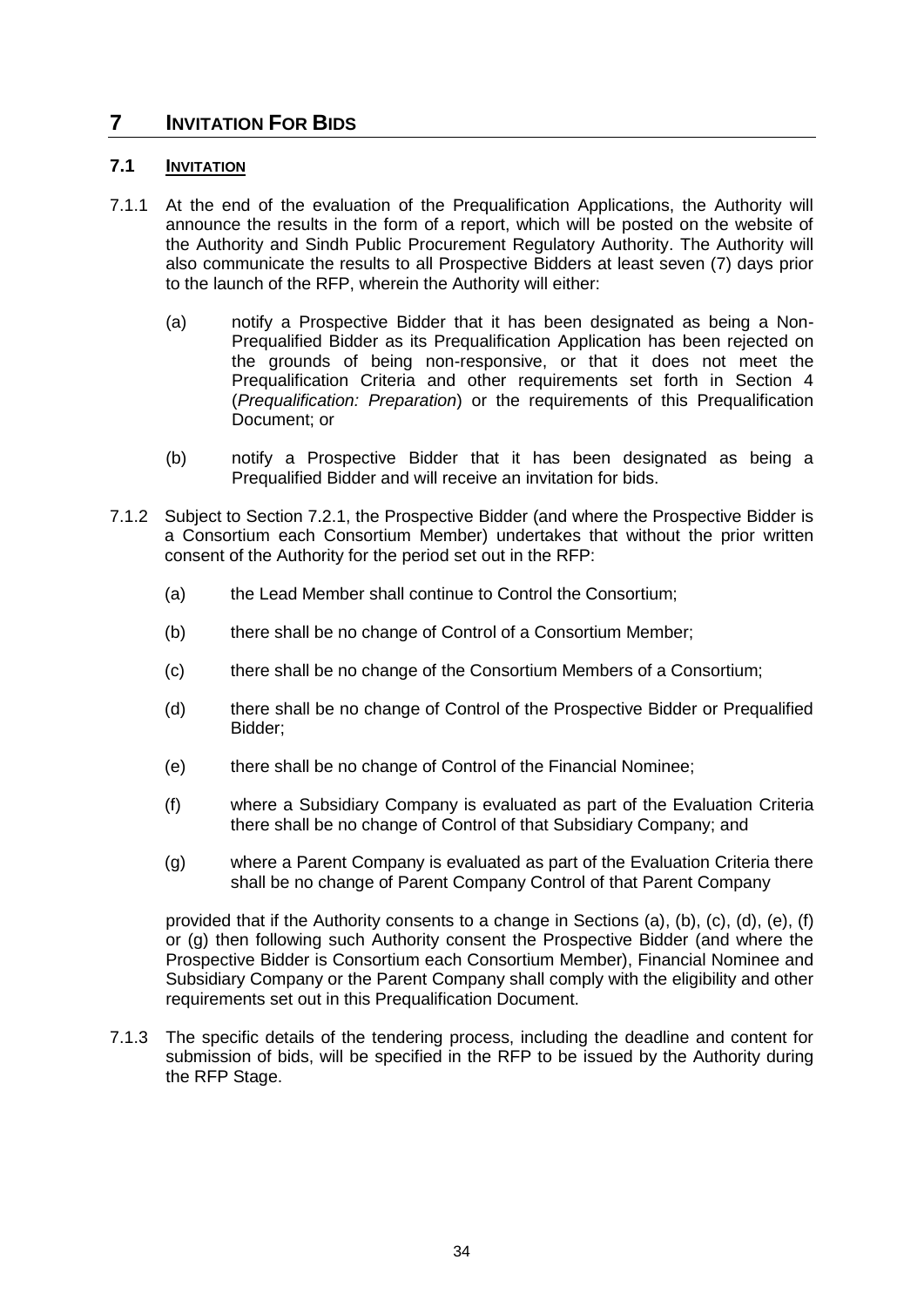### **7.2 PARTNERING BETWEEN PREQUALIFIED BIDDERS**

- 7.2.1 In the case of each Pre-Qualified Bidder (including where the Prequalified Bidder is a Consortium):
	- a) Following pre-qualification and until the Concession Agreement becomes unconditional, any change set out in Section [7.](#page-34-0)1.[2\(a\),](#page-34-1) [\(b\),](#page-34-2) [\(c\),](#page-34-3) (d), (e), (f) or (g) shall be subject to:
		- (i) the prior written consent of the Authority; and
		- (ii) such Consortium or Prequalified Bidder continuing to fulfil the requirements (including the evaluation and qualification criteria) under this Prequalification Document.
- 7.2.2 Prequalified Bidders, once shortlisted through this prequalification process, shall during the RFQ Stage and RFP Stage until the Concession Agreement becomes unconditional comply with Section  $7.1.\overline{2}$ (a), [\(b\),](#page-34-2) (c), (d), (e), (f) or (g).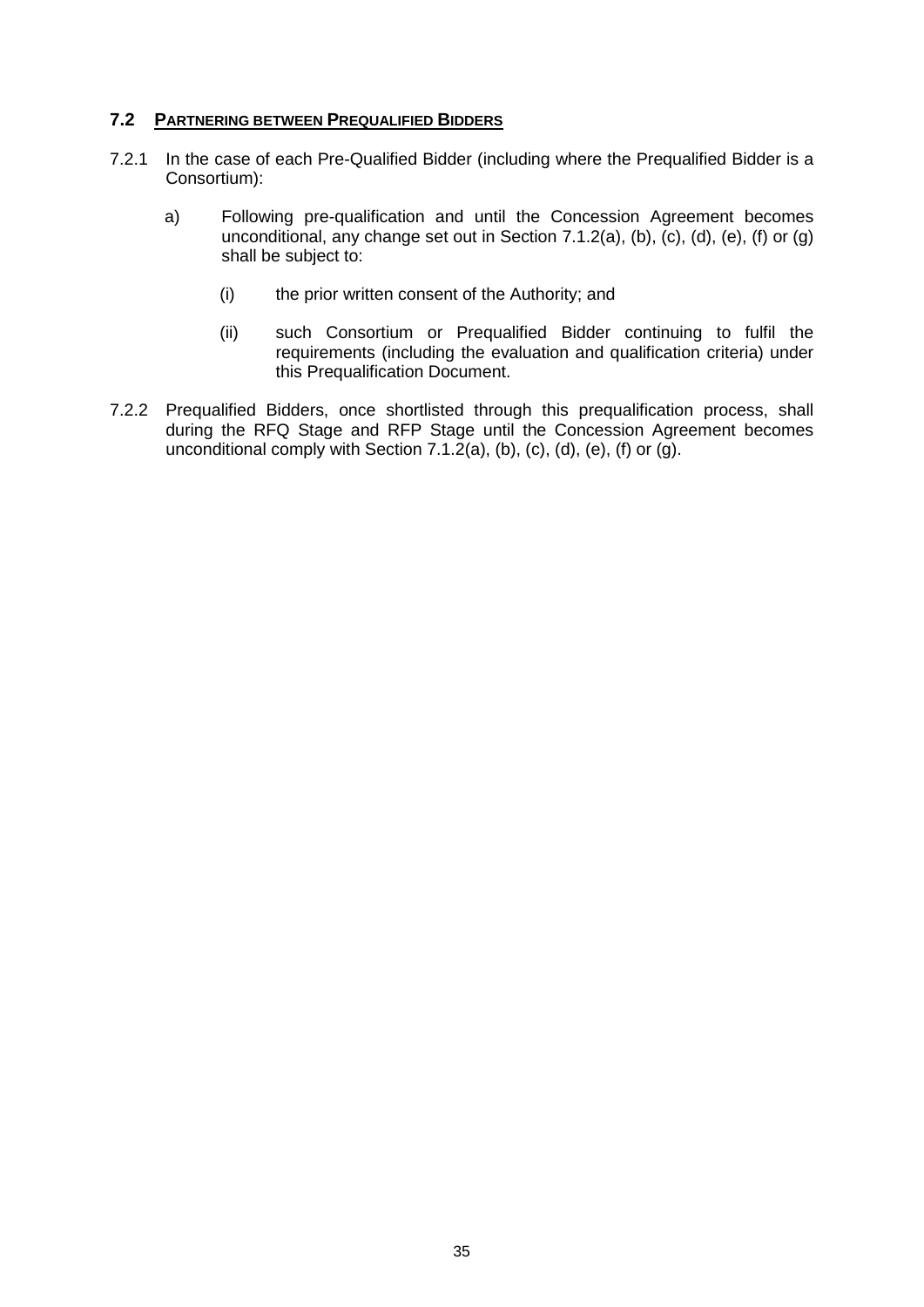# **ANNEXURE A – DATA SHEET**

The following specific data shall supplement the provisions in the Prequalification Document.

| $\mathbf{1}$   | <b>PROJECT NAME</b>                                                                         | <b>TP1 WASTEWATER RECYCLING PROJECT</b>            |                                                                                                                                                                                                                                                                                                                                                                                                       |  |
|----------------|---------------------------------------------------------------------------------------------|----------------------------------------------------|-------------------------------------------------------------------------------------------------------------------------------------------------------------------------------------------------------------------------------------------------------------------------------------------------------------------------------------------------------------------------------------------------------|--|
| $\overline{2}$ | <b>ADDRESS AND CONTACT</b>                                                                  | Karachi Water and Sewerage Board                   |                                                                                                                                                                                                                                                                                                                                                                                                       |  |
|                | <b>PERSON OF CONTRACTING</b><br><b>AUTHORITY</b>                                            | <b>Attention:</b><br><b>Address:</b>               | <b>Project Director</b><br>Municipal Wastewater Recycling Project<br>Karachi Water & Sewerage Board<br>Room No. 7, Block-C, 9th Mile Karsaz,<br>Shahrah-e-Faisal, Karachi – Sindh,<br>Pakistan                                                                                                                                                                                                        |  |
|                |                                                                                             | <b>Telephone:</b><br>Fax:<br>Email:                | +92 21 99245133<br>+92 21 99211537<br>ppp.fsta@gmail.com                                                                                                                                                                                                                                                                                                                                              |  |
| 4              | <b>TRANSACTION ADVISER</b>                                                                  | <b>Attention:</b>                                  | Director OPA1, Office of Public-Private                                                                                                                                                                                                                                                                                                                                                               |  |
|                |                                                                                             | <b>Address:</b><br>Telephone:<br>Email:            | Partnership<br>6 ADB Avenue, Mandaluyong<br>City<br>1550, Metro Manila, Philippines<br>+63 2 86324444<br>KarachiTP1@adb.org                                                                                                                                                                                                                                                                           |  |
| 5              | <b>ADDRESS FOR SUBMISSION OF</b><br>THE PREQUALIFICATION<br><b>APPLICATION</b> <sup>S</sup> | <b>Attention:</b><br><b>Address:</b><br>Telephone: | Special Secretary (Technical),<br>Local Government & Housing Town<br><b>Planning Department</b><br>(on behalf of the Project Director,<br>Municipal Wastewater Recycling Project<br>at TP1, Karachi Water & Sewerage<br><b>Board</b><br>Floor,<br>Sindh<br>Ground<br>Secretariat<br>Building No. 5 Annexe Tughlaq House,<br>Kamal Ataturk Road, Karachi - Sindh,<br>Pakistan<br>$+92$ 21 99245154 - 6 |  |
| 6              | <b>PREQUALIFICATION</b><br><b>APPLICATION SUBMISSION</b><br><b>DEADLINE</b>                 |                                                    | 14:00 Hrs. Pakistan Time, Tuesday 10 <sup>th</sup> May 2022                                                                                                                                                                                                                                                                                                                                           |  |
| $\overline{7}$ | <b>OPENING OF</b><br><b>PREQUALIFICATION</b><br><b>APPLICATION</b>                          | Venue:<br>Date:<br>Time:                           | Committee<br>Room<br>Planning<br>8 <sub>l</sub><br>of<br>Development Department, 2 <sup>nd</sup><br>Floor,<br>Tughlag House, Kamal Ataturk Road,<br>Karachi - Sindh, Pakistan.<br>10 <sup>th</sup> May 2022<br>15:00 Hrs., Pakistan Time                                                                                                                                                              |  |
| 8              | <b>LANGUAGE OF</b><br><b>PREQUALIFICATION</b><br><b>APPLICATION</b>                         | English                                            |                                                                                                                                                                                                                                                                                                                                                                                                       |  |
| 9              | <b>NUMBER OF COPIES OF</b><br><b>PREQUALIFICATION</b><br><b>APPLICATION</b>                 | For the Authority:                                 | one (1) printed original together with two (2)<br>electronic copies (DVD or USB drive); and<br>two (2) printed copies.                                                                                                                                                                                                                                                                                |  |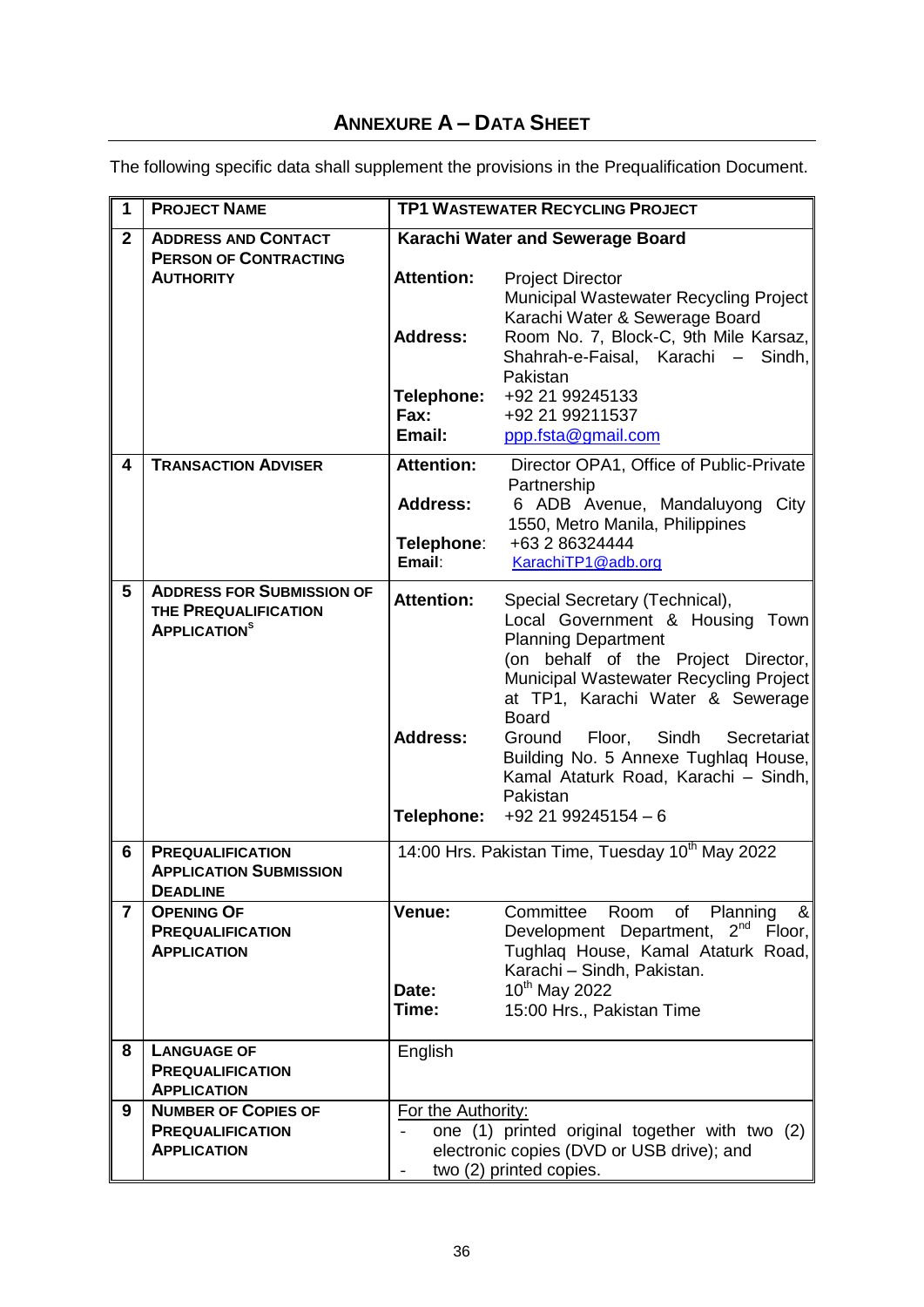**DATED [●]**

### **TO: KARACHI WATER AND SEWERAGE BOARD** (*INSERT ADDRESS*)

### **RE: DFBOMT OF TP1 WASTEWATER RECYCLING PROJECT IN THE PROVINCE OF SINDH** (THE "**PROJECT**"**)**

Dear [Sir/Madam],

Pursuant to the Invitation for Prequalification dated [*Please insert the relevant date*], [*Name of Prospective Bidder/Lead Member*] hereby submits its Prequalification Application in conformity with the Prequalification Document (as amended and/or supplemented from time to time) and requests to be considered for prequalification for the Project.

*All capitalized terms unless defined herein shall bear the meaning as ascribed thereto in the Prequalification Document.*

[*Name of Prospective Bidder or where the Prospective Bidder is a Consortium the Lead Member*] hereby applies to become a Prequalified Bidder in the invitation for bids for the Project.

[*Name of Prospective Bidder/Lead Member*] hereby confirms that it:

- (a) agrees to comply with all the tender rules, laws and regulations governing the tender as issued by the relevant authorities from time to time;
- (b) accepts the right of the Authority to (i) request additional information reasonably required to assess the application, (ii) amend the procedures and rules or make clarifications thereof, and (iii) extend or amend the schedule of the prequalification and the tender;
- (c) accepts the exclusive application of the federal laws of Pakistan and provincial laws of Sindh and the jurisdiction of the courts of Karachi, Pakistan for any dispute with respect to these prequalification procedures and Prequalification Document; and
- (d) fully and completely understands and accepts the terms of the Prequalification Document and hereby undertakes to comply with the same.

[*Name of Prospective Bidder Lead Member*] hereby represents and warrants that as of the date of this letter:

- (a) all of the information submitted in this Prequalification Application, including the enclosed forms and documents, is true accurate and complete in all respects;
- (b) [*Name of Prospective Bidder/Lead Member*], [and each Consortium Member], is currently solvent and is able to pay their debts as and when they fall due and have not been subject to any voluntary or involuntary bankruptcy or insolvency or similar proceeding during the last three (3) years; and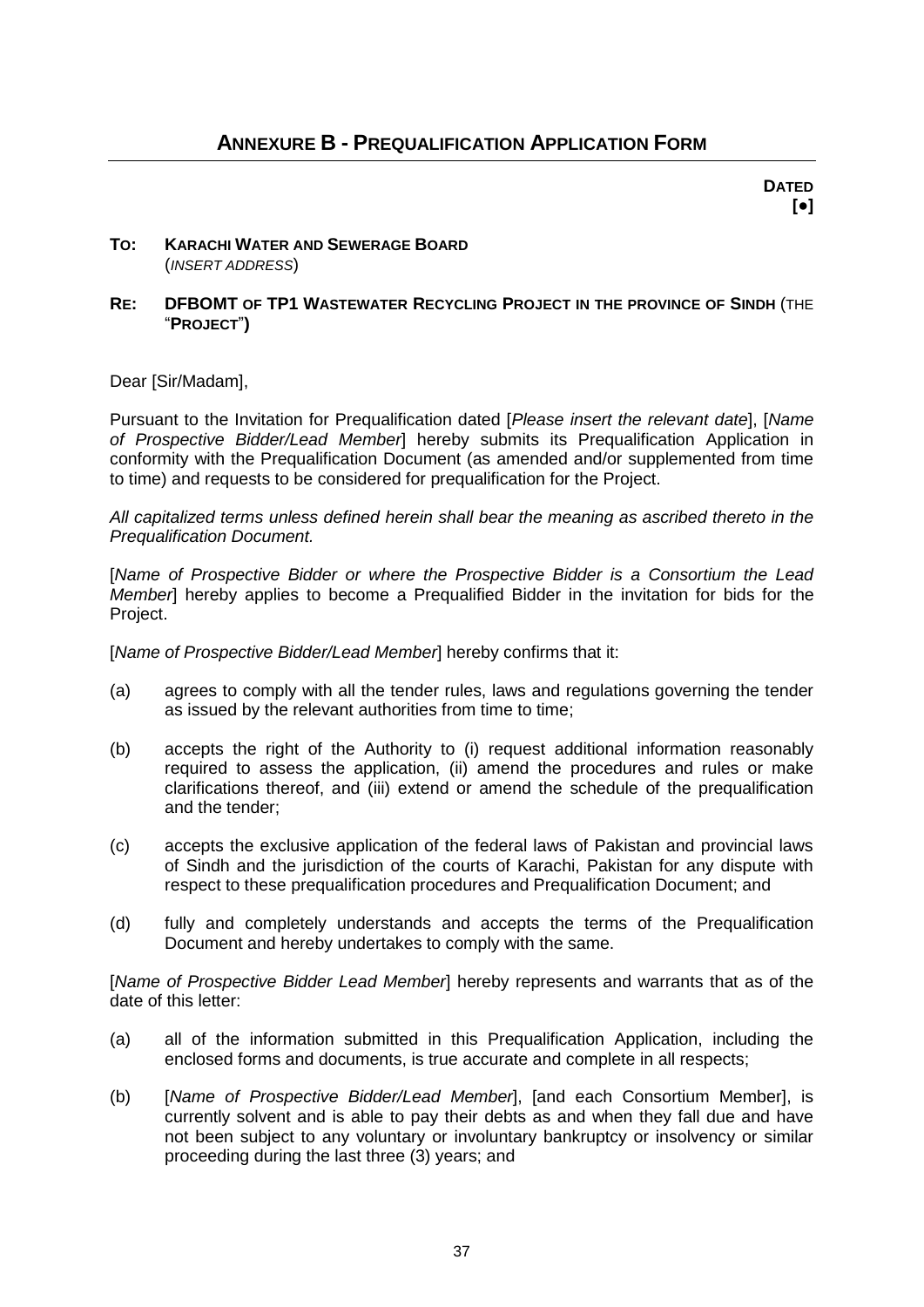(c) [*Name of Prospective Bidder Lead Member*], [and each Consortium Member], has(ve) paid all taxes due, except those which are being contested in good faith by appropriate proceedings and for which adequate reserves have been established.

Attached herewith to this Prequalification Application are the following documents, as appropriate:

- (a) Basic Information Form (ANNEXURE C)
- (b) Power of Attorney (ANNEXURE D);
- (c) Technical Data Form (ANNEXURE E);
- (d) Financial Data Form (ANNEXURE F);
- (e) Financial Nominee Letter of Comfort (if relevant) (ANNEXURE G),
- (f) Affidavit (ANNEXURE H);
- (g) Non-Disclosure Agreement (ANNEXURE I);
- (i) Litigation History (Annexure-J); and
- (h) Other documents required in Section 4 (*Prequalification: Preparation*) of the Prequalification Document.

[*Name of Prospective Bidder Lead Member*] hereby designates [ $\bullet$ ] as its representative to receive notices in respect of the prequalification and the RFP Stage and RFQ Stage at the following address, telephone and facsimile numbers:

[*Representative's address, telephone and facsimile numbers.*]

*[signature]*

In the capacity of [*position*]

Authorized to sign this Prequalification Application for *[Name of Prospective Bidder]*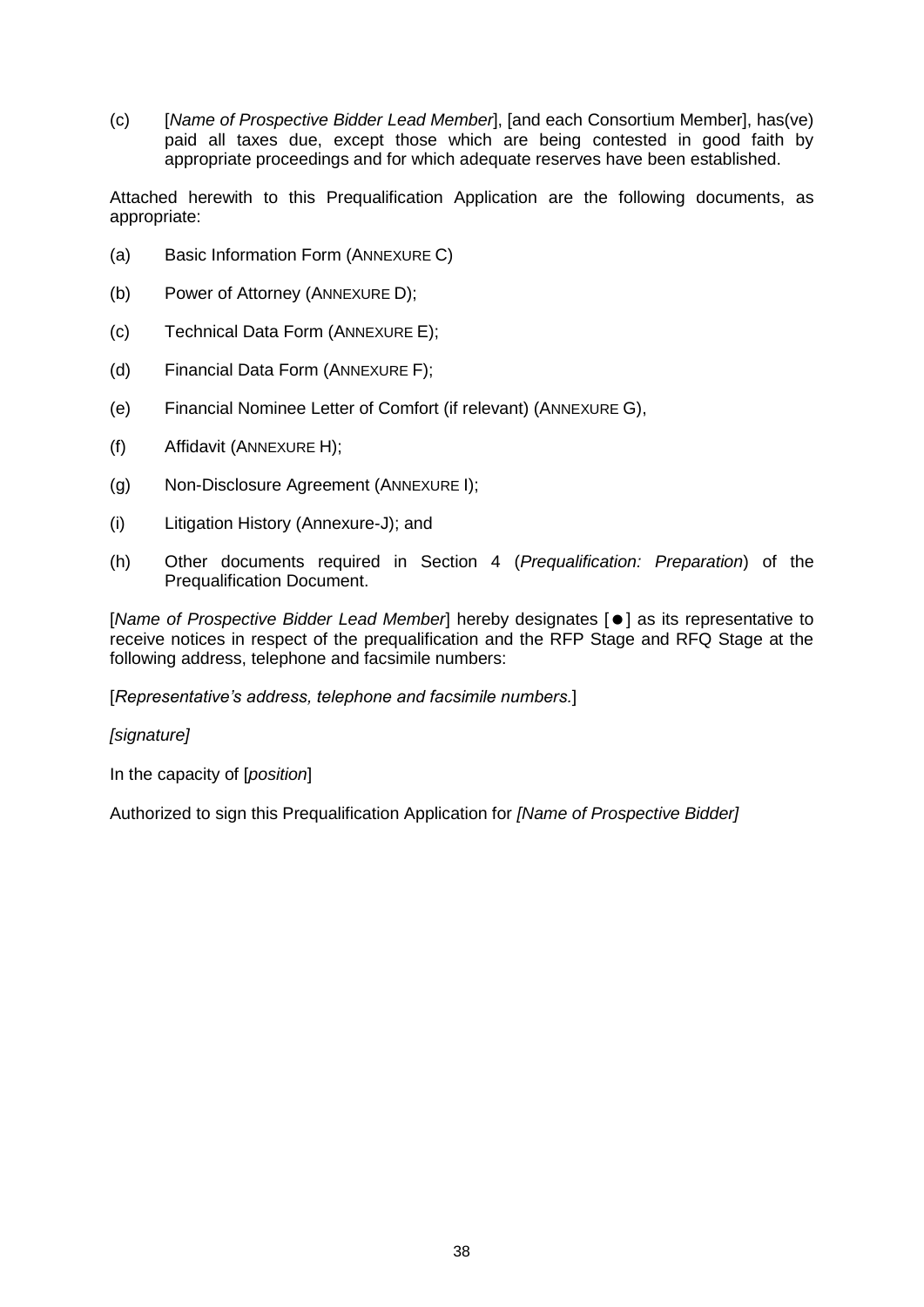### **PROSPECTIVE BIDDER INFORMATION:**

NAME: TYPE: (*Corporation, Partnership, etc*.) COMPANY INCORPORATION NO: DOMICILE: ADDRESS OF PRINCIPAL OFFICE: TELEPHONE NUMBER: FAX NUMBER: E-MAIL ADDRESS: PRIMARY AREAS OF BUSINESS: SHAREHOLDER CERTIFICATE (*attach separately*)

### **CONSORTIUM MEMBERS INFORMATION: (***if applicable, fill in details for all members, identifying the Lead Member and/or the member(s) to be evaluated for each of the Prequalification Criteria set forth in Section 4.3 (Part I – Prequalification Criteria)***)**

NAME:

TYPE: (*Corporation, Partnership, etc.*) COMPANY INCORPORATION NO: DOMICILE: ADDRESS OF PRINCIPAL OFFICE: TELEPHONE NUMBER: FAX NUMBER: E-MAIL ADDRESS: PRIMARY AREAS OF BUSINESS: SHAREHOLDER CERTIFICATE (*ATTACH SEPARATELY*)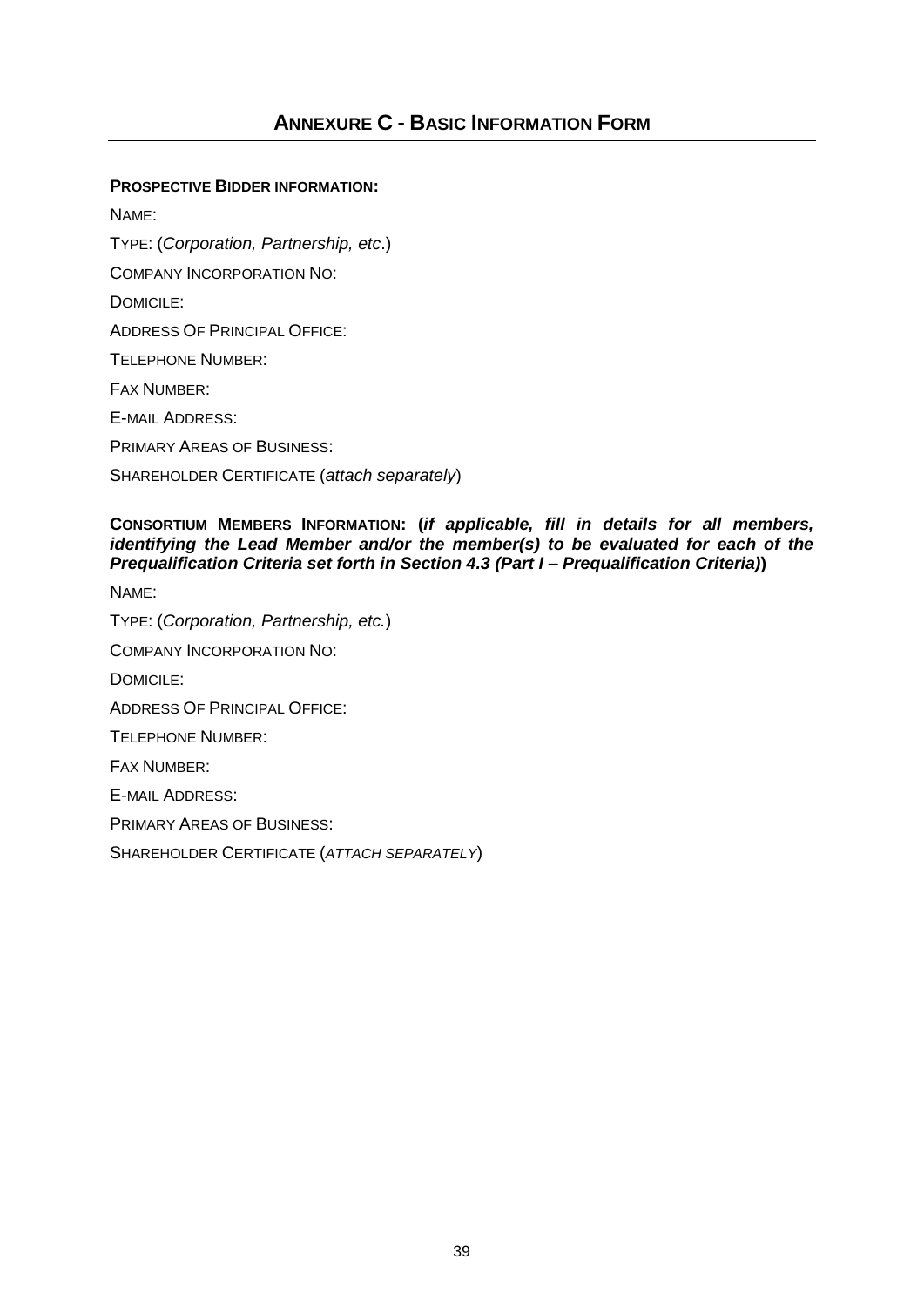# **ANNEXURE D - POWER OF ATTORNEY**

[On Stamp Paper] [To be notarized]

Know all men by these presents, we, \_\_\_\_\_\_\_\_\_\_\_\_\_\_\_\_\_\_\_\_\_\_\_\_\_\_ [*name and address of the registered office*] do hereby constitute, appoint and authorize Mr./ Ms.\_\_\_\_\_\_\_\_\_\_\_\_\_\_\_\_\_\_\_ [*name and residential address*] who is presently employed with [us or the Lead Member of our Consortium] and holding the position of as our Attorney, to do in our name and on our behalf, all or any of the acts, deeds or things necessary or incidental to our bid for the Project for the development, construction, operation and management of TP1 Wastewater Recycling Project (the **Project**), including submission of application / proposal (including Prequalification Application), participating in conferences, responding to queries, submission of information / documents and generally to represent us in all its dealings with Authority, any other Government entity or any person, in connection with the Project and thereafter for the execution of relevant Project documents with Authority as mandated by the Prequalification Document.

We hereby agree to ratify all acts, deeds and things lawfully done by our said attorney pursuant to this Power of Attorney and that all acts, deeds and things done by our aforesaid attorney shall and shall always be deemed to have been done by us.

### **For and on behalf of[insert name of each Consortium Member]**

| Signature        |                                                                | $\lbrack \bullet \rbrack$ |
|------------------|----------------------------------------------------------------|---------------------------|
| Address:         | Name, Title and: [•]                                           | $[\bullet]$               |
|                  | <b>Signature of the Attorney</b>                               |                           |
|                  | Name, Title and: [•]<br>Address of the Attorney: [ $\bullet$ ] |                           |
| <b>Witnesses</b> |                                                                |                           |
|                  | 1. Signature:                                                  |                           |
|                  | Name:                                                          | $\lbrack \bullet \rbrack$ |
|                  |                                                                |                           |
|                  | 2. Signature:                                                  |                           |
|                  | Name:                                                          | $\lbrack \bullet \rbrack$ |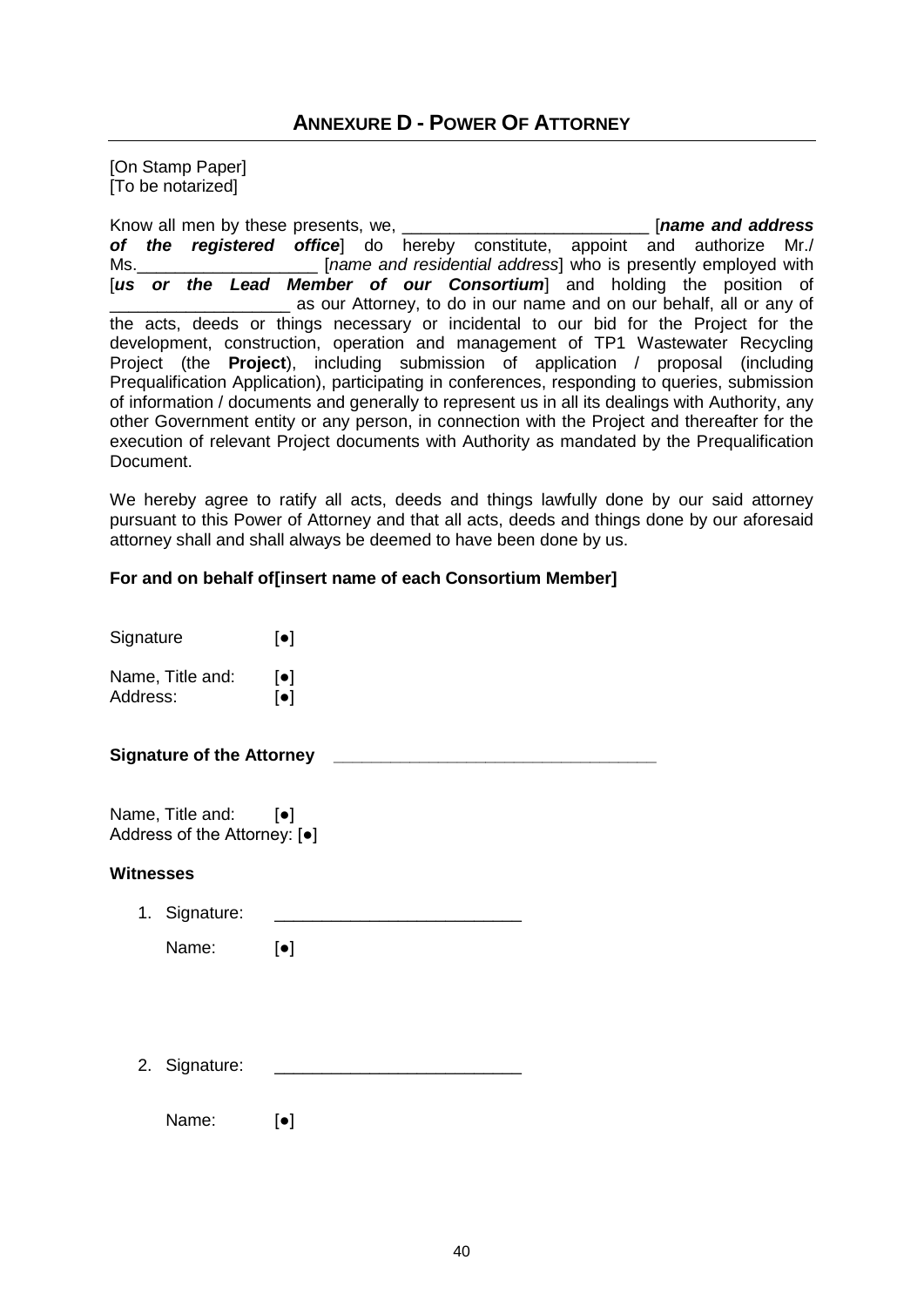### **Note:**

.

i) In case of a Consortium, to be executed by all Consortium Members in favor of the attorney.

The mode of execution of the Power of Attorney should be in accordance with the procedure, if any, laid down by the applicable law and the charter documents of the party executing and the execution clause should be amended to provide for this. Where required to bind the entity, execution should be under seal affixed in accordance with the required procedure.

For a power of attorney executed and issued overseas, the same will also have to be legalized by the Pakistan Embassy and notarized in the jurisdiction where the power of attorney is being issued.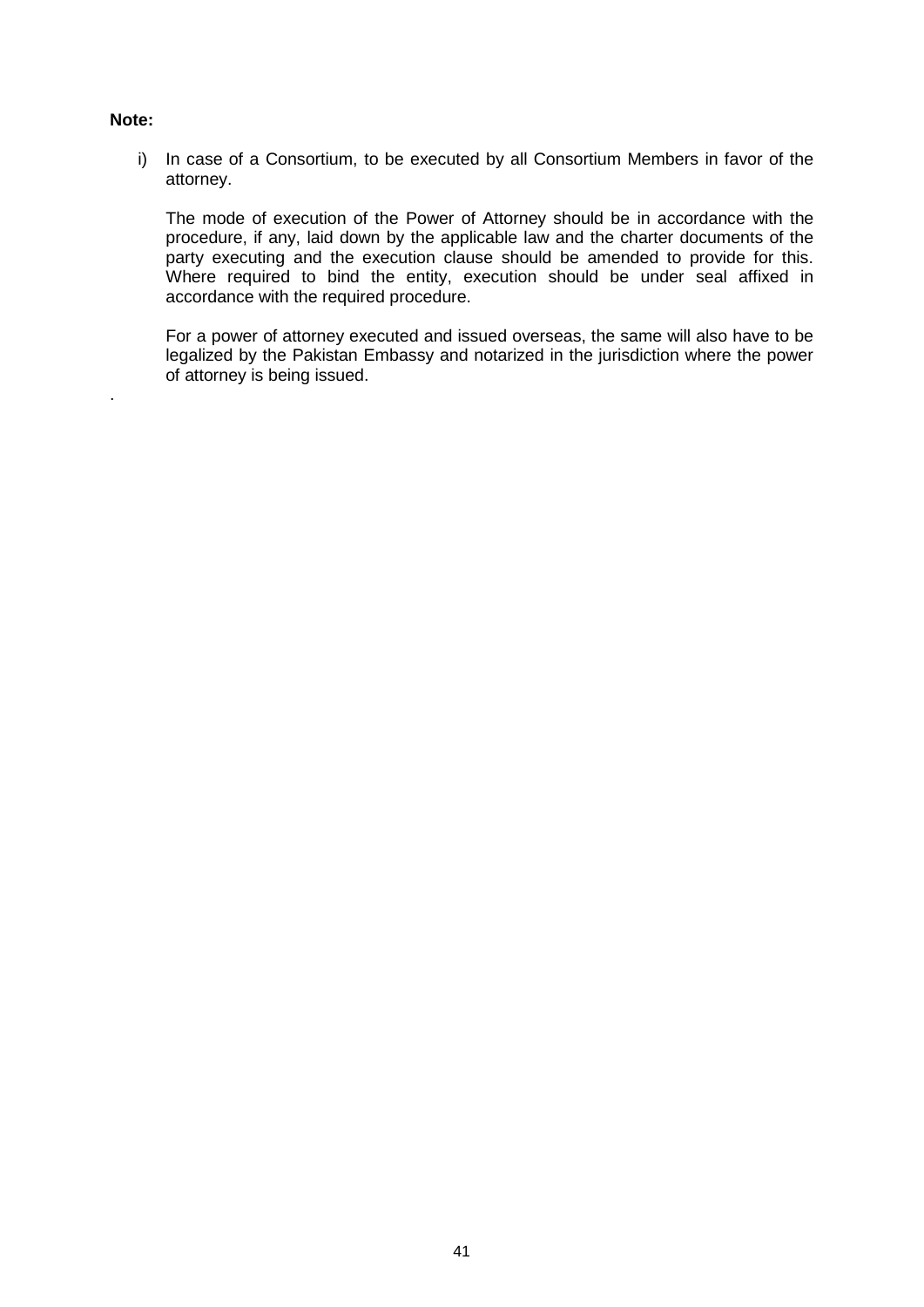The Prospective Bidder, or if the Prospective Bidder is a Consortium, the Lead Member, should provide sufficient detail in Form DQC1 of the experience in Eligible Project. The experience entered in a separate form for each project shall enable the Authority to evaluate fulfilment of Technical Criterion as described in Section 4.3 *(Part I – Prequalification Criteria)* of this Prequalification Document.

| <b>DQC 1: ELIGIBLE PROJECTS EXPERIENCE</b>                                                          |                                                                                                                                                                |  |  |
|-----------------------------------------------------------------------------------------------------|----------------------------------------------------------------------------------------------------------------------------------------------------------------|--|--|
| <b>COMPANY</b>                                                                                      | [Prospective Bidder, or if the Prospective Bidder<br>is a Consortium, the Lead Member, (together with<br>their Subsidiary Companies or the Parent<br>Company)] |  |  |
| <b>RELATIONSHIP TO PROSPECTIVE</b><br><b>BIDDER</b>                                                 | [if applicable]                                                                                                                                                |  |  |
| <b>NAME OF ELIGIBLE PROJECT</b>                                                                     | $[\bullet]$                                                                                                                                                    |  |  |
| <b>LOCATION OF ELIGIBLE PROJECT</b>                                                                 | [town and country]                                                                                                                                             |  |  |
| <b>ENGINEERING SECTOR OF ELIGIBLE</b><br><b>PROJECT</b>                                             | $\overline{1}$                                                                                                                                                 |  |  |
| <b>DESCRIPTION OF ELIGIBLE PROJECT</b>                                                              | [description of scope of work including key<br>performance parameters]                                                                                         |  |  |
| <b>DESCRIPTION OF PARTICIPATION OF</b><br><b>COMPANY IN ELIGIBLE PROJECT</b>                        | [services undertaken by the Company]                                                                                                                           |  |  |
| <b>PROJECT OWNER/CLIENT</b>                                                                         | [                                                                                                                                                              |  |  |
| <b>NAME(S) OF PARTNERS IN ELIGIBLE</b><br>PROJECT (IF COMPANY WAS MEMBER OF<br><b>A CONSORTIUM)</b> | $\overline{1}$                                                                                                                                                 |  |  |
| <b>PROJECT COST FOR THE ELIGIBLE</b><br><b>PROJECT</b>                                              | [PKR equivalent]                                                                                                                                               |  |  |
| <b>COMPANY INVESTMENT IN ELIGIBLE</b><br><b>PROJECT</b>                                             | [PKR equivalent]                                                                                                                                               |  |  |
| <b>COMPANY OWNERSHIP IN ELIGIBLE</b><br><b>PROJECT</b>                                              | $[•\%]$                                                                                                                                                        |  |  |
| <b>COMMERCIAL OPERATION DATE</b>                                                                    | [month and year]                                                                                                                                               |  |  |
| <b>DATE SERVICES ENDED</b>                                                                          | [month and year that services ended or, if<br>services are ongoing, the end of current services<br>contract]                                                   |  |  |
| <b>INDEPENDENT TECHNICAL ADVISER</b><br><b>REPORT</b>                                               | [name, company and email address of an<br>Independent Technical Adviser confirming that<br>the experience meets Technical Criterion]                           |  |  |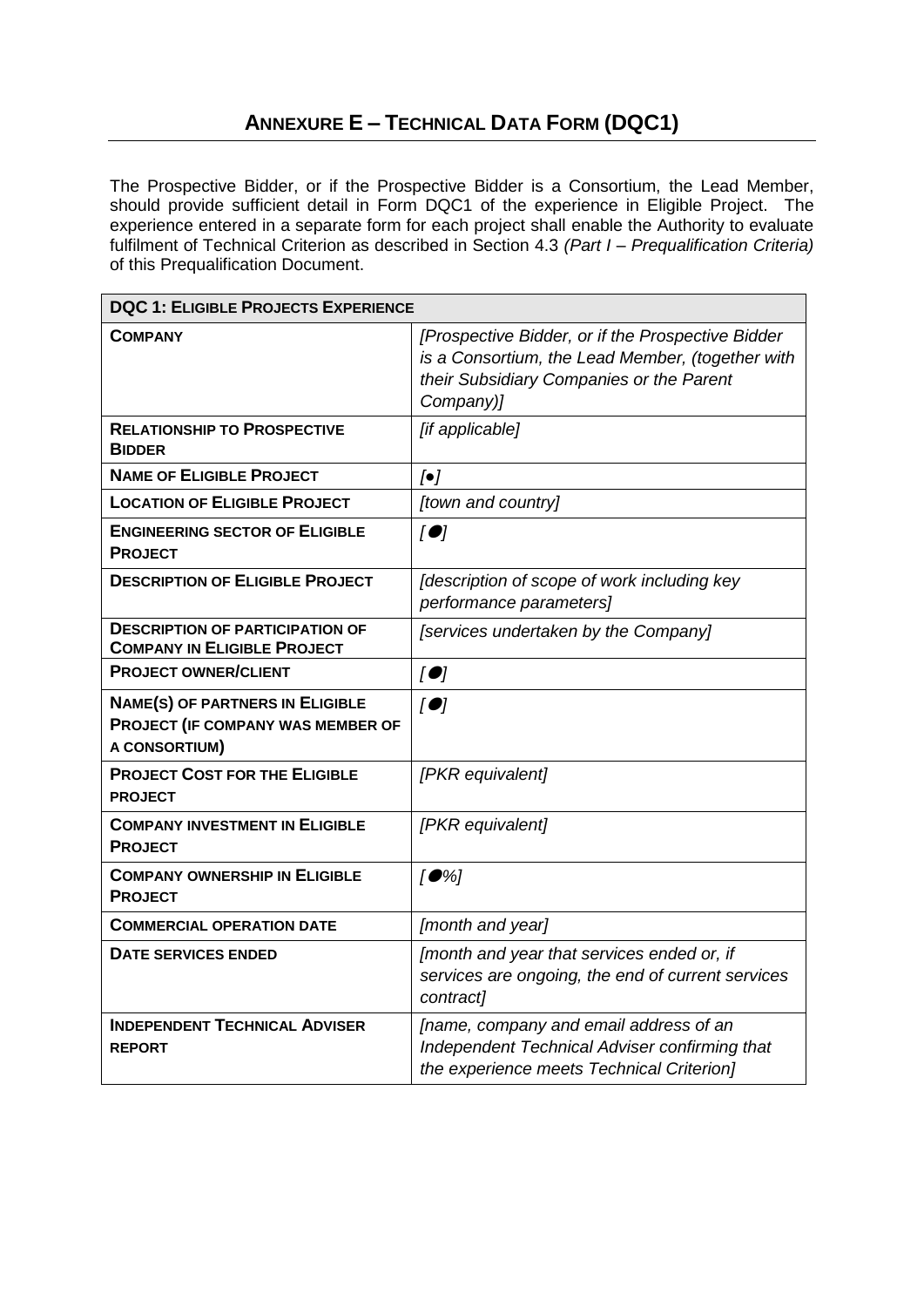# **ANNEXURE F - FINANCIAL DATA FORM (DQC2)**

The information set out in the tables below shall be used to assess compliance with Financial Criterion 1 and Financial Criterion 2. Information should be provided for the three previous financial years. In respect to Financial Criterion 1 information should be provided for the Prospective Bidder, Lead Member or Financial Nominee (as relevant) on a consolidated basis together with all Subsidiary Companies. In respect of Financial Criterion 2 information should be provided by each Non-Lead Member on a consolidated basis together with all Subsidiary Companies of the Non-Lead Member.

### (a) **ASSETS AND NET WORTH**

### a) Financial Year End [*insert the date and year*]

| <b>PROSPECTIVE BIDDER/LEAD MEMBER/FINANCIAL NOMINEE</b>                                |  |  |  |
|----------------------------------------------------------------------------------------|--|--|--|
| (OR IF THE PROSPECTIVE BIDDER IS A CONSORTIUM, THE LEAD MEMBER)                        |  |  |  |
| <b>Value of Total Assets</b><br><b>Total Liabilities</b><br><b>Net Worth</b>           |  |  |  |
| [insert the amount in PKR]<br>[insert the amount in PKR]<br>[insert the amount in PKR] |  |  |  |

| <b>EACH NON-LEAD MEMBER</b>                              |                            |                            |  |
|----------------------------------------------------------|----------------------------|----------------------------|--|
| <b>Value of Total Assets</b><br><b>Total Liabilities</b> |                            | <b>Net Worth</b>           |  |
| [insert the amount in PKR]                               | [insert the amount in PKR] | [insert the amount in PKR] |  |

## b) Financial Year End [*insert the date and year*]

| <b>PROSPECTIVE BIDDER/LEAD MEMBER/FINANCIAL NOMINEE</b>                      |                            |  |  |
|------------------------------------------------------------------------------|----------------------------|--|--|
| (OR IF THE PROSPECTIVE BIDDER IS A CONSORTIUM, THE LEAD MEMBER)              |                            |  |  |
| <b>Value of Total Assets</b><br><b>Total Liabilities</b><br><b>Net Worth</b> |                            |  |  |
| [insert the amount in PKR]                                                   | [insert the amount in PKR] |  |  |

| <b>EACH NON-LEAD MEMBER</b>  |                            |                            |  |
|------------------------------|----------------------------|----------------------------|--|
| <b>Value of Total Assets</b> | <b>Net Worth</b>           |                            |  |
| [insert the amount in PKR]   | [insert the amount in PKR] | [insert the amount in PKR] |  |

## c) Financial Year End [*insert the date and year*]

| <b>PROSPECTIVE BIDDER/LEAD MEMBER/FINANCIAL NOMINEE</b>                                |  |  |  |
|----------------------------------------------------------------------------------------|--|--|--|
| (OR IF THE PROSPECTIVE BIDDER IS A CONSORTIUM, THE LEAD MEMBER)                        |  |  |  |
| <b>Value of Total Assets</b><br><b>Total Liabilities</b><br><b>Net Worth</b>           |  |  |  |
| [insert the amount in PKR]<br>[insert the amount in PKR]<br>[insert the amount in PKR] |  |  |  |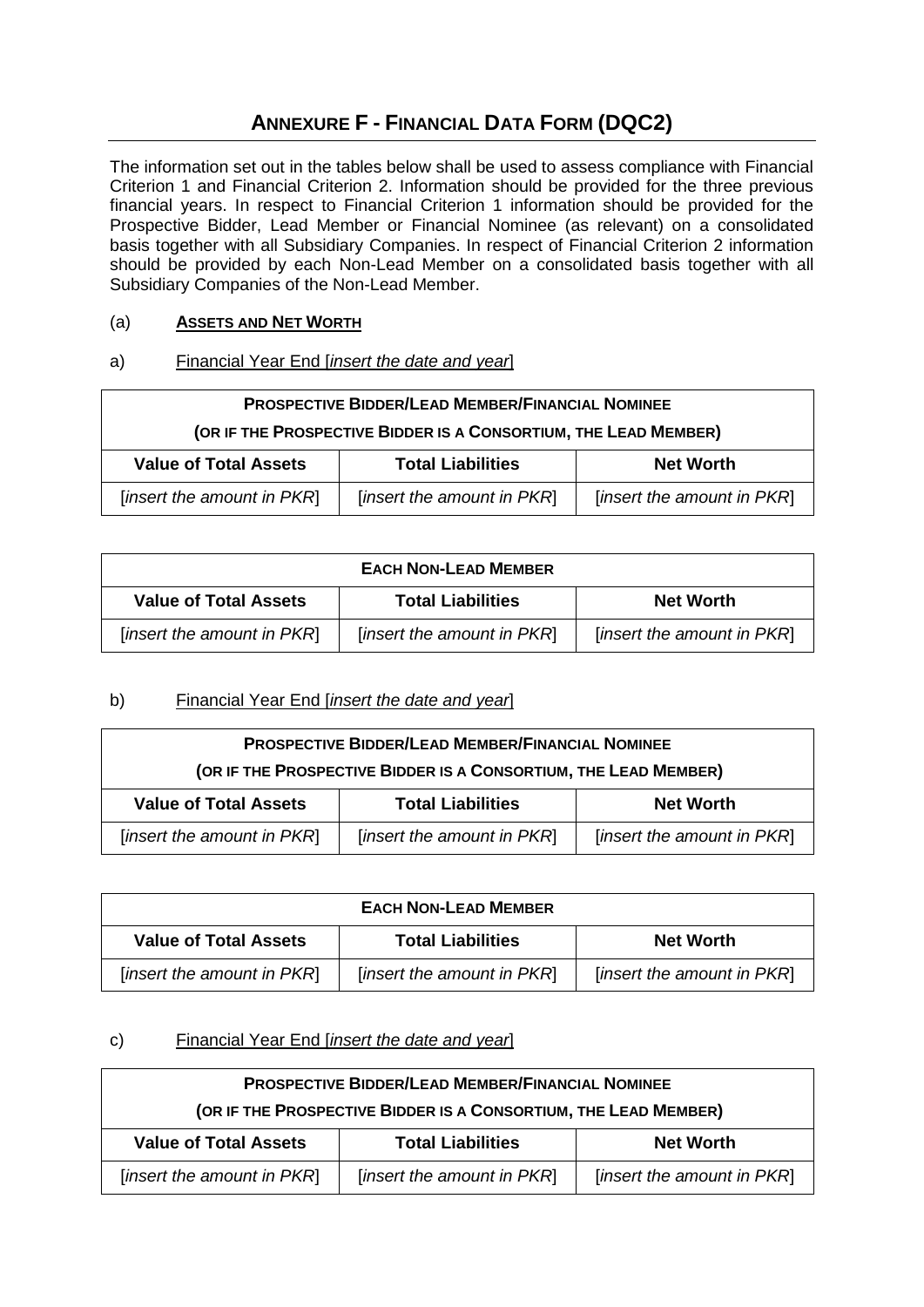| <b>EACH NON-LEAD MEMBER</b>  |                            |                            |  |
|------------------------------|----------------------------|----------------------------|--|
| <b>Value of Total Assets</b> | <b>Net Worth</b>           |                            |  |
| [insert the amount in PKR]   | [insert the amount in PKR] | [insert the amount in PKR] |  |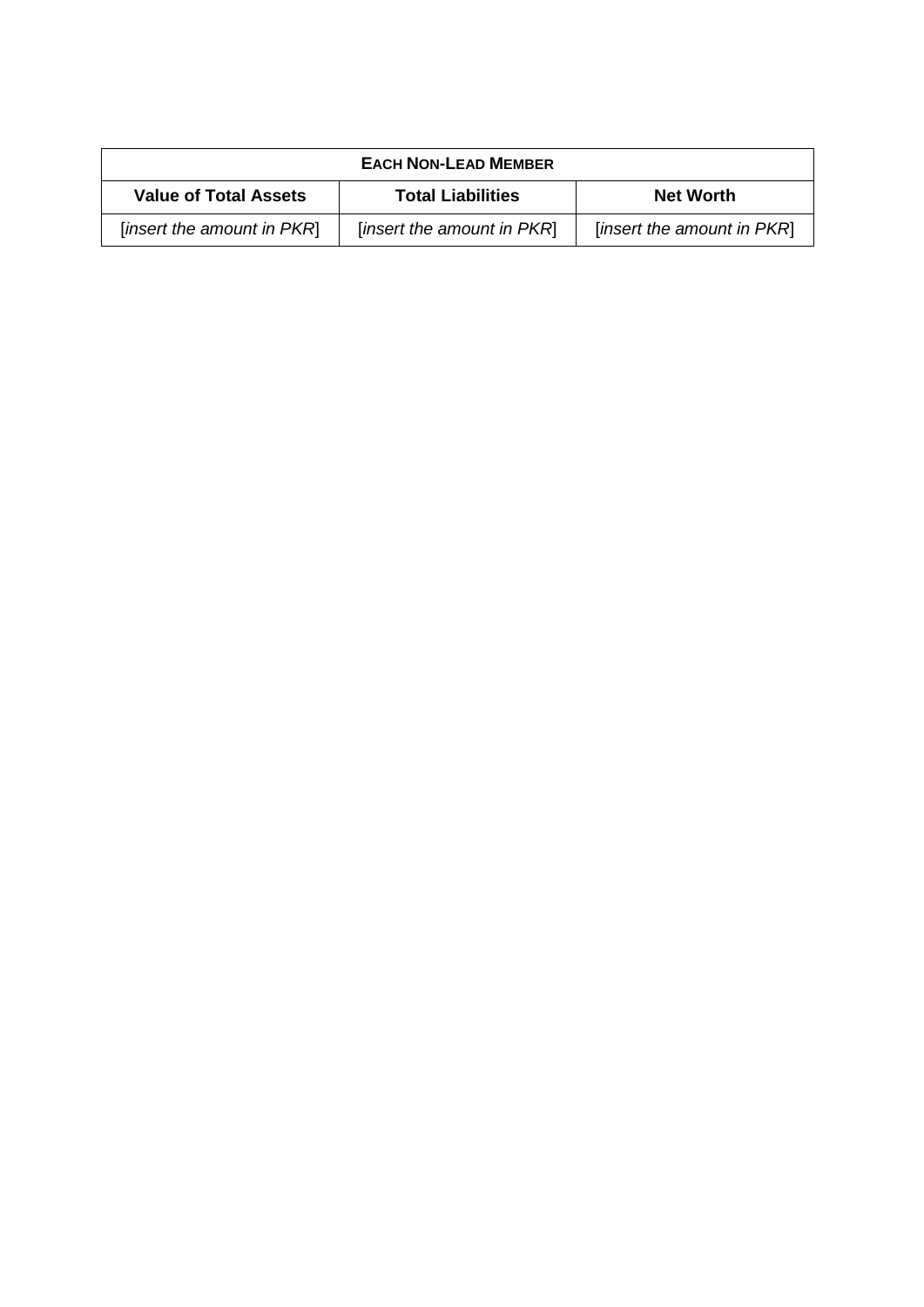**DATED [●]**

### **TO: KARACHI WATER AND SEWERAGE BOARD** (*INSERT ADDRESS*)

#### **RE: DFBOMT OF TP1 WASTEWATER RECYCLING PROJECT IN THE PROVINCE OF SINDH** (THE "**PROJECT**")

Dear [Sir/Madam],

We refer to the prequalification document issued by the Karachi Water and Sewerage Development, dated [●] ("**Prequalification Document**"), inviting prequalification applications from Prospective Bidders for the execution and completion of a Concession Agreement involving the DFBOMT of TP1 Wastewater Recycling Project, Sindh (the "**Project**").

According to the Section [4.3.2](#page-26-1) of the Prequalification Document (*Financial Criteria - Submission of Evidence from Financial Nominee*), the Prospective Bidder, or if the Prospective Bidder is a Consortium, the Lead Member, may choose to present financial statements from a Financial Nominee to satisfy Financial Criteria 1 in QC2. For this purpose, the definition of Financial Nominee is set out in the Prequalification Document.

In consideration of the above, we the Financial Nominee hereby confirm warrant and undertake that:

- (i) we are the Financial Nominee of [name of Prospective Bidder/Lead Member] which is seeking to prequalify for the Project as [Prospective Bidder/Lead Member] and we are a company duly incorporated under the laws of [●];
- (ii) all statements made and information supplied in this Prequalification Application are true, complete and correct as at the date given;
- (iii) we have not directly or indirectly engaged in, indulged in or breached any Anti-Corruption Practices and are not subject to any of the restrictions set out in Section 3.2 (*Prospective Bidder Participation Restrictions And Ineligibility*) or the ineligibility requirements in Section 3.3 (*Ineligibility Of A Prospective Bidder*) of the Prequalification Document (on the basis that those sections shall be read as if the word Prospective Bidder was replaced with the word Financial Nominee in each place it appears); and
- (iv) if the [name of Prospective Bidder] is the Prequalified Bidder that is awarded the Project we undertake to make available and contribute sufficient funds and procure that those funds are contributed into the Concessionaire in a timely fashion to enable the Concessionaire to perform its obligations as the Concessionaire as contemplated by this RFQ and otherwise act as a prudent, reliable and careful developer of the Project.

Except where the context requires otherwise, capitalized terms used in this letter shall have the meaning ascribed in the Prequalification Document.

Yours faithfully,

**[***NAME OF FINANCIAL NOMINEE***]**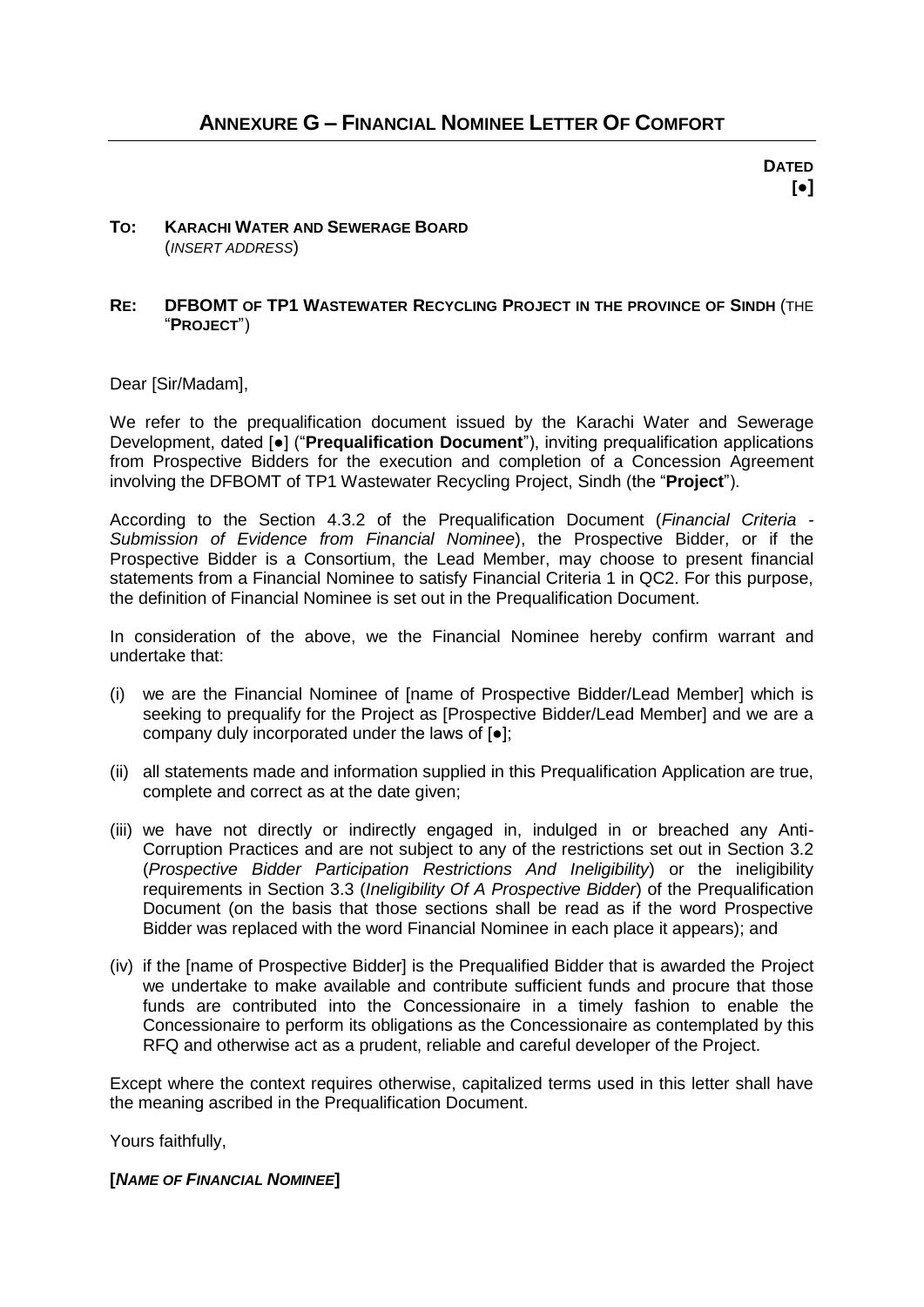BY: [●]

NAME: [●]

TITLE: [●] (AUTHORIZED SIGNATORY)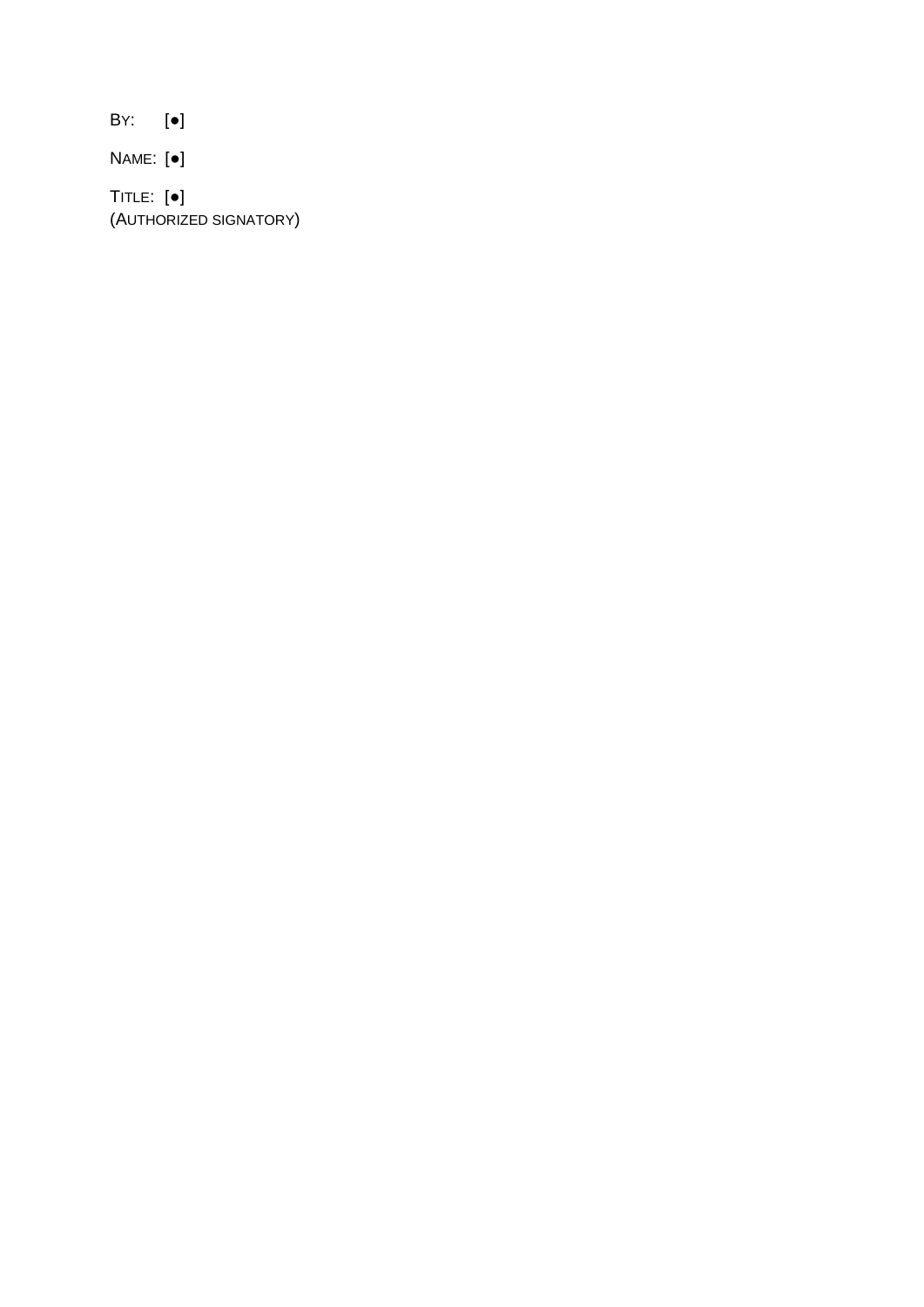#### **TO: KARACHI WATER AND SEWERAGE BOARD** (INSERT ADDRESS)

### RE: DEBOMT OF TP1 WASTEWATER RECYCLING PROJECT IN THE PROVINCE OF SINDH (the "**PROJECT**").

Pursuant to the Prequalification Document dated [*Please insert the Date*] (as amended, supplemented and or modified from time to time) (the "**Prequalification Document**") in respect of the Project, [*Name of Prospective Bidder(s)/ Member(s) of Consortium<sup>4</sup> ]* hereby duly issues this affidavit (this "**Affidavit**") and hereby represents and warrants that, as of the date of this Affidavit, the [*Name of Prospective Bidder(s)/ Member(s) of Consortium*], [and each member of our Consortium (*if applicable*)]<sup>5</sup>:

- (a) is solvent and able to pay its debts as and when they fall due and is not in bankruptcy or liquidation proceedings or receivership, or wound up, or their affairs are not being administered by a court or a judicial officer, or their business activities have not been suspended or they are not the subject of legal proceedings of any of the foregoing and have a reasonable expectation of being able to discharge all financial liabilities as they fall due;
- (b) is not aware of any Conflict of Interest;
- (c) does not fall within any of the circumstances for ineligibility listed in Section 3.2 (*Prospective Bidder Participation Restrictions And Ineligibility*) or Section 3.3 (*Ineligibility of a Prospective Bidder*) of the Prequalification Document;
- (d) is not ineligible / blacklisted to participate in, bid for or undertake any contract or project through any form of public tender (due to reasons, including but not limited to breach of practices similar to the Anti-Corruption Practices) by any federal or provincial governmental or non-governmental department/ agency in Pakistan;
- (e) has not been declared ineligible by any court of law or convicted of fraud, corruption, collusion or money laundering or for a criminal act involving dishonesty, physical violence or harm to human life, or for any criminal offence related to their professional conduct in the period of three (3) years prior to the date of this Affidavit, nor is the subject of credible and/or persistent allegations related to, or is under investigation for, such criminal activities;
- (f) has no action, suit or other legal proceeding or governmental investigation pending against it or any of its respective officers, directors or employees, or that any of the foregoing has received any notice thereof, which questions the validity and execution of this Affidavit and/or the Prequalification Application or the representations provided in this Affidavit and the Prequalification Application; has no tax liabilities or liabilities in respect of judgements awarded by any court or similar proceedings in the period of three (3) years prior to the date of this Affidavit, save in

 4 In case of a Consortium, the Affidavit is to be executed by each Consortium Member separately;

<sup>&</sup>lt;sup>5</sup> To be included only in case of a Consortium;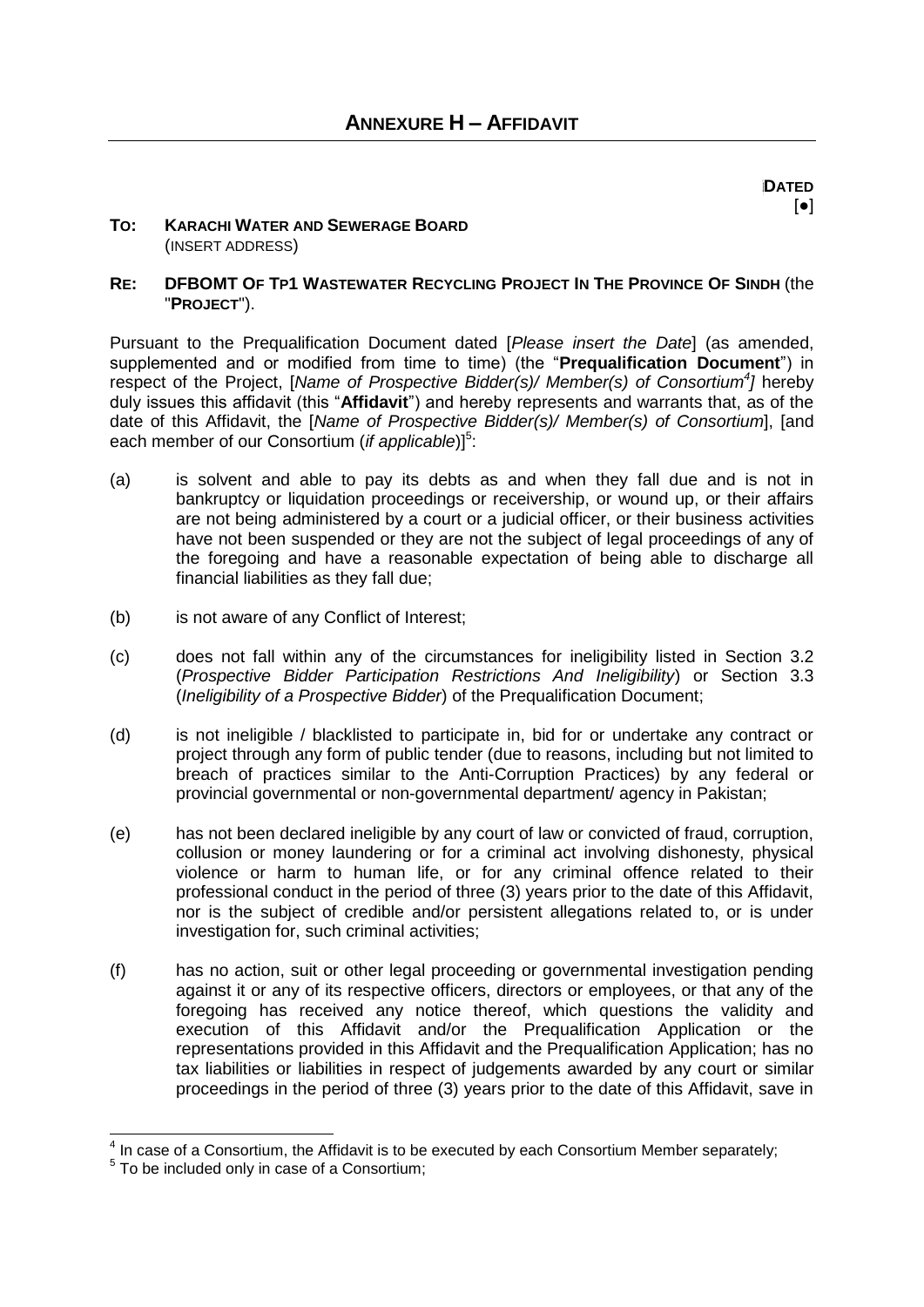each case to the extent that it has made suitable accounting provision for such liabilities in accordance with applicable accounting regulations;

- (g) has made full disclosure of and has not concealed any information in respect to compliance with Sections 3.2 and 3.3;
- (h) has not failed to sign a contract for a project with the Government or Authority following it being awarded that project;
- (i) has not been included as a debarred person pursuant to the public sanctions list of any multilateral development bank that is party to the Agreement on Mutual Enforcement of Debarment Decisions of 9 April 2010 [\(www.crossdebarment.org\);](http://www.crossdebarment.org)/)
- (j) is not a person listed on, or owned or controlled by, or acting on behalf of, a person on any Sanctions List. For the purposes of this Section 3.3.1 Sanctions List means any list issued or maintained by any Sanctions Authority from time to time including, without limitation, the Specially Designated Nationals and Blocked Persons list maintained by the Office of Foreign Assets Control of the US Department of Treasury, the Denied Persons List maintained by the US Department of Commerce, the Consolidated List of Financial Sanctions Targets maintained by Her Majesty's Treasury in the UK and Sanctions Authority means any governmental or other institution or agency with responsibility for the imposition of financial or economic sanctions or trade embargoes (or related restrictions) from time to time including, without limitation, the United Nations Security Council, the US government, the UK government, the European Union, or the Pakistan government and their respective institutions or agencies.
- (k) has not been included on the list of companies debarred by the National Procurement Authority (https://ageops.net/en/companies/debarment/debarredvendors) or on the list of companies currently facing debarment proceedings by the National Procurement Authority (https://ageops.net/en/companies/debarment/underprocess); and
- (l) has no operations (directly or through any subsidiary) or carries out transactions that are not in compliance with the sanctions promulgated by the UN Security Council or its Committees or national sanctions in Afghanistan.

Unless expressly provided otherwise or the context requires to the contrary, all capitalized terms used herein shall bear the meaning ascribed thereto in the Prequalification Document.

YOURS SINCERELY,

AUTHORIZED SIGNATURE NAME AND TITLE OF SIGNATORY: [●] NAME OF FIRM: [●] ADDRESS: [●]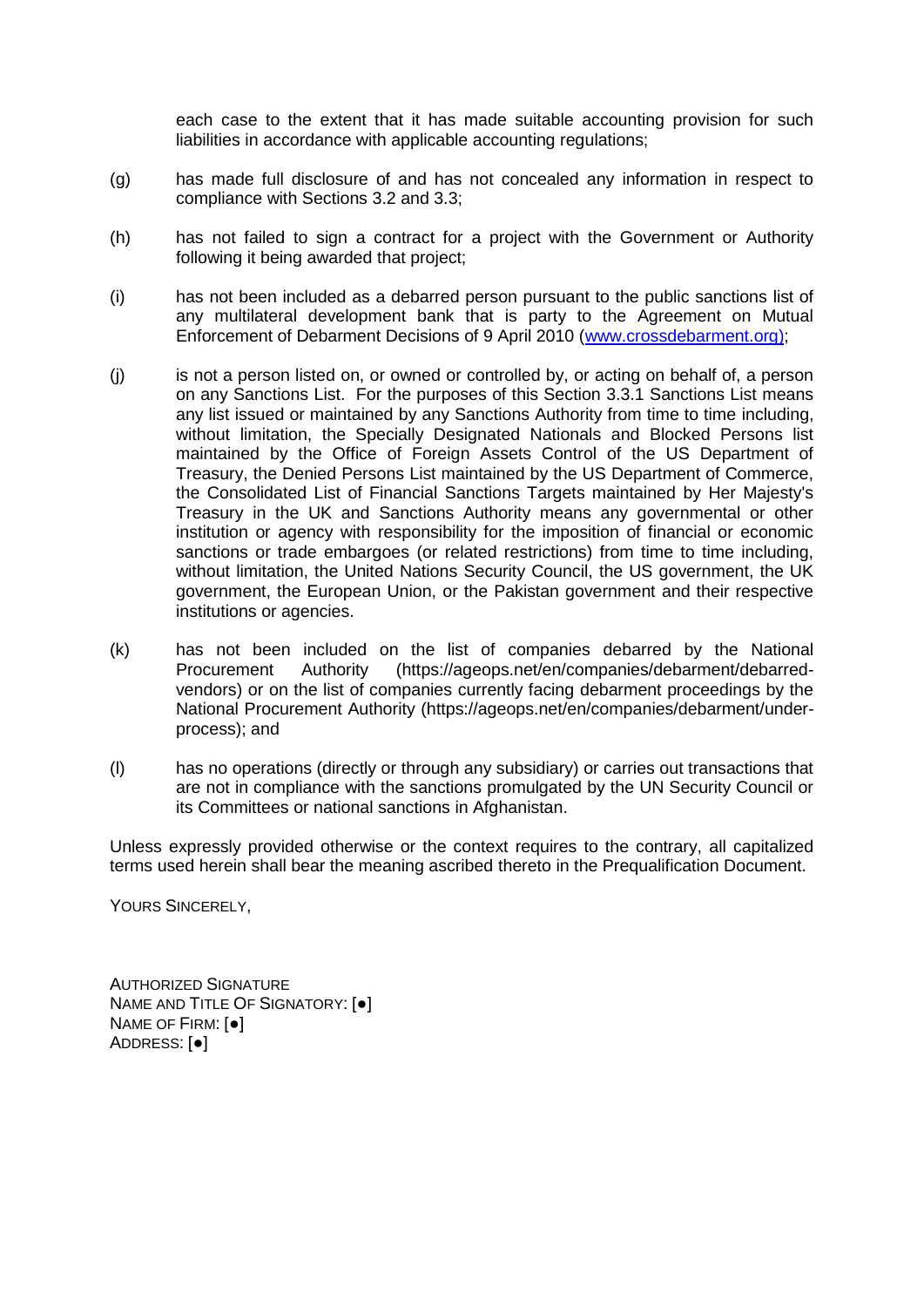Dajsshsoij**DATED**   $\lceil \bullet \rceil$ 

### **TO: KARACHI WATER AND SEWERAGE BOARD** (INSERT ADDRESS)

### RE: DFBOMT OF TP1 WASTEWATER RECYCLING PROJECT IN THE PROVINCE OF SINDH (the "**PROJECT**").

Pursuant to the Prequalification Document dated [*Please insert the Date*] (as amended, supplemented and or modified from time to time) (the "**Prequalification Document**") in respect of the Project, [*Name of Prospective Bidder(s)/ Member(s) of Consortium<sup>7</sup> ]* hereby duly issues this affidavit (this "**Affidavit**") and hereby represents and warrants that that the [*Name of Prospective Bidder(s)/ Member(s) of Consortium*], [and each member of our Consortium (*if applicable*)] , a Government Owned Enterprise, is:

- (a) legally and financially autonomous; and
- (b) operating under commercial law.

Unless expressly provided otherwise or the context requires to the contrary, all capitalized terms used herein shall bear the meaning ascribed thereto in the Prequalification Document.

YOURS SINCERELY,

-

AUTHORIZED SIGNATURE NAME AND TITLE OF SIGNATORY: [●] NAME OF FIRM: [●] ADDRESS: [●]

 $6$  Only relevant for the Government Owned Enterprise

 $7$  To be executed in case Prospective Bidder/ Consortium Member(s) is a Government Owned Enterprise. In case of a Consortium, the Affidavit is to be executed by each Consortium Member separately, where applicable.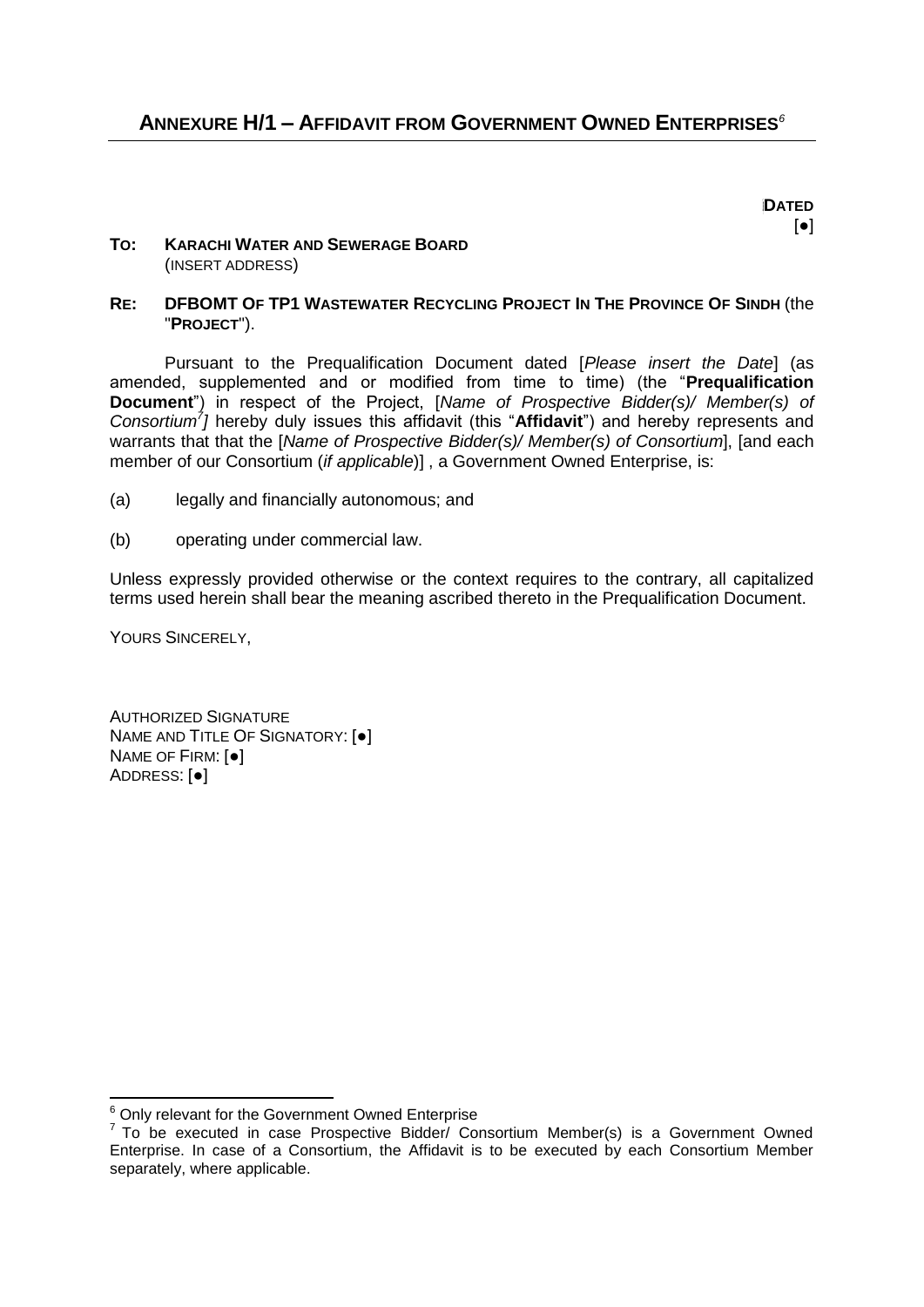# **ANNEXURE I – NON-DISCLOSURE AGREEMENT**

## **NON-DISCLOSURE AGREEMENT<sup>8</sup>**

THIS NON-DISCLOSURE AGREEMENT (hereinafter referred to as the **"Agreement"**) is made in Karachi, Pakistan, on this day of  $\sim$  2022 by and between:

- $I.$  [ $\bullet$ ], a company duly existing under the applicable laws of Pakistan, having its registered office at [●] through its authorized representative [●] (the "**Prospective Bidder**");
- II. Karachi Water and Sewerage Board as the designated public partner through its authorized representative [●] (hereinafter the "**Authority**", which expression shall be deemed to include its successors-in-interest and permitted assigns).

The Prospective Bidder and the Authority are hereinafter collectively referred to as the **"Parties**" and each individually as a **"Party"**.

### **WHEREAS:**

- (A) The Prospective Bidder is desirous of participating in the procurement process (including Request for Prequalification (the **"RFQ"**) and Request for Proposal (the **"RFP"**) stages) for the TP1 Wastewater Recycling public-private partnership (**"PPP"**) project (the "**Project"**).
- (B) The Parties will upload to a designated website-based virtual data room (the "**VDR**") and share sensitive financial or proprietary information of confidential or nonconfidential nature to review, evaluate or consider while pursuing business opportunities to be granted under the Project.
- (C) The Parties wish to enter into this Agreement to provide for the conditions of disclosure of such information and the rules governing use and the protection thereof by the Parties.
- (D) In consideration of the Authority agreeing to grant access to the VDR, the Prospective Bidder hereby agrees to comply with this Agreement.

NOW, THEREFORE, the Parties have now agreed on the following:

### **1 Definitions**

1.1. Unless otherwise defined herein, all capitalized terms used in this Agreement shall bear the meaning ascribed thereto in the RFQ.

<sup>1</sup> <sup>8</sup> **Note to Prospective Bidder:** For communication in relation to the execution of the NDA, please use the ID: ppp.fsta@gmail.com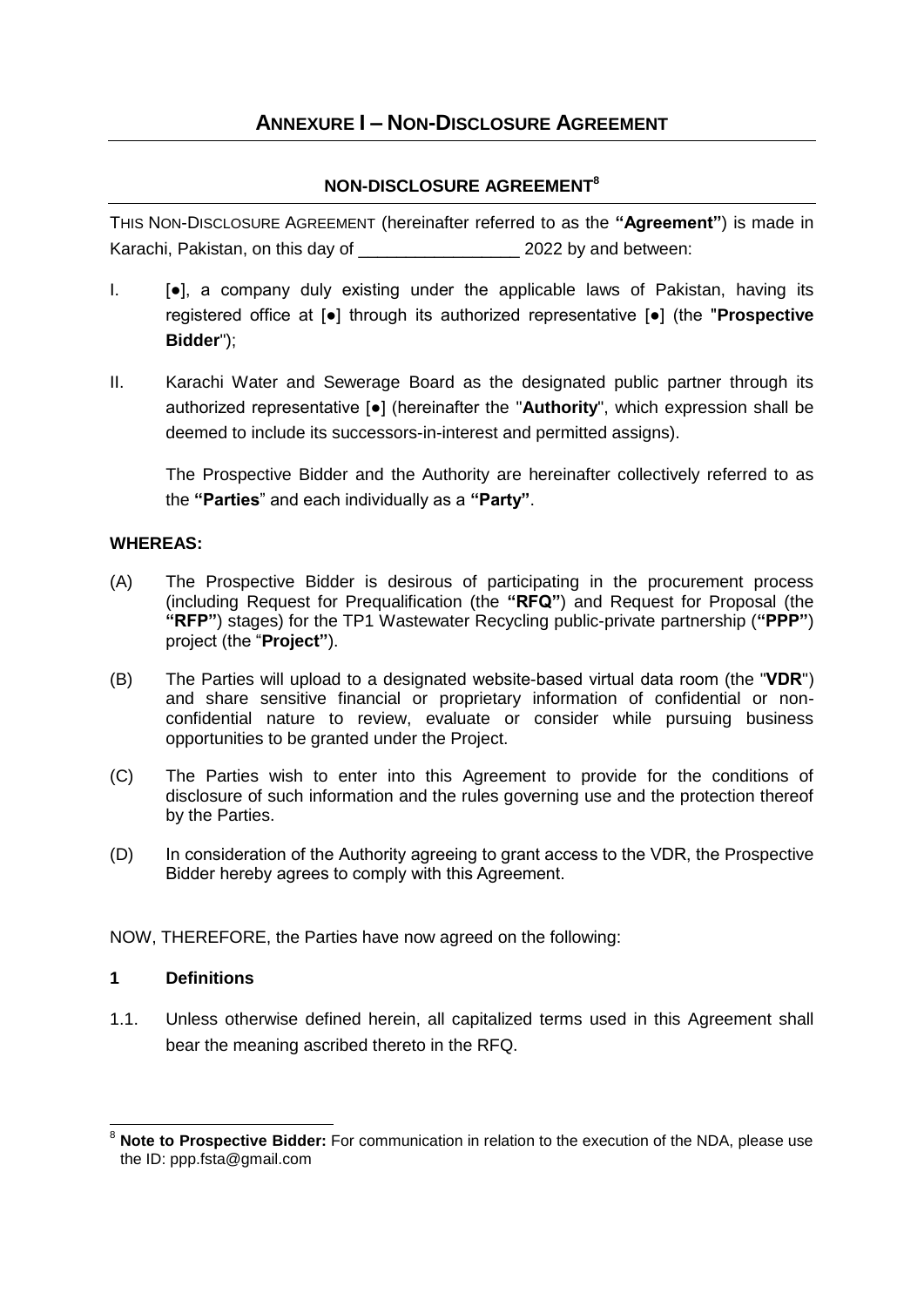### **2 General**

- 2.1 This Agreement shall take effect on the date of execution and delivery of this Agreement by all Parties (the "**Effective Date**"). Any use of the uploaded information by the Prospective Bidder shall be construed as a consent, acceptance, execution and delivery of this Agreement regardless of its signature.
- 2.2 Any information, documents or data in any form that contains proprietary, operational, financial, legal, corporate, technical, commercial or other publicly unavailable information pertaining to the subject matter of the Project as disclosed in the VDR or otherwise, including any information added at any time, information provided directly in response to questions and any other information, materials or data: (a) disclosed to the Prospective Bidder by or on behalf of the Authority in any form or by any means or through any medium; or (b) disclosed to the Authority by or on behalf of the Prospective Bidder in connection with the Project, in each case whether it is disclosed on the Effective Date (the **"Confidential Information"**) is being made available subject to, and on the terms and conditions of, this Agreement.
- 2.3 This Agreement sets out the obligations, rules and procedures governing the confidentiality undertaking and use of the VDR to be made available to: (a) any ministry, department or political subdivision thereof, any municipality, any other governmental entity, instrumentality, agency, authority, committee or commission, under the direct or indirect control of the Government of Sindh, or any department or political subdivision thereof, or any independent regulatory authority relating thereto, having jurisdiction under the applicable laws of Pakistan over the Project (together referred to as the "**Competent Authorities"**) and their respective associates, officers, statutory facilitation agency and appointed consultants and advisors (the "**Associates**"); (b) professional advisers appointed by the Authority including Asian Development Bank"s (**ADB**) Office of PPP, advisors and consultants appointed by ADB (the "**Advisors**"); (c) the Prospective Bidder and its respective affiliates, employees, consultants and professional advisers (including, but not limited to: technical, financial, tax, accountant, legal) (the "**Authorized Users**") who need to know such information for the purpose of considering the Project; and (d) the Prospective Bidder"s prospective contractors, co-sponsors or lenders, and their respective employees, consultants and professional advisers (each "**Permitted Users**" **–** who, together with Authorized Users, shall be referred to as "**Authorized Persons**").
- 2.4 The Authority shall make appropriate arrangements to ensure that any Competent Authority shall agree to be bound by the confidentiality obligations of the Authority with respect to Confidential Information. Each Party shall make appropriate arrangements to ensure that any Associates, Advisors or Authorized Persons (as the case may be) agree to be bound by the confidentiality obligations of the relevant Party with respect to the Confidential Information.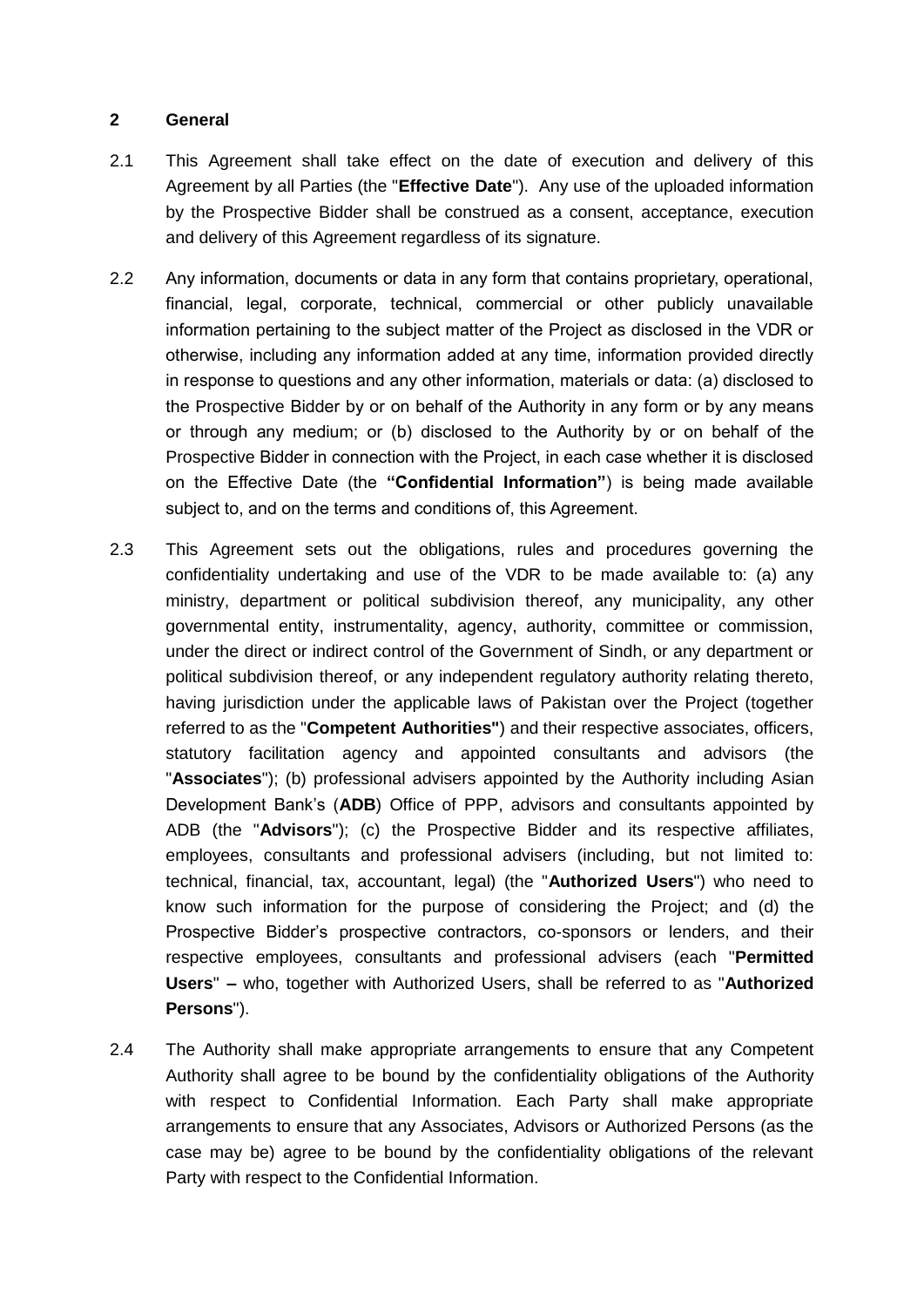- 2.5 The signing of this Agreement by the Prospective Bidder"s Representative (as defined below) shall be deemed to be on behalf of all Authorized Users and Permitted Users with access to the VDR.
- 2.6 The Parties shall comply and cause their respective Associates, Advisors and Authorized Persons (as the case may be) to comply with any obligation imposed by this Agreement as if such persons were itself a signatory to this Agreement. Each Party shall be liable for any breach committed by any of said persons. Any breach of confidentiality by the Authorized Persons may result in rejection of the Prospective Bidder"s application for the Project, without any further consideration and termination of the Prospective Bidder's right to continue in the bidding process in accordance with Section 10.1(a) of the RFQ.
- 2.7 This Agreement shall expire upon successful award of the Project to a winning bidder, unless terminated earlier in accordance with the terms and conditions of this Agreement. Subject to the terms and conditions set forth in Clause 2, the Parties shall keep the Confidential Information confidential for a further two (2) years following the earlier to occur of termination or expiry of the Agreement.

## **3 Confidentiality**

- 3.1 Subject to Clause [3.2,](#page-52-0) the Parties shall treat the Confidential Information as strictly confidential and shall use the Confidential Information solely for the purpose of considering, evaluating, advising on, designing, building, financing, operating or furthering the Project and shall not disclose the Confidential Information other than to their respective Associates, Advisors and Authorized Persons on the terms set forth herein.
- <span id="page-52-0"></span>3.2 The term "Confidential Information" under this Agreement shall be deemed **not** to include information which the receiving Party can prove:
	- 3.2.1 is or has come into the public domain prior to, or after the disclosure thereof and in such case through no wrongful act of the receiving Party; or
	- 3.2.2 is already known to or in the possession of the receiving Party, as evidenced by written documentation in the files of the receiving Party; or
	- 3.2.3 has been lawfully received from a third party without restrictions or breach of this Agreement; or
	- 3.2.4 has been or is published without violation of this Agreement; or
	- 3.2.5 is approved for the release or use in question by written authorization of the disclosing Party; or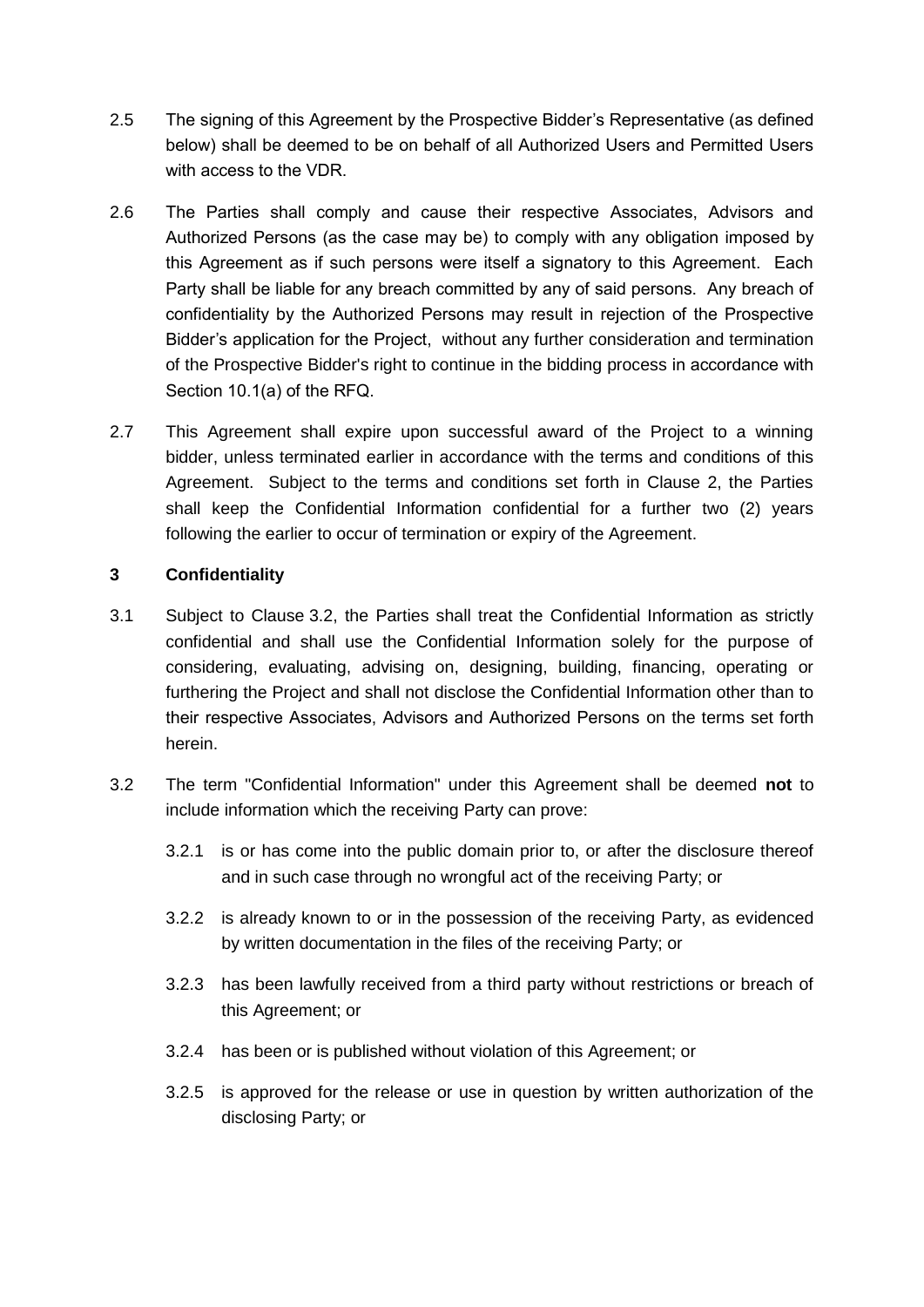- 3.2.6 is required to be publicly disclosed by law, order or demand of a court of competent jurisdiction or the requirement of any relevant stock exchange or other regulatory government or official body.
- 3.3 Each receiving Party undertakes:
	- 3.3.1 to keep the Confidential Information and any copies of it secure and in such a way as to prevent unauthorized access by any third party and not to disclose, alter, modify, disassemble, or decompile, copy, reproduce or distribute any Confidential Information or otherwise make it available to any person other than its respective Associates, Advisors and Authorized Persons;
	- 3.3.2 to use the Confidential Information solely for purposes of undertaking the Project;
	- 3.3.3 to inform other Parties immediately if it becomes aware that any Confidential Information has been disclosed to or come to the knowledge of an unauthorized third party;
	- 3.3.4 with respect to Prospective Bidder only and at its own expense, within seven (7) days of withdrawing from the bidding process, or of being notified that it has been disqualified, its proposal has been rejected, or it not been declared as having won the Project and in any event on receipt of a written demand from the Authority:
		- (a) to return or destroy all hard copies of Confidential Information that has been made available to it by or on behalf of the Authority which is in its possession or under its custody and control without keeping any copies;
		- (b) to destroy all hard copies of Confidential Information prepared by it to the extent that the same contains, reflects or derives from information that has been made available to it by or on behalf of the Authority, except for the copies of Confidential Information contained in management presentations and/or board minutes related to the Prospective Bidder"s internal evaluation of the Project and any related transaction, provided that such Confidential Information is kept only when needed to comply with applicable laws;
		- (c) to the extent practicable, to expunge all Confidential Information from any computer, word processor or other device in its possession or under its custody or control;
		- (d) to confirm to the Authority in writing that the above actions have been taken; and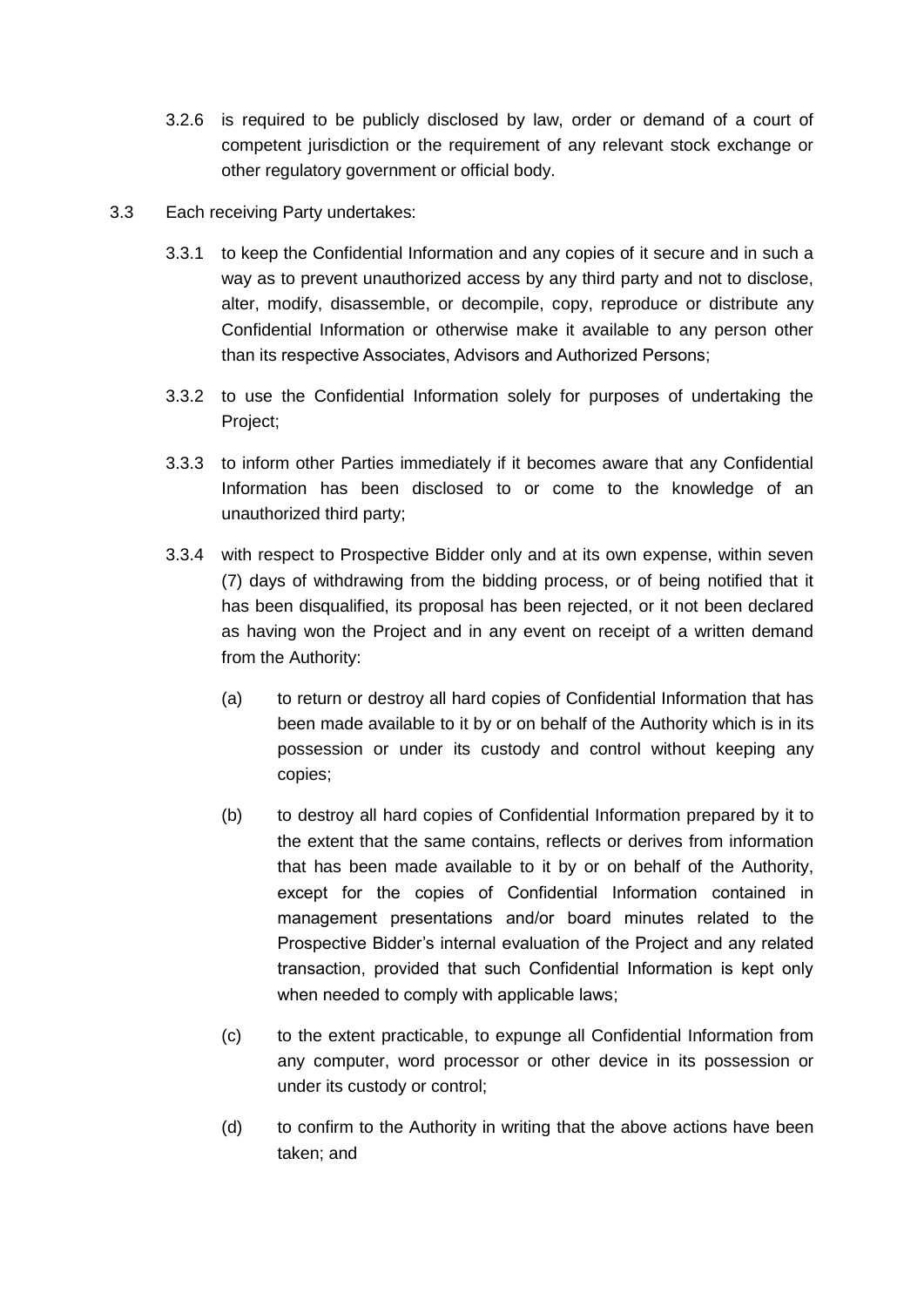3.3.5 the Authority shall be entitled to retain copies of any document of Confidential Information for internal compliance purposes.

### **4 VDR**

- 4.1 No representation or warranty (whether express or implied) is given and no responsibility or liability is accepted by the Authority (or its Associates and Advisors) as to the accuracy or completeness of the information disclosed in the VDR or otherwise.
- 4.2 The Prospective Bidder hereby: (i) acknowledges that in relation to the Project, the Authority is represented by Advisors, and (ii) consents to such representation, notwithstanding that such Advisors may be engaged in other matters involving such Prospective Bidder.
- 4.3 The Prospective Bidder hereby waives any liability to which ADB and its Advisors might be subject in connection with the Project and consents to the use and disclosure of any Confidential Information provided to or created by ADB or its Advisors in connection with the Project within only such departments of ADB (and the officers and employees working therein) as is necessary for the development and/or financing of the Project.
- 4.4 Information disclosed in the VDR or otherwise, or any part thereof, does not constitute an offer or proposal by or on behalf of the Authority.
- 4.5 Additional documents may be added to, and documents may be removed from, the VDR from time to time by or on behalf of, and at the discretion of the Authority. The Prospective Bidder shall be responsible to check the VDR for such additions and / or deletions from time to time. However, no obligation is undertaken or accepted by the Authority (or its Associates and Advisors) to provide any additional or updated information or to correct any inaccuracies or discrepancies in the information.

### **5 Access to the VDR**

- 5.1 The VDR service shall be provided by the Authority, and accordingly the Parties shall: (a) allocate adequate time for processing of information; and (b) follow the instructions of the Authority necessary for registration, access, use and compliance with security measures.
- 5.2 The Prospective Bidder shall ensure at all times that:
	- 5.2.1 only Authorized Persons shall seek access to the VDR; and
	- 5.2.2 the number of Authorized Persons who shall seek such access is limited only to those for whom it is strictly necessary for the purposes of, or in connection with, undertaking the Project.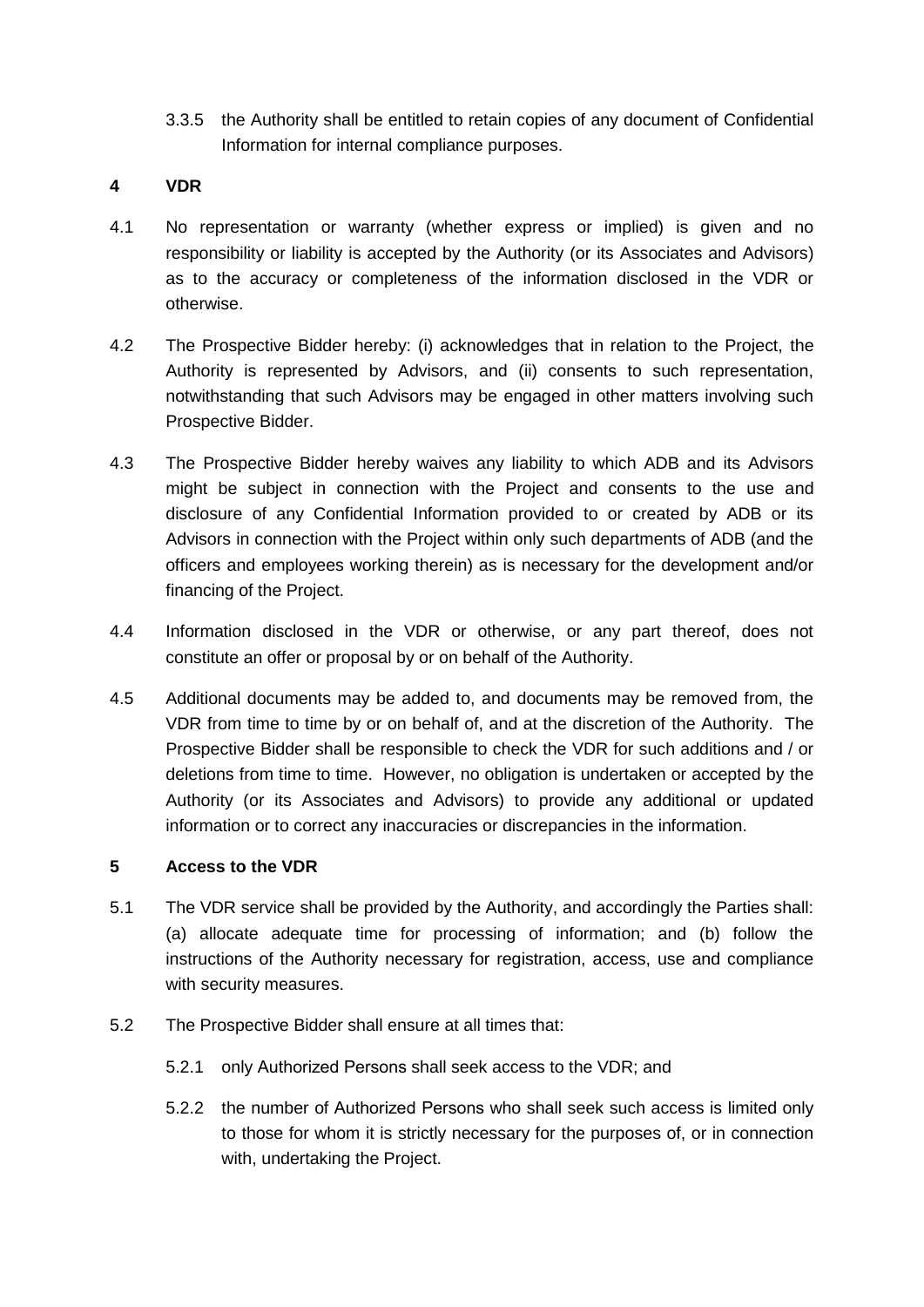- 5.3 Access to the VDR by any Authorized Persons is subject to:
	- 5.3.1 acceptance of VDR rules of the Authority; and
	- 5.3.2 an authorized representative of the Prospective Bidder, being the individual duly authorized under a corporate resolution, power of attorney or otherwise by the Prospective Bidder and the signatory of this Agreement, (the "**Representative"**) having:
		- (a) signed and returned a copy of this Agreement; and
		- (b) if available, countersigned and returned copies of any non-reliance letters issued by Advisors whose reports are included in the VDR, in each case as identified to the Representative by the Authority or ADB.
- 5.4 The Authority reserves the right to refuse, terminate or withdraw access to the VDR (either in general or by any Authorized Persons) at any time at their own discretion without giving any reason. In particular, if the Prospective Bidder withdraws from the tender process (whether formally or informally), or it is disqualified, or its proposal is rejected, access to the VDR will be withdrawn.
- 5.5 Subject to VDR rules related to scheduled downtime and communications, the VDR is expected to be open twenty-four (24) hours per day, seven (7) days per week from the date of its opening until the deadline for responding to the RFQ, or such other dates as notified by the Authority to the Prospective Bidder. The information may subsequently be reopened to the successful Prequalified Bidders to respond to the RFP.
- 5.6 The Prospective Bidder acknowledges and accept that neither the Authority, nor their respective Associates and Advisors, or other representatives, nor any of their respective officers, employees or agents accept responsibility for or make any representation, express or implied, nor gives any warranty with respect to the accuracy or completeness of the information provided in the VDR or accept any responsibility or liability for technical issues affecting the VDR service.

### **6 Use of the Information**

- 6.1 The Confidential Information may not be forwarded or shared other than in accordance with this Agreement.
- 6.2 If any information is printed or downloaded, it shall be deemed to have been printed and/or downloaded on, and shall remain subject to, the terms of this Agreement (including, for the avoidance of doubt, the obligation to return or destroy the information).
- 6.3 No attempt may be made to circumvent any of the security features of the VDR.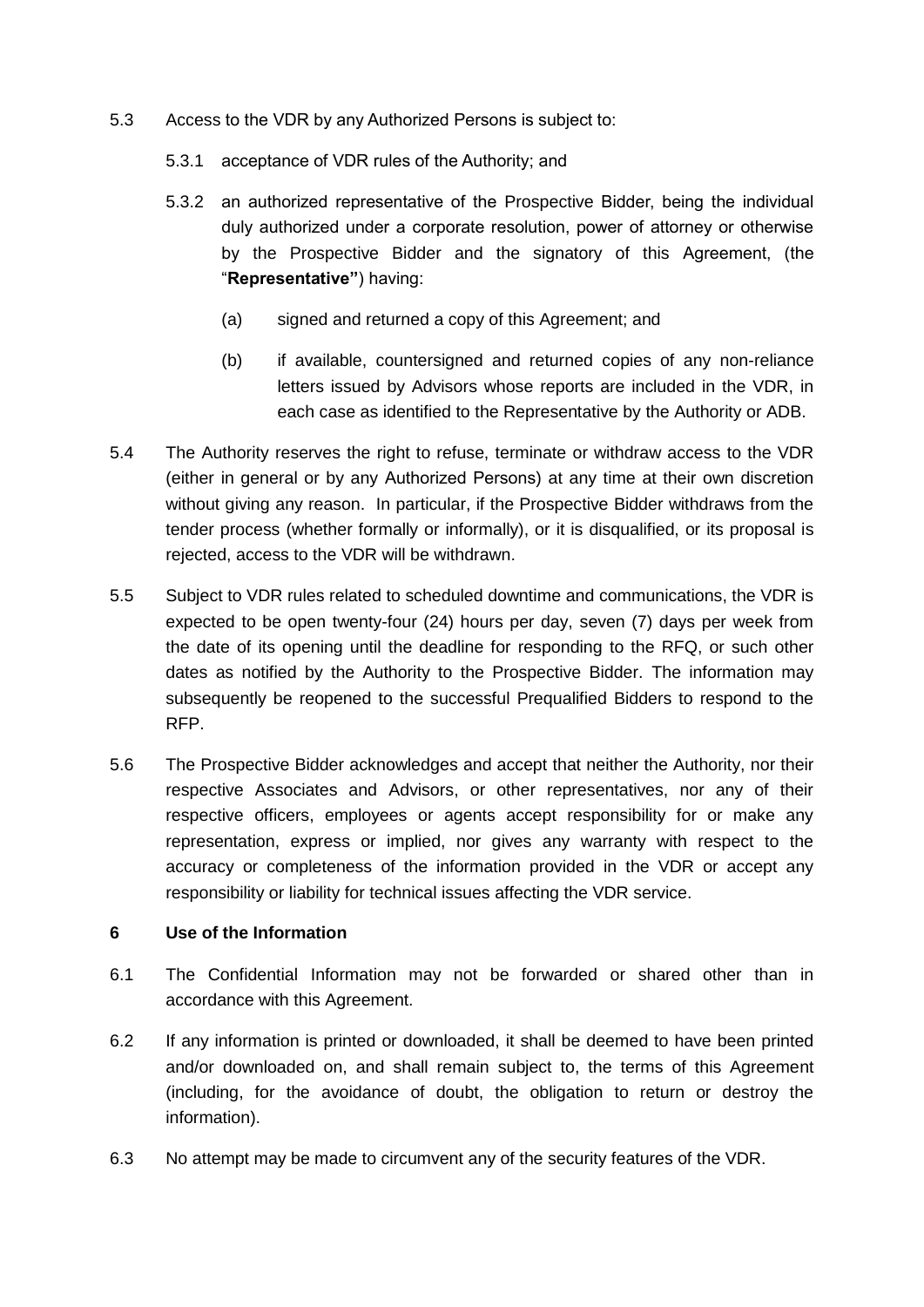### **7 Intellectual Property**

Nothing in this Agreement or the disclosure of information or data hereunder is intended to grant or shall be construed as granting to the receiving Party any title, rights or licenses in or under any patent, copyright or any other intellectual property right whatsoever of the other Party, other than the right to use such information or data for the Purpose strictly authorized herein.

### **8 Security**

- 8.1 The Prospective Bidder and its Authorized Persons shall strictly adhere to the security rules of the Authority. Authorized Persons shall not reveal their user name or password to anyone for any reason whatsoever.
- 8.2 When accessing the VDR, Authorized Persons must:
	- 8.2.1 take all necessary steps to ensure that none of the Confidential Information contained therein is visible to, or capable of being overlooked by, other persons;
	- 8.2.2 not leave their computer (or other communications device through which they have logged on to the VDR) unattended whilst they are logged on to the VDR; and
	- 8.2.3 ensure that they log-out of the VDR when they have finished using it, by closing down their Internet browser program.
- 8.3 The Parties hereby acknowledge that the VDR system keeps a record of which user names have been used, and at what time, to access particular documents.

### **9 Questions & Answers Procedure**

9.1 The Authority shall advise Prequalified Bidders as regards the procedure for submitting questions and requests for clarification, either via the VDR itself or separately.

### **10 Technical Support**

10.1 Authorized Persons who experience technical difficulties in accessing or using the VDR should contact the Authority via email addressed to ppp.fsta@gmail.com.

### **11 Disclaimer and damages**

11.1 No liability is accepted by the Authority or its Associates and Advisors for any damage of any sort which may be caused to any computer, computer system or other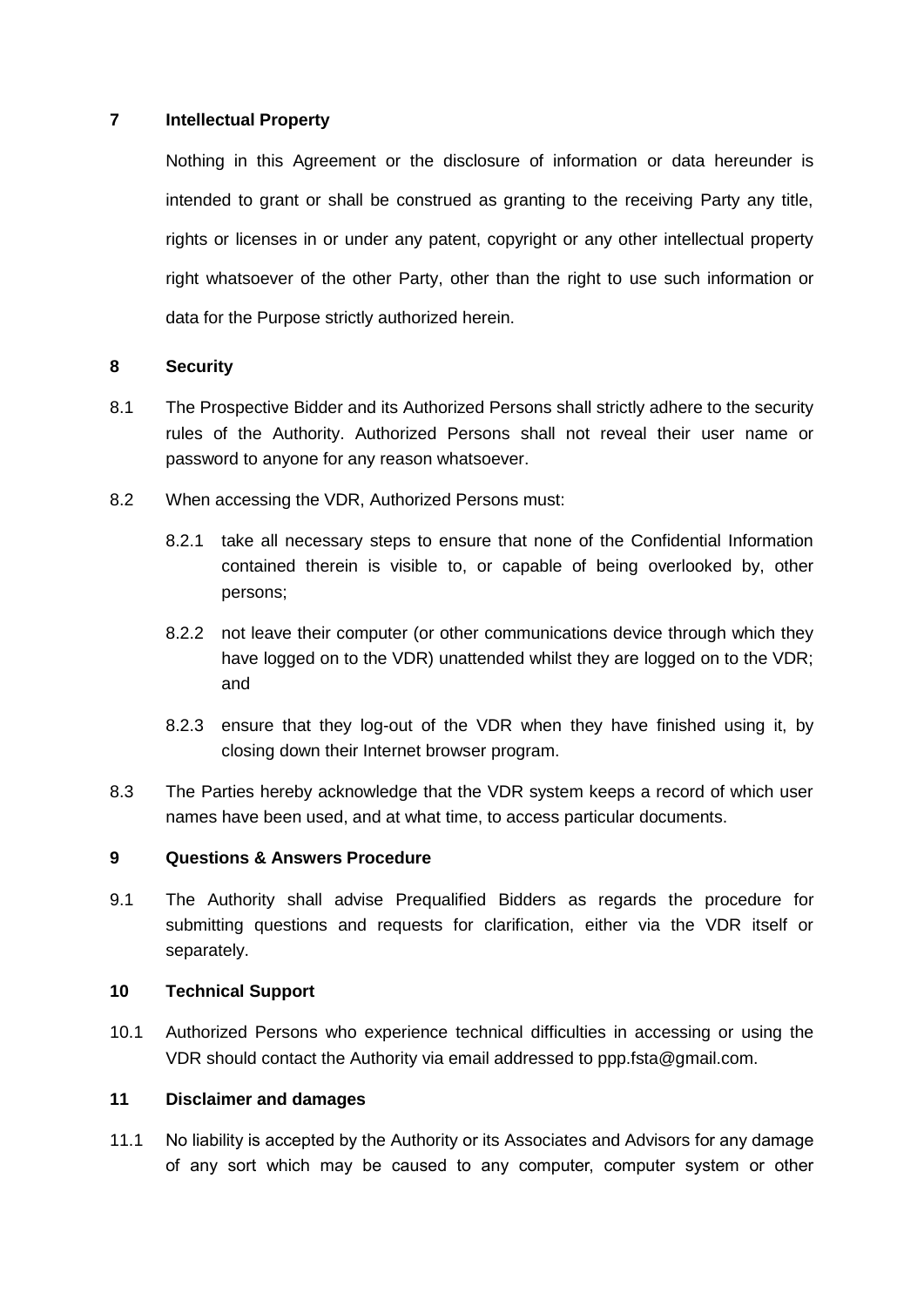communications device through which the VDR has been accessed, or any information stored on any such computer, computer system or other communications device, in any way resulting from the use of or the downloading of any information from the VDR. Use of the VDR is entirely at the user's own risk.

11.2 The liability of the Parties to each other for breach of this Agreement shall be limited to direct actual damages only. Such direct actual damages shall be the sole and exclusive remedy, and all other remedies or damages at law or in equity are waived by each Party. In no event shall the Parties be liable to each other for any other damages, including loss or deferment of revenue or profits (regardless of it being whether direct or indirect loss) or loss of opportunity or any incidental, indirect, consequential, special, or punitive damages, regardless of negligence or fault.

### **12 Miscellaneous**

- 12.1 No variation, amendment or modification of this Agreement shall be effective unless it is in writing and signed by the Parties.
- 12.2 Save as expressly mandated by this Agreement with respect to Associates, Advisors, Authorized Users and Permitted Users, neither Party may transfer its rights or obligations under this Agreement in full or in part without the prior written consent of the other Party.
- 12.3 Neither Party shall be liable, whether in contract, tort or otherwise, for any indirect, consequential or special losses, damages or expenses of any kind directly or indirectly arising out of or in any way connected with the performance of this Agreement.

### **13 Governing Law and Disputes**

- 13.1 This Agreement and any non-contractual obligations arising out of or in connection with it shall be governed in accordance with the laws of Pakistan.
- 13.2 The courts of the Islamic Republic of Pakistan shall have exclusive jurisdiction over all disputes arising under, pursuant to and/or in connection with this Agreement.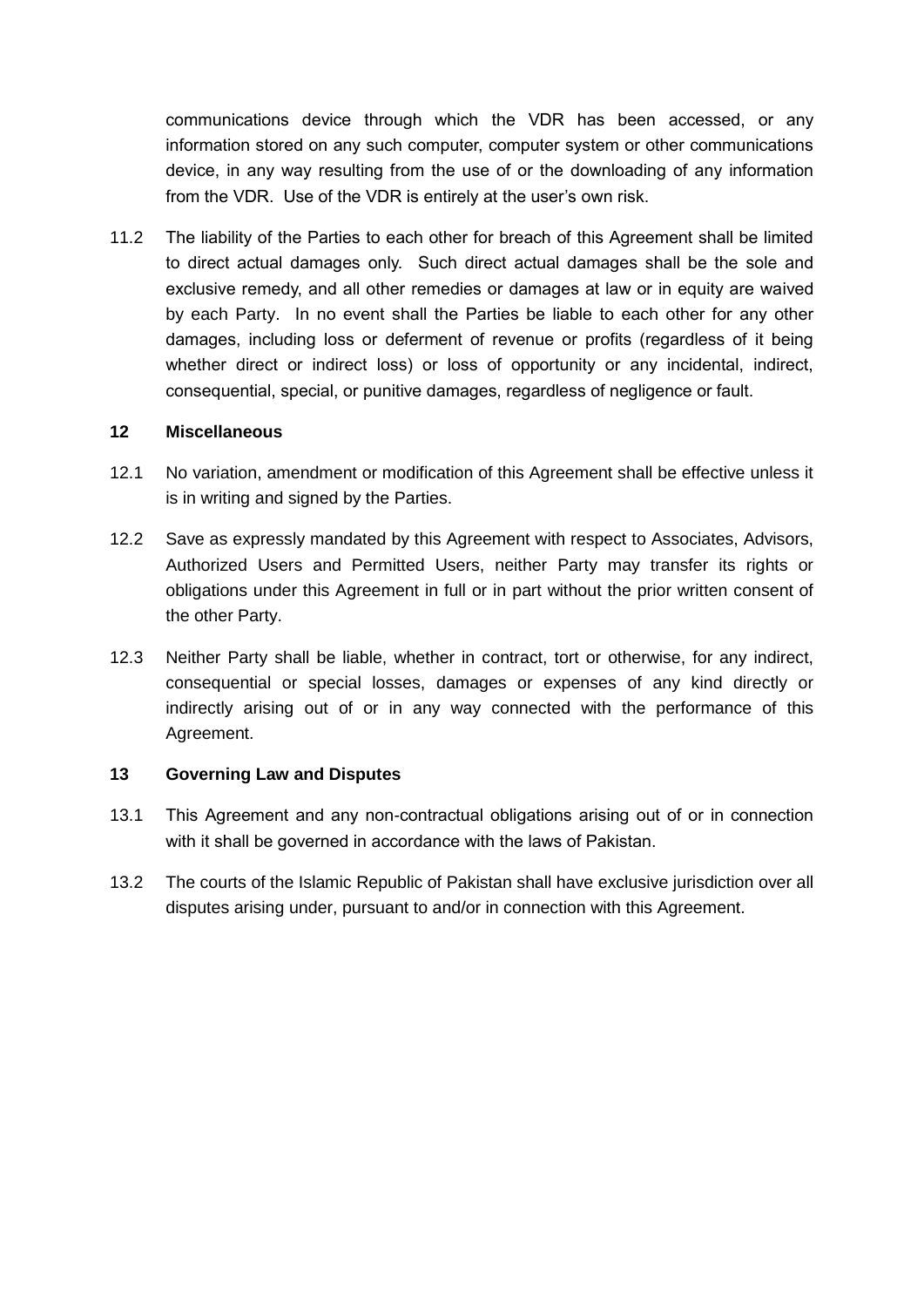# **SIGNATURE PAGE**

**IN WITNESS WHEREOF** the parties hereto have caused this Agreement to be executed by their duly authorised representatives as of the day, month and year first above written.

|       | ON BEHALF OF THE PROSPECTIVE BIDDER                                                                  |  |                  |  |
|-------|------------------------------------------------------------------------------------------------------|--|------------------|--|
| For   | behalf<br>and<br>on<br>of<br><b>THE</b><br>PROSPECTIVE BIDDER through<br>its<br>authorised signatory |  | <b>SIGNATURE</b> |  |
| Name: | Designation:                                                                                         |  |                  |  |
|       | in the presence of:<br>signature of WITNESSES                                                        |  | <b>SIGNATURE</b> |  |
| $1 -$ | Name:<br>Address:<br>NIC No:                                                                         |  |                  |  |
| $2 -$ | Name:<br>Address<br>NIC No:                                                                          |  |                  |  |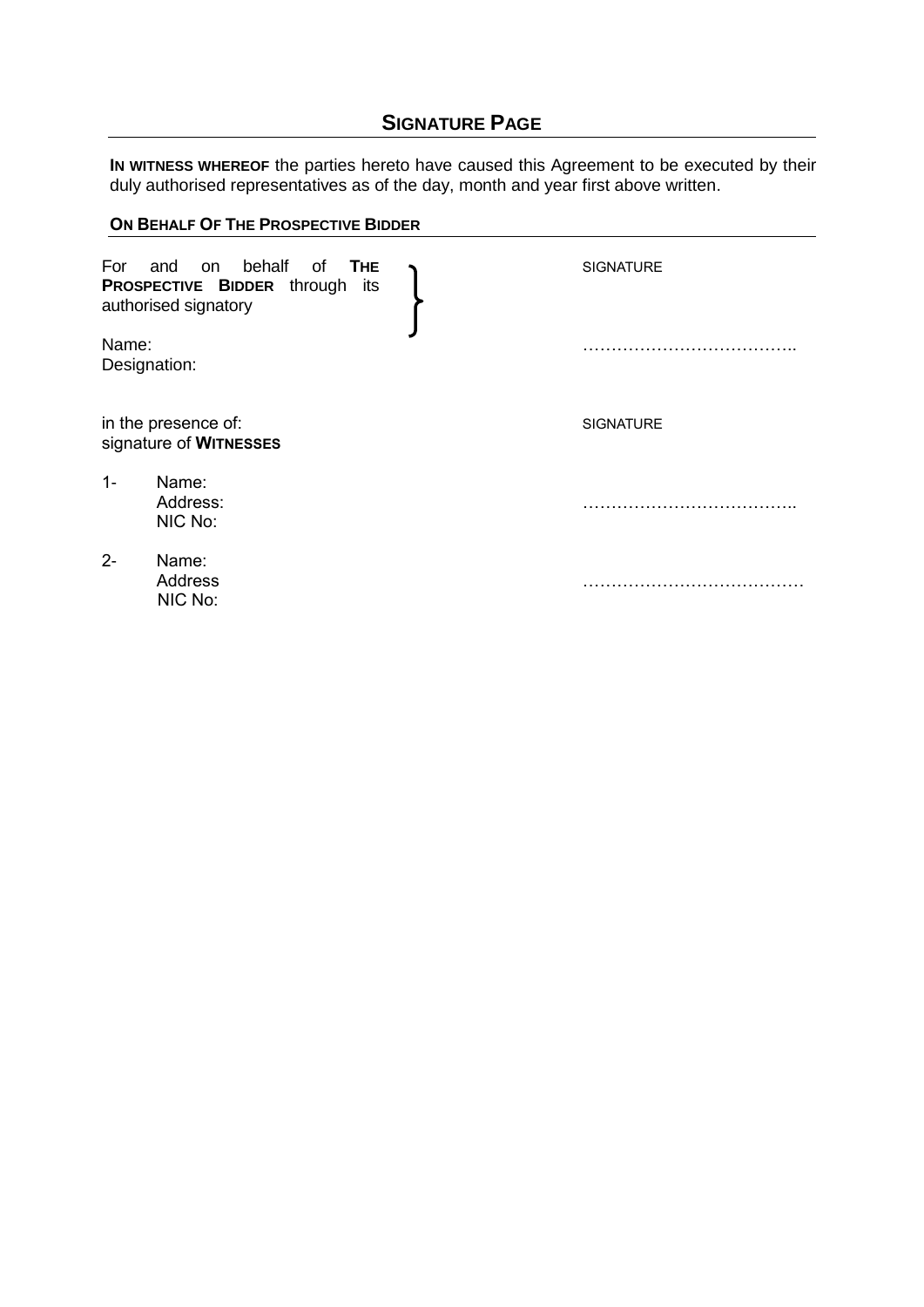## **ON BEHALF OF KARACHI WATER AND SEWERAGE BOARD**

| For and on behalf of KWSB through<br>its authorised signatory |                                               | <b>SIGNATURE</b> |
|---------------------------------------------------------------|-----------------------------------------------|------------------|
| Name:<br>Designation:                                         |                                               |                  |
|                                                               | in the presence of:<br>signature of WITNESSES | <b>SIGNATURE</b> |
| $1 -$                                                         | Name:<br>Address:<br>NIC No:                  |                  |
| $2 -$                                                         | Name:<br><b>Address</b><br>NIC No:            |                  |